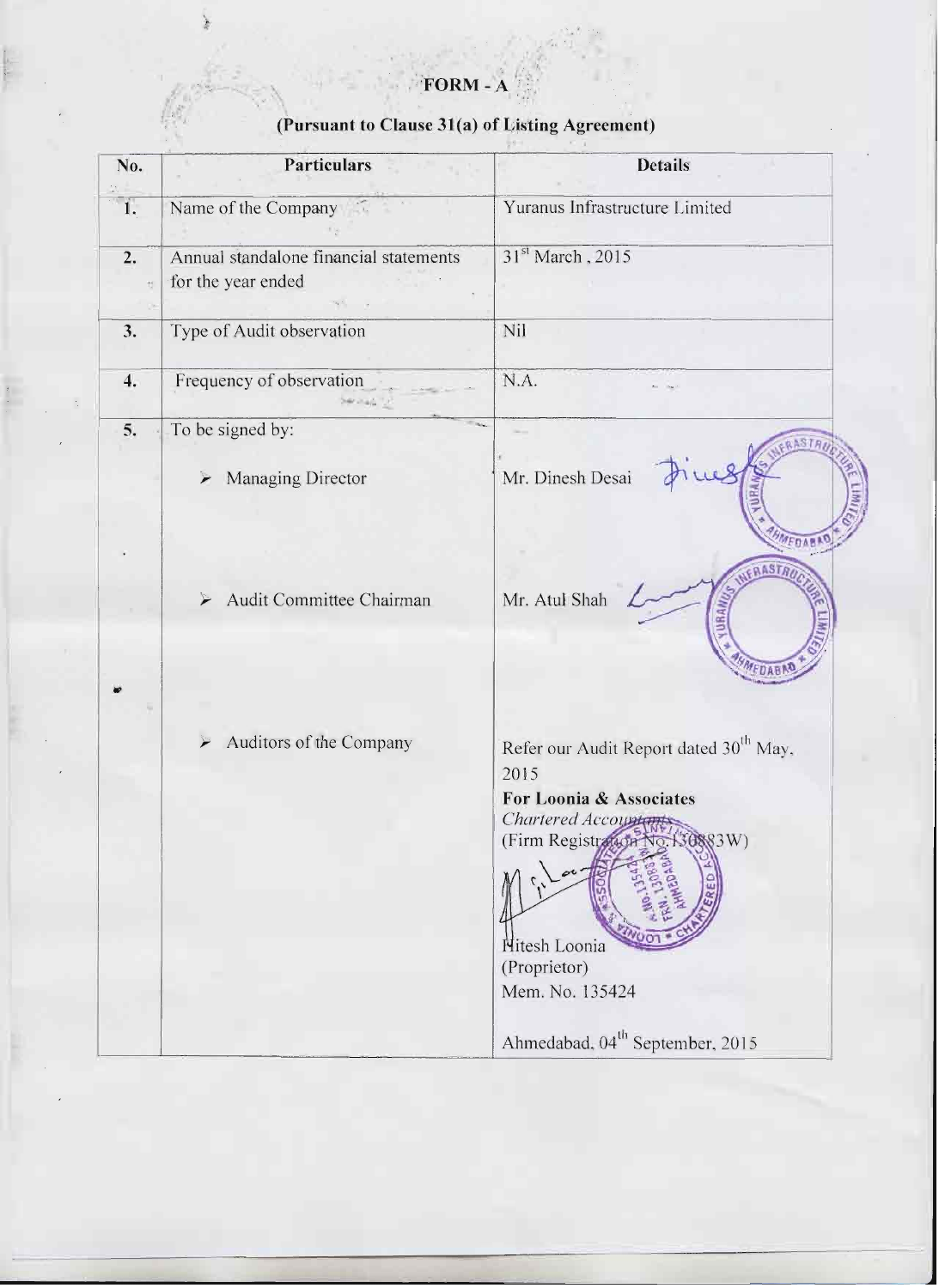# **YURANUS INFRASTRUCTURE LIMITED**

**21ST ANNUAL REPORT 2014-15**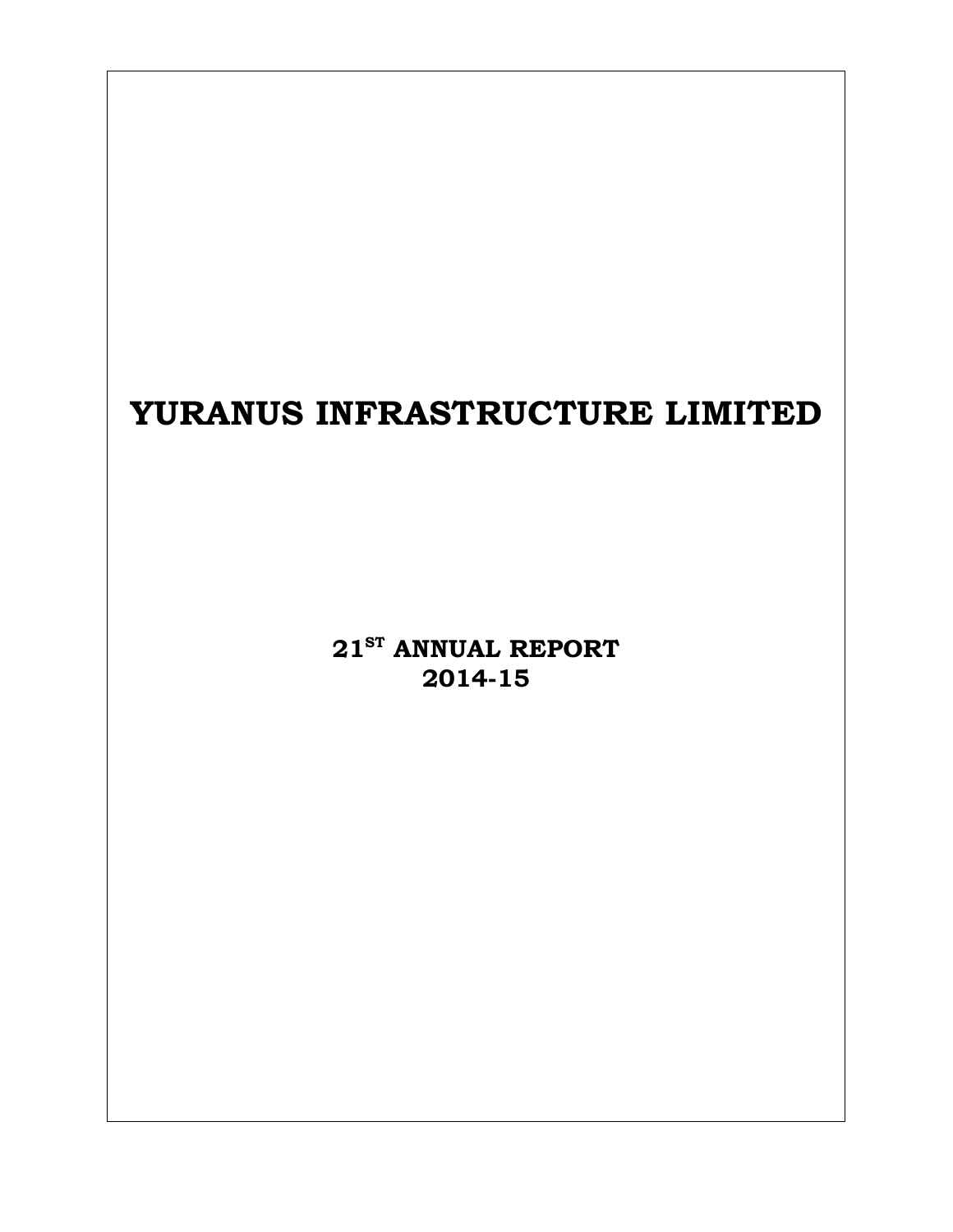Annual General Meeting **Dinesh Desai**  Wednesday, 30<sup>th</sup> September, 2015 Managing Director

At **Pankhil Desai**  2nd Floor, Maulik Arcade, Executive Director Above Karnavati Pagarkha Bazar Mansi Cross Road,Vastrapur, **Rajendrakumar Gandhi**  Ahmedabad-380 015 Independent Director

The Shareholders are requested to bring their copy of the Annual Report along with them at the Annual General Meeting, since copy of the Report will not be distributed at the meeting. **Auditors** 

**Registrar and Share Transfer Agent Registered Office** Link Intime India Pvt. Ltd. 2<sup>nd</sup> Floor, Maulik A Link Intime India Pvt. Ltd. 2<sup>nd</sup> Floor, Maulik Arcade,<br>Ahmedabad 2nd Floor, Maulik Arcade,

**Board of Directors** 

At **Atul Shah**  11:00 A.M. Independent Director

> **Ms. Ashita Sharma**  Independent Director

 M/s. Loonia & Associates 218, New Cloth Market, Opp. Raipur Gate, Ahmedabad 380 002

Above Karnavati Pagarkha Bazar Mansi Cross Road,Vastrapur, Ahmedabad-380 015 Tel : +79‐40082820/21

 Email : info@yuranusinfra.com Website : www. yuranusinfra.com CIN : L45200GJ1994PLC021352

#### **Contents**

| MANAGEMENT DISCUSSION AND ANALYSIS 13 |  |
|---------------------------------------|--|
| REPORT ON CORPORATE GOVERNACE 16      |  |
|                                       |  |
|                                       |  |
| SCHEDULE FORMING PART OF FINANCIAL    |  |
|                                       |  |
|                                       |  |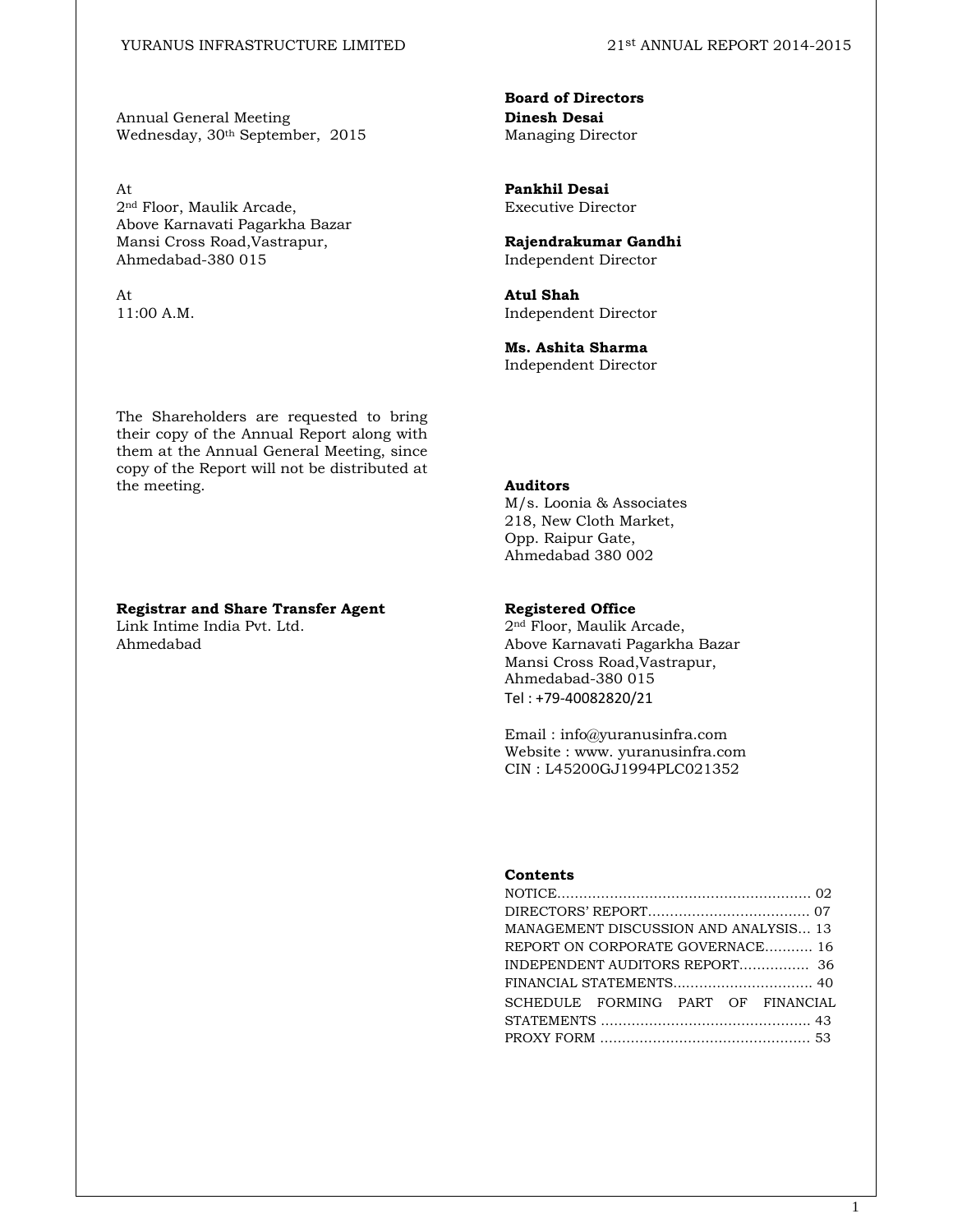#### **NOTICE**

Notice is hereby given that the 21st Annual General Meeting of the members of **Yuranus Infrastructure Limited** will be held at 11.00 A.M. on Wednesday, 30<sup>th</sup> day of September, 2015 at 201,Maulik Arcade, Above Karnavati Pagarkha Bazar, Mansi Cross Road, Vastrapur, Ahmedabad - 380 015 to transact the following businesses:

#### **ORDINARY BUSINESS**

- 1. To receive, consider and adopt the Audited Statement of Profit and Loss for the year ended March 31, 2015 the Balance Sheet as at that date and reports of the Director and the auditor thereon and other documents attached or annexed thereto.
- 2. To Re-appoint Mr. Dinesh Navinchandra Desai, Director of the Company ( DIN: 01247066), liable to retire by rotation in terms of section 152(6) of the Companies Act, 2013 and, being eligible, himself for Re-appointment.
- 3. To appoint the Auditor and to fix their remuneration and in this regards pass with or without modification(s) the following resolution as an Ordinary Resolution.

"RESOLVED THAT pursuant to the provisions of Section 139, 142 and other applicable provisions, if any, of the Companies Act, 2013 and the Rules made thereunder, the appointment of  $M/s$ . Loonia & Associates, (Membership No. 135424), as Auditors of the Company, by resolution passed at the 20<sup>th</sup> Annual General Meeting of the Company, to hold office from the conclusion of the 20<sup>th</sup> Annual General Meeting until the conclusion of the 24<sup>th</sup> Annual General Meeting, be and is hereby ratified for the balance term and accordingly they continue to hold office from the conclusion of the 21<sup>st</sup> Annual General Meeting until the conclusion of the 24<sup>th</sup> Annual General Meeting on such remuneration as may be fixed by the Board, apart from reimbursement of out of pocket expenses as may be incurred by them for the purpose of audit."

#### **SPECIAL BUSINESS**

4. To consider and if thought fit, to pass with or without modifications if any, the following resolution as an **Ordinary Resolution**:

"RESOLVED THAT pursuant to provision of Section 204, 143 of the Companies Act, 2013 Punit S. Lath, Practicing Company Secretary, Ahmedabad be and is hereby appointed as Secretarial Auditor for the purpose of Secretarial Audit in terms of the provisions of the Companies Act, 2013 office from the conclusion of this meeting until the conclusion of next Annual General Meeting on such remuneration as may be mutually decided between the Board of Directors and Secretarial Auditors."

**2nd Floor, Maulik Arcade, Above Karnavati Pagarkha Bazar Mansi Cross Road,Vastrapur, Ahmedabad-380 015 Dinesh Desai 2nd Floor, Maulik Arcade, (Managing Director)** 

**Registered Office: By order of the Board of Directors**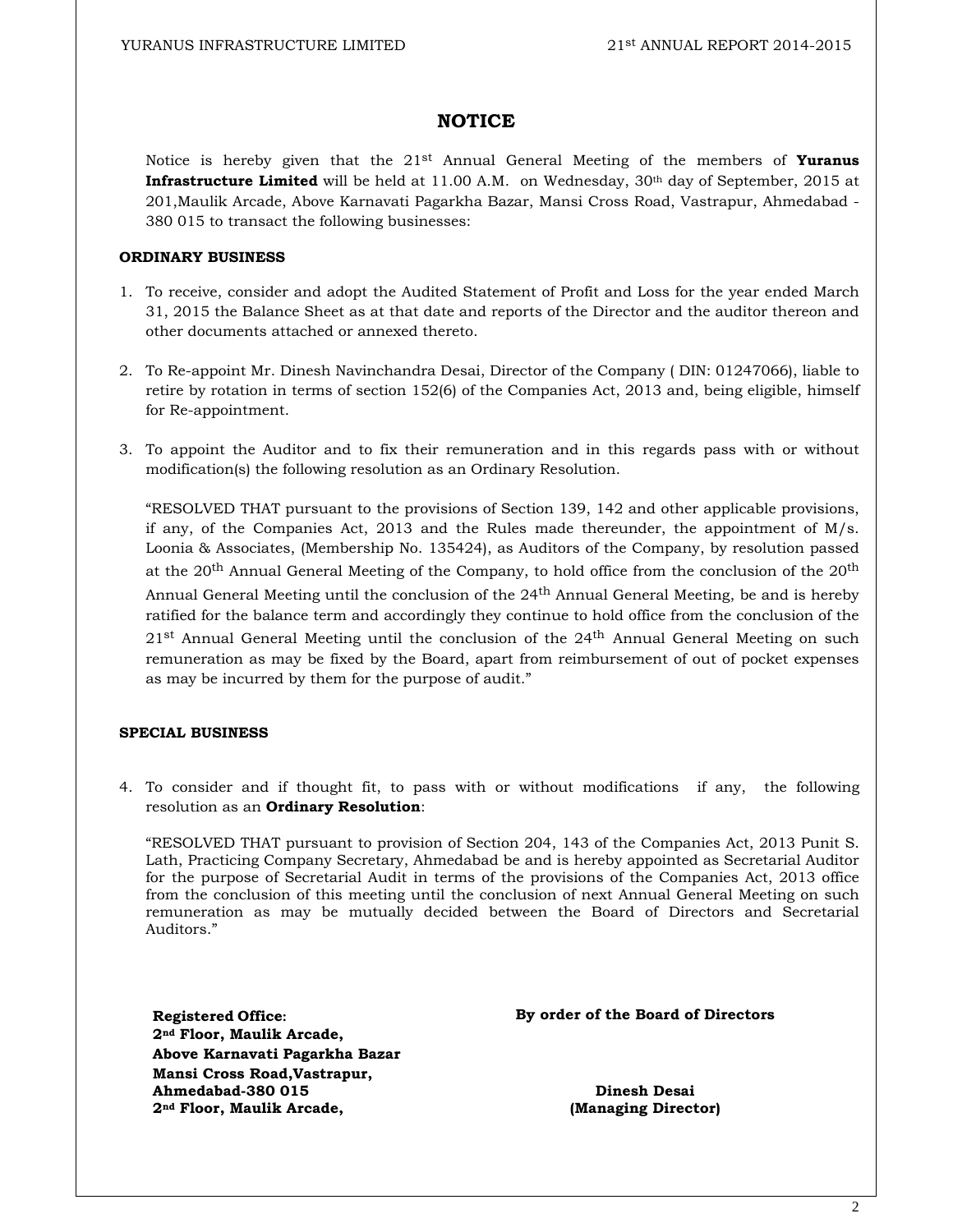#### **NOTES:**

- A. **A MEMBER ENTITLED TO ATTEND AND VOTE AT THE ANNUAL GENERAL MEETING (MEETINGS) IS ENTITLED TO APPOINT A PROXY TO ATTEND AND VOTE INSTEAD OF HIMSELF/ HERSELF AND THE PROXY NEED NOT BE A MEMBER OF THE COMPANY**  The proxy from duly completed and signed, should be lodged with the Company, at its registered office at least 48 hours before the time of the meeting. A person cannot hold more than 50 proxies.
- B. The relative Explanatory Statement , pursuant to section 102 (2) of the Companies Act , 2013 in respect of the special business under item no. 4 is annexed hereto
- C. Pursuant to the provision of Section 91 of the Companies Act , 2013 the registered of members and share transfer books of the Company will remain close from 26<sup>th</sup> September, 2015 to 30th September, 2015 ( both the days inclusive).
- D. All documents referred to in the notice and the explanatory statement requiring the approval of the members at the meeting and other statutory register shall be available for inspection by the Members at the registered office of the Company during office hours on all working days between 11.00 a.m. to 1.00 p.m. on all days except Saturdays, Sundays and public holiday, from the date hereof up to the date of the Annual General Meeting.
- E. The Notice of the  $21^{st}$  Annual General Meeting with instruction for e-voting, along with attendance slip and proxy form is being dispatched to the Members by Post (and electronically by e-mail to those Members who have registered their e-mail IDs with the Company /Depositories) whose names appear in the Register of Members/list of beneficial owners as received from National Securities Depository Limited (NSDL)/Central Depository Services (India) Limited (CDSL) **on 28th August, 2015**. Members may also note that the notice of the 21st AGM and the Annual Report 2014-15 will be available on the Company's website www. yuranusinfra.com
- F. Members are entitled to make nomination in respect of shares held in physical form. Members desirous of making nominations are requested to send their requests in Form 2B (specimen available on request) to the Registered office of the Company.
- G. **Voting through electronic means**: In compliance with provisions of Section 108 of the Companies Act, 2013 and Rule 20 of the Companies (Management and Administration) Rules, 2014, and Clause 35B of the Listing Agreement, the Company is pleased to provide members facility to exercise their right to vote at the  $21<sup>st</sup>$  Annual General Meeting (AGM) by electronic means and the business may be transacted through e-Voting. The Company has signed an Agreement with CDSL for facilitating such e-Voting by the Members. Kindly note that each Member can opt for only one mode for voting i.e. either by Physical Ballot or by Evoting. However, in case members cast their vote both via physical ballot and e-voting, then voting through postal ballot shall prevail and voting done by e-voting shall be treated as invalid.

The instructions for shareholders voting electronically are as under:

(i) The voting period begins on  $26<sup>th</sup>$  September, 2015 9.00 a.m. and ends on  $29<sup>th</sup>$  September, 2015 5.00 p.m. During this period shareholders' of the Company, holding shares either in physical form or in dematerialized form, as on the cut-off date (record date) of 18th September, 2015 may cast their vote electronically. The e-voting module shall be disabled by CDSL for voting thereafter.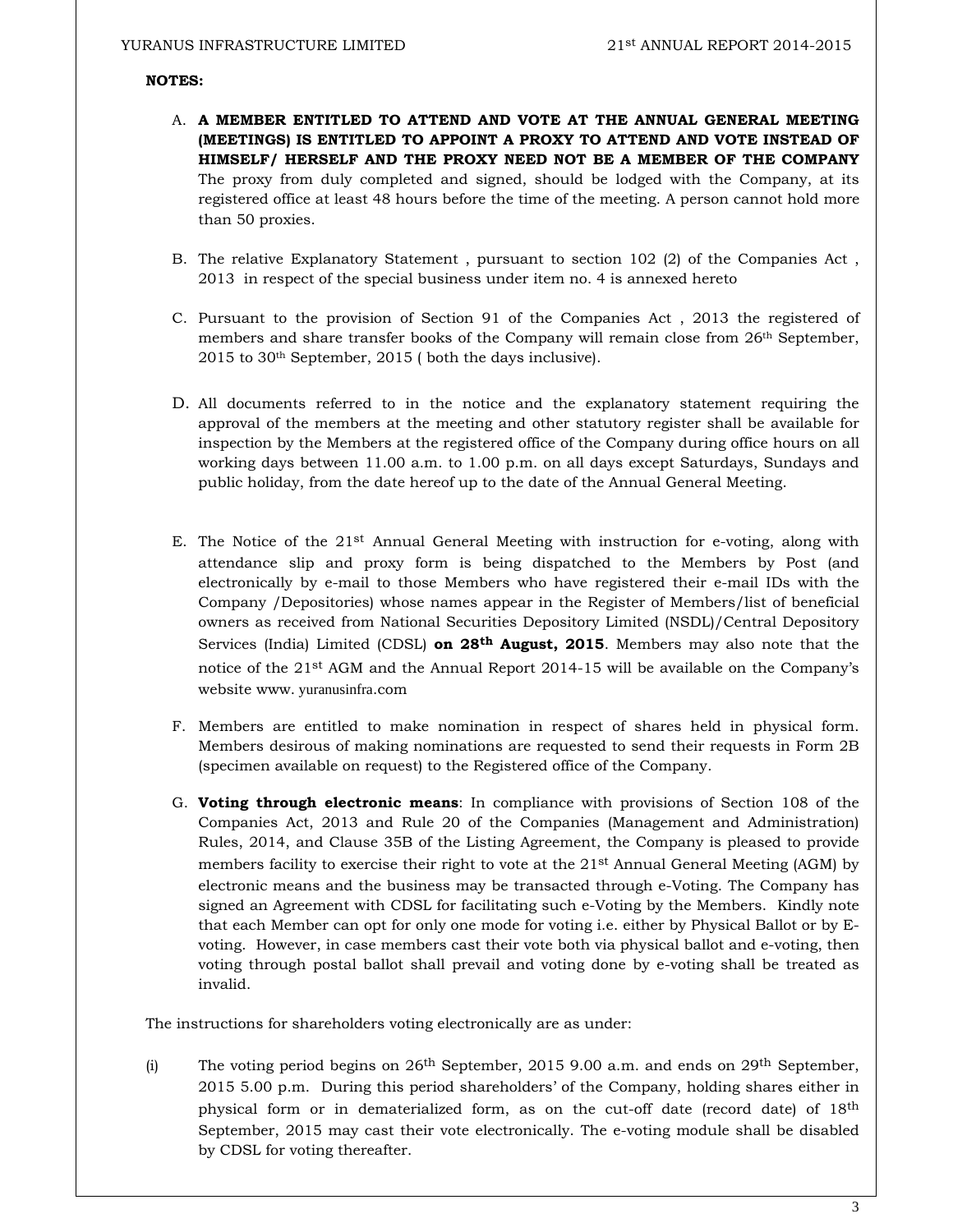#### YURANUS INFRASTRUCTURE LIMITED 21st ANNUAL REPORT 2014-2015

- (ii) The shareholders should log on to the e-voting website www.evotingindia.com.
- (iii) Click on Shareholders.
- (iv) Now Enter your User ID
- a. For CDSL: 16 digits beneficiary ID,
- b. For NSDL: 8 Character DP ID followed by 8 Digits Client ID,
- c. Members holding shares in Physical Form should enter Folio Number registered with the Company.
- (v) Next enter the Image Verification as displayed and Click on Login.
- (vi) If you are holding shares in d-mat form and had logged on to www.evotingindia.com and voted on an earlier voting of any company, then your existing password is to be used.
- (vii) If you are a first time user follow the steps given below: For Members holding shares in D-mat Form and Physical Form PAN Enter your 10 digit alpha-numeric \*PAN issued by Income Tax Department (Applicable for both d-mat shareholders as well as physical shareholders)
- Members who have not updated their PAN with the Company/Depository Participant are requested to use the first two letters of their name and the last 8 digits of the d-mat account / folio no. in the PAN Field.
- In case the folio number is less than 8 digits enter the applicable number of 0's before the number after the first two characters of the name in CAPITAL letters. Eg. If your name is Manish Kumar with folio number 1 then enter MA00000001 in the PAN Field.

**DOB** : - Enter the Date of Birth as recorded in your d-mat account or in the company records for the said d-mat account or folio in dd/mm/yyyy format.

**Dividend Bank Details:** - Enter the Dividend Bank Details as recorded in your d-mat account or in the company records for the said d-mat account or folio.

- Please enter the DOB or Dividend Bank Details in order to login. If the details are not recorded with the depository or company please enter the member id / folio number in the Dividend Bank details field as mentioned in instruction (iv).
- (viii) After entering these details appropriately, click on "SUBMIT" tab.
- (ix) Members holding shares in physical form will then directly reach the Company selection screen. However, members holding shares in d-mat form will now reach 'Password Creation' menu wherein they are required to mandatorily enter their login password in the new password field. Kindly note that this password is to be also used by the d-mat holders for voting for resolutions of any other company on which they are eligible to vote, provided that company opts for e-voting through CDSL platform. It is strongly recommended not to share your password with any other person and take utmost care to keep your password confidential.
- (x) For Members holding shares in physical form, the details can be used only for e-voting on the resolutions contained in this Notice.
- (xi) Click on the EVSN for the relevant <Company Name> i.e. **Yuranus Infrastructure Limited** on which you choose to vote.
- (xii) On the voting page, you will see "RESOLUTION DESCRIPTION" and against the same the option "YES/NO" for voting. Select the option YES or NO as desired. The option YES implies that you assent to the Resolution and option NO implies that you dissent to the Resolution.
- (xiii) Click on the "RESOLUTIONS FILE LINK" if you wish to view the entire Resolution details.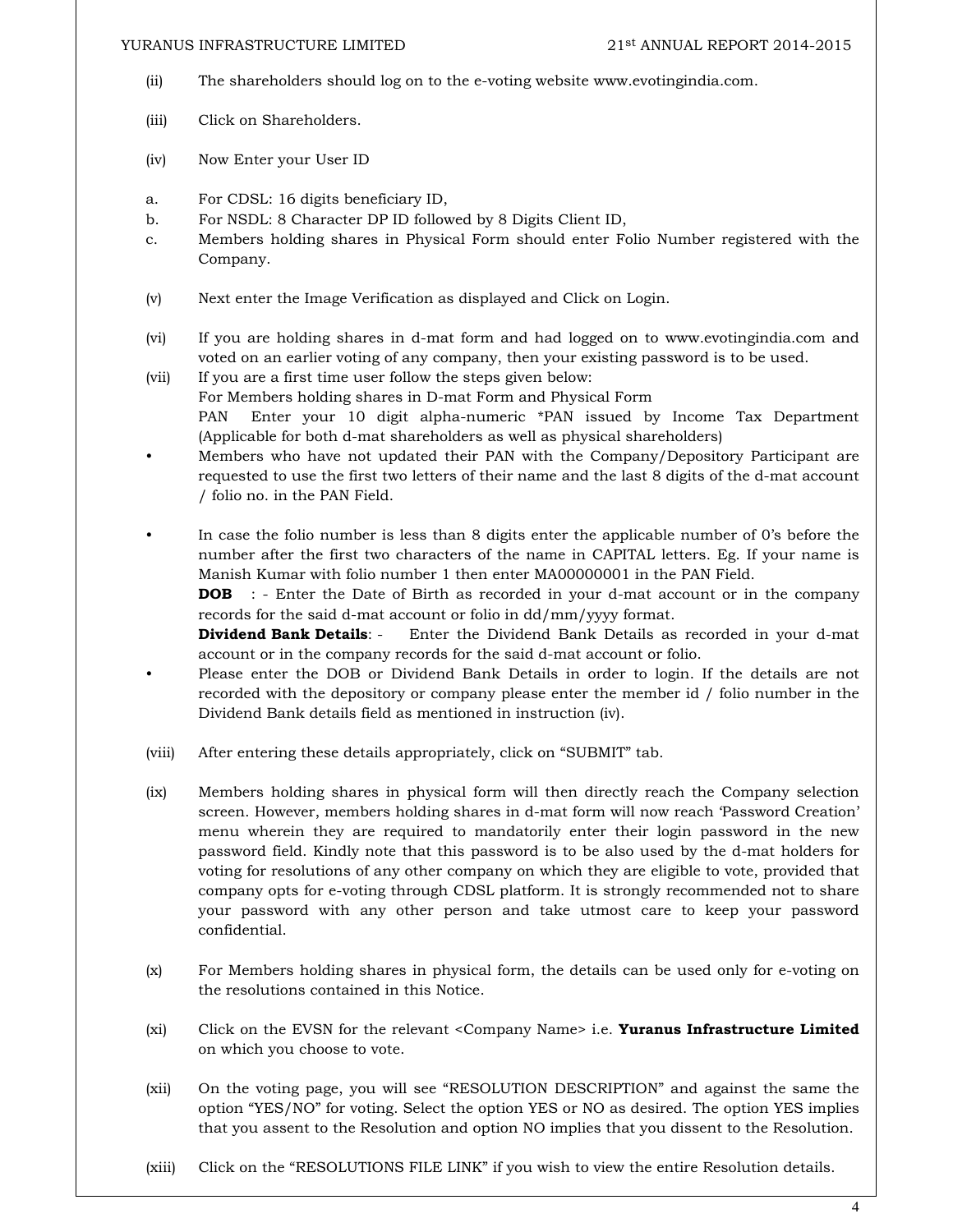- (xiv) After selecting the resolution you have decided to vote on, click on "SUBMIT". A confirmation box will be displayed. If you wish to confirm your vote, click on "OK", else to change your vote, click on "CANCEL" and accordingly modify your vote.
- (xv) Once you "CONFIRM" your vote on the resolution, you will not be allowed to modify your vote.
- (xvi) You can also take out print of the voting done by you by clicking on "Click here to print" option on the Voting page.
- (xvii) If D-mat account holder has forgotten the same password then enter the User ID and the image verification code and click on Forgot Password & enter the details as prompted by the system.
- (xviii) Note for Non Individual Shareholders and Custodians
- Non-Individual shareholders (i.e. other than Individuals, HUF, NRI etc.) and Custodian are required to log on to www.evotingindia.com and register themselves as Corporates.
- A scanned copy of the Registration Form bearing the stamp and sign of the entity should be emailed to helpdesk.evoting@cdslindia.com.
- After receiving the login details a compliance user should be created using the admin login and password. The Compliance user would be able to link the account(s) for which they wish to vote on.
- The list of accounts should be mailed to helpdesk.evoting@cdslindia.com and on approval of the accounts they would be able to cast their vote.
- A scanned copy of the Board Resolution and Power of Attorney (POA) which they have issued in favour of the Custodian, if any, should be uploaded in PDF format in the system for the scrutinizer to verify the same.
- (xix) In case you have any queries or issues regarding e-voting, you may refer the Frequently Asked Questions ("FAQs") and e-voting manual available at www.evotingindia.com, under help section or write an email to helpdesk.evoting@cdslindia.com.
- (J) Mr. Punit S. Lath, Practicing Company Secretary, (COP-11139), (Membership No.- 26238) (Address: A/802, Prerna Viraj – II, Opp. Chandan Farm, Jodhpur Gaam, Satellite, Ahmedabad – 380015)has been appointed as the Scrutinizer to scrutinize the e-voting process (including the physical ballots received from members who don't have access to the e-voting process) in a fair and transparent manner.
- (K) The Scrutinizer shall within a period not exceeding three (3) working days from the conclusion of the e-voting period unblock the votes in the presence of at least two (2) witnesses not in the employment of the Company and make a Scrutinizer's Report of the votes cast in favour or against, if any, forthwith to the Chairman of the Company.
- (L) The Results shall be declared at the AGM of the Company. The result will be announced to the Stock Exchanges where the shares of the Company are listed and will also be displayed on the Company's website **www.yuranusinfra.com.** It will also be submitted to Central Depository Services Limited with a request to display on their website.
- (M) Members are requested to notify the change in the address, if any. In case of shares held in electronic form to the concerned Depository Participant quoting their Client ID and in case of physical shares to the Registrar and Transfer Agent of the Company quoting their Folio Number.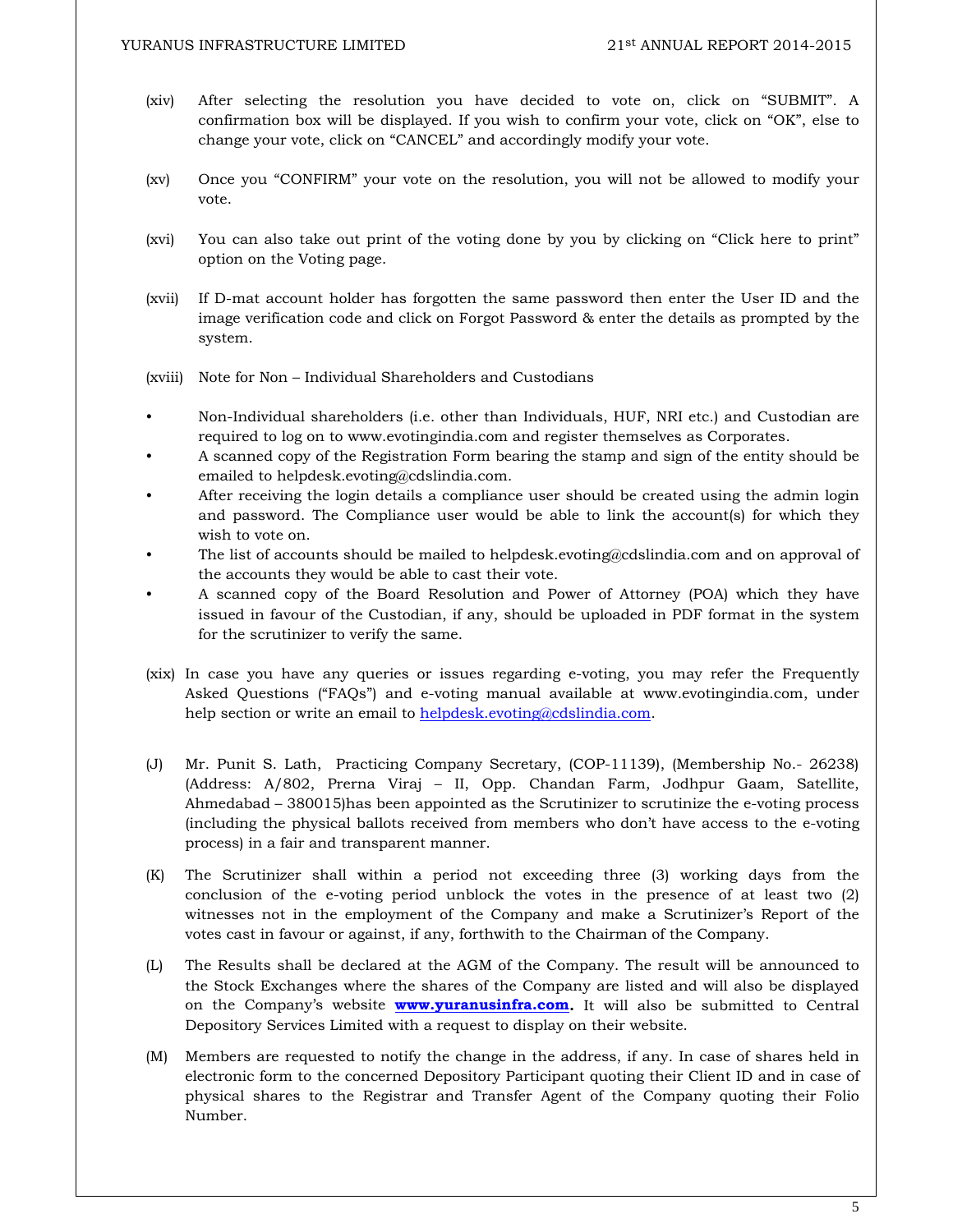#### YURANUS INFRASTRUCTURE LIMITED 21<sup>st</sup> ANNUAL REPORT 2014-2015

(N) This notice is being issued having regard to provisions of section 108 and 110 of the Companies Act 2013, General circular no. 20/2014 Government of India and Clause 35B of the listing agreement with stock exchanges.

# **Explanatory Statement pursuant to Section 102 of the Companies Act, 2013:**

# **Item No. 4**

Pursuant to the provision of Section 204, 143 and other applicable provision of the Companies Act, 2013 and the rules made there under, if any it is necessary to appoint the Secretarial Audit to conduct the Secretarial audit required in terms of the Companies Act, 2013 and the rules made thereunder. It is proposed to appoint Mr. Punit S. Lath,Practicing Company Secretary to conduct Secretarial audit for the financial year 2015 – 2016. Since the appointment of the secretarial auditor requires approval of the members in general meeting, members are requested to appoint Mr. Punit S. Lath, Practicing Company Secretary, Ahmedabad on such remuneration as may be mutually decided between the Board of Directors and Secretarial Auditors.

The Board of Directors recommends the passing of the resolution set out in the notice. None of the Directors of the Company in anyway are interested or concerned in this resolution.

**2nd Floor, Maulik Arcade, Above Karnavati Pagarkha Bazar Mansi Cross Road,Vastrapur, Ahmedabad-380 015 Dinesh Desai 2nd Floor, Maulik Arcade, (Managing Director)** 

**Registered Office: By order of the Board of Directors**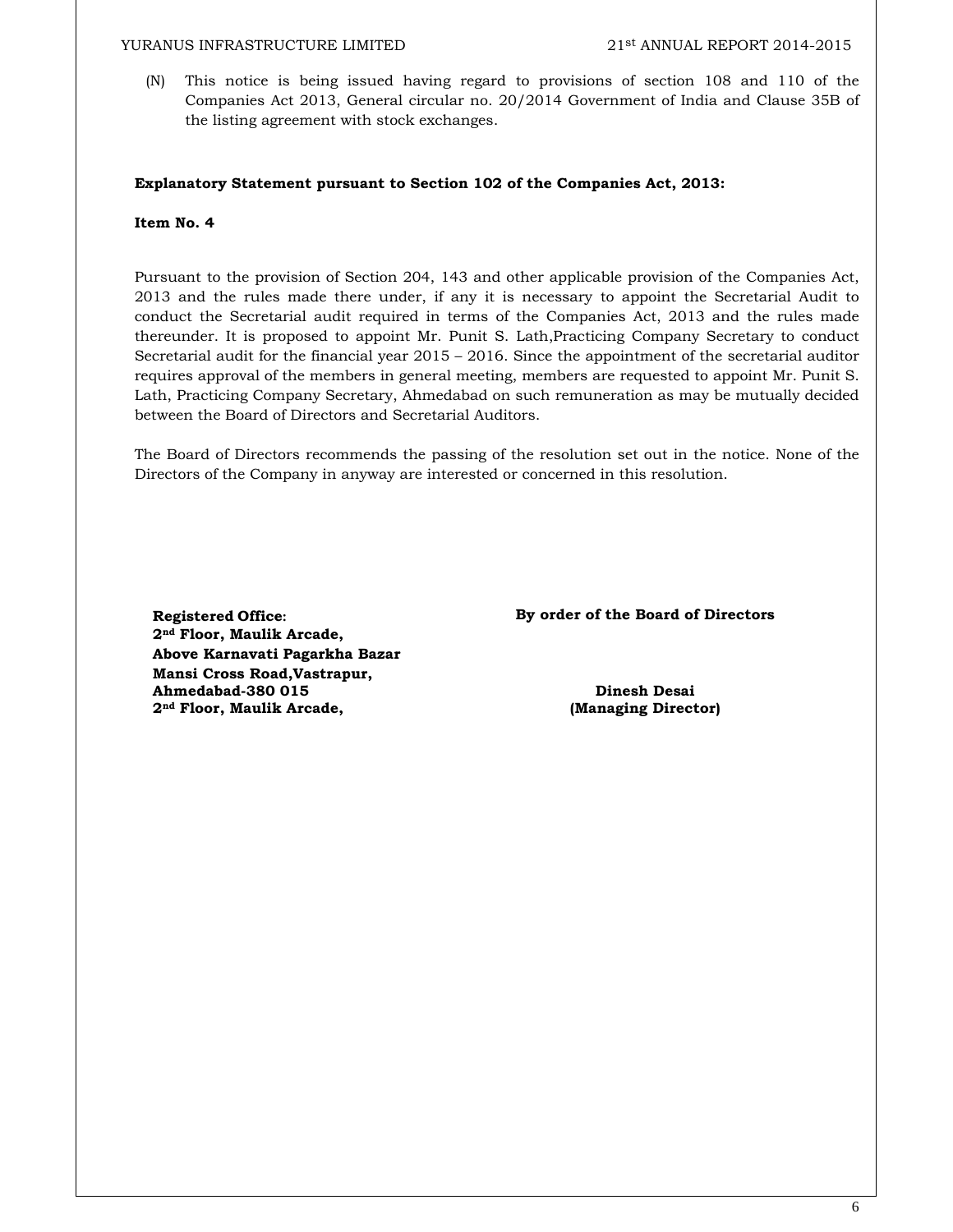#### **DIRECTORS' REPORT**

#### **To, The Members of Yuranus Infrastructure Limited Ahmedabad**

The Directors hereby present the 21<sup>st</sup> Annual Report together with Audited Statement of Accounts for the year ended on 31st March' 2015 which they trust, will meet with your approval.

|                                                                  | <b>Year Ended</b> | <b>Year Ended</b> |
|------------------------------------------------------------------|-------------------|-------------------|
| <b>1. FINANCIAL RESULTS:</b>                                     | 31.03.2015        | 31.03.2014        |
| Profit before Interest, Depreciation & Taxes                     | 3,00,725          | 2,82,857          |
| Less :                                                           |                   |                   |
| <b>Finance Cost</b>                                              | 622               | 1,141             |
| Depreciation                                                     | 7,470             | 8,119             |
| Current Tax Provision                                            | 88,000            | 45,500            |
| Deferred Tax Provision                                           | Nil               | Nil               |
| Total                                                            | 96,092            | 54,760            |
| Net Profit/ (loss) After Tax                                     | 2,04,633          | 2,28,097          |
| Add: Balance of profit/(loss) brought forward from previous year | (16, 553, 032)    | (16, 781, 129)    |
|                                                                  |                   |                   |
| Balance carried to Balance Sheet                                 | (1,63,48,399)     | (1,65,53,032)     |
|                                                                  |                   |                   |

#### **2. OPERATIONS:**

The total sales and other income during the year have been  $\bar{\tau}$  841,417 compared to  $\bar{\tau}$  893,871 in the previous year. The Company's Profit for the year before depreciation, interest and taxation has been ₹ 3,00,725 (P.Y. ₹ 2,82,857) and the Net Profit after interest, depreciation, prior period adjustments & taxes are  $\bar{\mathfrak{e}}$  2,04,633 (P.Y.  $\bar{\mathfrak{e}}$  2,28,097).

#### **3. DIVIDEND:**

The Directors regret their inability to recommend any dividend for the year in order to conserve the resources of the Company.

#### **4. FINANCE:**

During the year, the Company have not taken any Term Loan nor any outstanding term loan was there.

#### **5. DISCLOSURE UNDER RULE 8 (5) OF COMPANIES (ACCOUNTS) RULES, 2014 :**

#### **Change in Nature of Company Business**:

The Company is engaged in the real estate and infrastructure sector. There is no change in nature of Company Business.

#### **Details of Directors / Key Managerial Personnel Appointed / Resigned**:

In terms of provision of Section 152 (6) of the Companies Act, 2013 Mr. Dinesh Desai retires by rotation and being eligible offers himself for reappointment.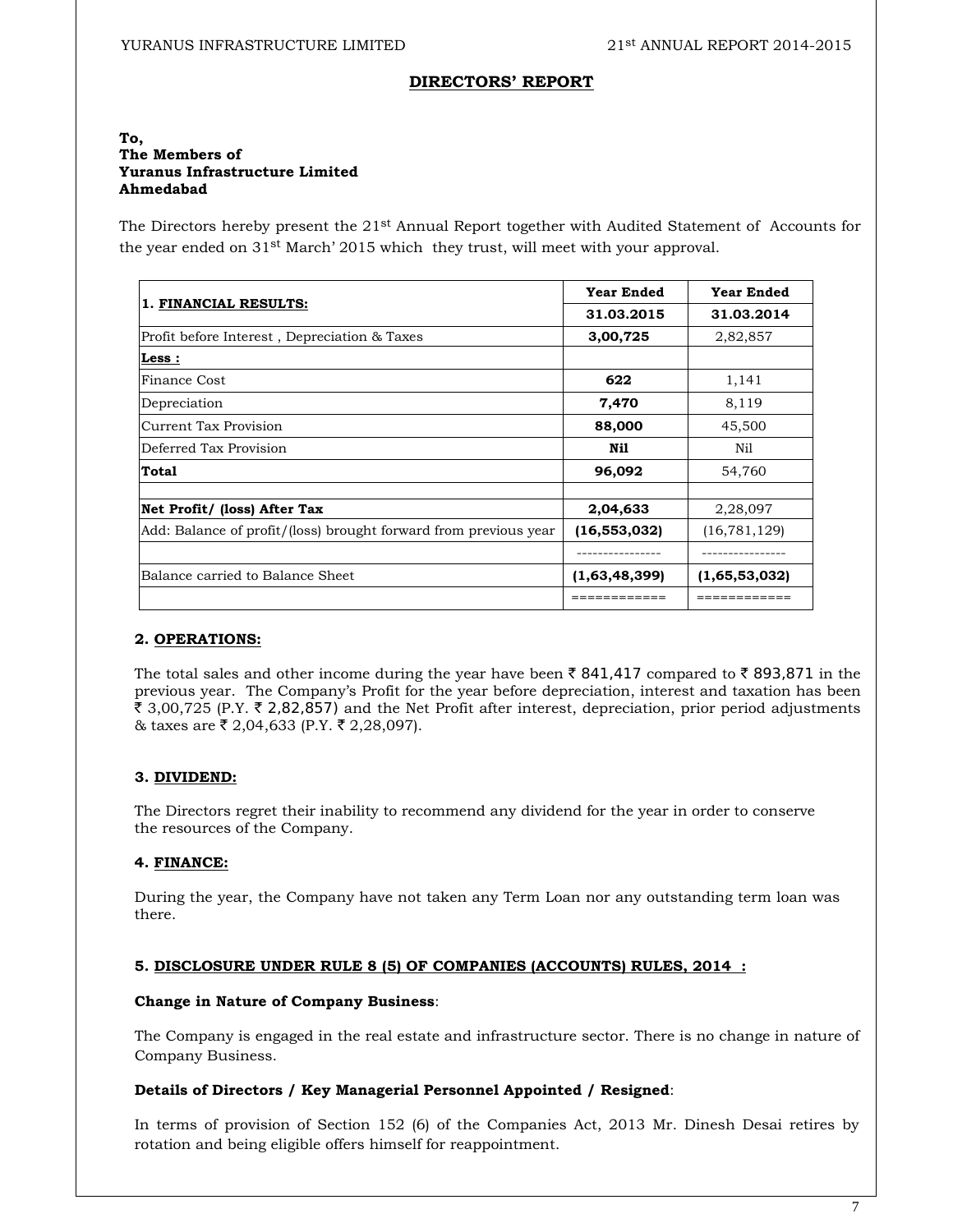Further, in compliance with the provisions of Sections 149, 152, Schedule IV and other applicable provisions, if any, of the Companies Act, 2013 read with Companies (Appointment and Qualification of Directors) Rules, 2014, Ms. Ashita Vishal Sharma, Mr. Atul Jayantilal Shah and Mr. Rajendra Kumar Shantilal Gandhi were appointed at the annual general meeting of the Company held on 29<sup>th</sup> September, 2014 to hold office up to 5 (five) consecutive years upto 31st March, 2019.

During the year under the review, no Directors / Key Managerial Personnel have resigned. However, Mr.Mayur Desai has been resigned as Directorship w.e.f 22nd July, 2015.

#### **Details of Holding / Subsidary Companies / Joint Ventures / Associate Companies:**

During the year under review, there was no holding / Subsidary Company / Joint Ventures / Associate Companies.

#### **Deposit :**

The Company has not invited any deposit other than the exempted deposit as prescribed under the provision of the Companies Act, 2013 and the rules framed there under, as amended from time to time. Hence there are no particulars to report about the deposit falling under Rule 8 (5) (v) and (vi) of Companies (Accounts) Rules, 2014.

#### **Details of Significant and Material Orders passed by Regulators or Courts or Tribunals:**

During the year under review there were no significant and material orders passed by any Regulators or Court or Tribunals which may have impact on the going concern status. No order has been passed by any Regulators or Court or Tribunals which may have impact on the Company`s operation in future.

#### **Internal Financial Controls**:

The Company has adequate internal financial controls to support the preparation of the financial statements.

#### **6. DIRECTOR'S RESPONSIBILITY STATEMENT:**

As required under the provisions of Section 134 of the Act, your Directors report that:

- (a) In the preparation of the annual accounts, the applicable accounting standards have been followed along with proper explanation relating to material departures.
- (b) The Directors have selected such accounting policies and applied them consistently and made judgments and estimates that are reasonable and prudent so as to give a true and fair view of the state of affairs of the Company at the end of the financial year and of the profits of the Company for that period.
- (c) The Directors have taken proper and sufficient care for the maintenance of adequate accounting records in accordance with the provisions of this Act for safeguarding the assets of the Company and for preventing and detecting fraud and other irregularities.
- (d) The Directors have prepared the annual accounts on a going concern basis.
- (e) The Directors have laid down internal financial controls to be followed by the Company and such internal financial controls are adequate and are operating effectively.
- (f) The Directors have devised proper systems to ensure compliance with the provisions of all applicable laws and such systems are adequate and operating effectively.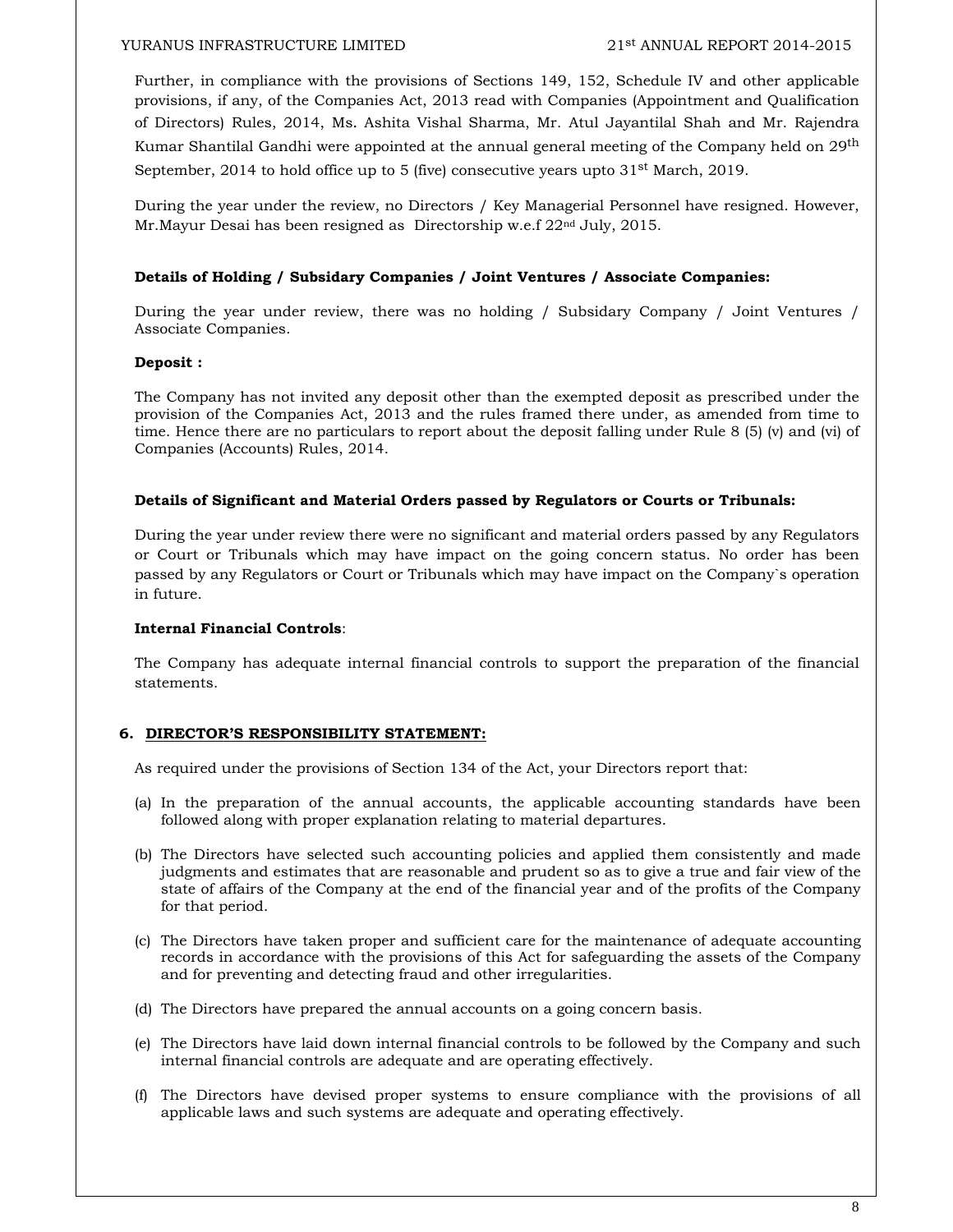#### **7. PARTICULARS OF EMPLOYEES:**

There was no employee drawing remuneration requiring disclosure under the Rule 5 ( 2 ) of Companies ( Appointment and Remuneration of Managerial Personnel ) Rules, 2014.

#### **8. LISTING:**

The Equity Shares of the Company are listed on Bombay Stock Exchange Limited. The Company is regular in payment of listing fees. The Company has paid the listing fees for the year 2015 – 2016.

#### **9. AUDITORS AND AUDITORS REPORT:**

The Auditors M/s. Loonia & Associates, Chartered Accountants, Ahmedabad hold office until the conclusion of the ensuing Annual General Meeting and have expressed their willingness to be reappointed. The Company has received a letter from a member of the Company proposing the name of M/s. Loonia & Associates, Chartered Accountants as a Statutory Auditor of the Company. Members of the Company at the  $20<sup>th</sup>$  Annual General Meeting of the Company have appointed M/s. Loonia & Associates, Chartered Accountants as auditors of the Company upto 24<sup>th</sup> Annual General Meeting of the Company. In accordance with the provision of Section 139 of the Companies Act, 2013 members are requested to ratify the appointment of the auditors for the balance term to hold office from the conclusion of the 21<sup>st</sup> Annual General Meeting until the conclusion of the 24th Annual General Meeting on such remuneration as may be fixed by the Board, apart from reimbursement of out of pocket expenses as may be incurred by them for the purpose of audit

The Company has received a certificate from the Auditors to the effect that their appointment if made, would be within the prescribed limits under Section  $141(3)(g)$  of the Companies Act, 2013.

The Notes on Financial Statements referred to in the Auditor's Report are Self-explanatory and do not call for any further comments.

There is no qualification, reservation or adverse remarks made in the statutory auditors report

#### **10.CONSERVATION OF ENERGY, TECHNOLOGY ABSORBTION AND FOREIGN EXCHANGE EARNINGS AND OUTGO:**

#### **A. Conservation of Energy :**

The Company consumes minor power and hence no details are required to be disclosed.

#### **B. Research & Development:**

The Company has no specific Research & Development Department.

#### **C. Foreign Exchange Earnings and Expenditure:**

Nil

#### **11.DEMATERIALISATION OF SHARES**:

The ISIN for the equity shares is INE156M01017. As on  $31<sup>st</sup>$  March, 2015 total 26,08,700 equity shares of the Company have been dematerialized. Members of the Company are requested to dematerialize their shares.

#### **12.CORPORATE GOVERNANCE:**

 Pursuant to Clause 49 of the Listing Agreement with BSE Limited (Bombay Stock Exchange Limited), Management Discussion & Analysis, Corporate Governance Report and Auditor's Certificate regarding compliance to conditions of corporate governance are made part of this Annual Report **as "Annexure I & II"**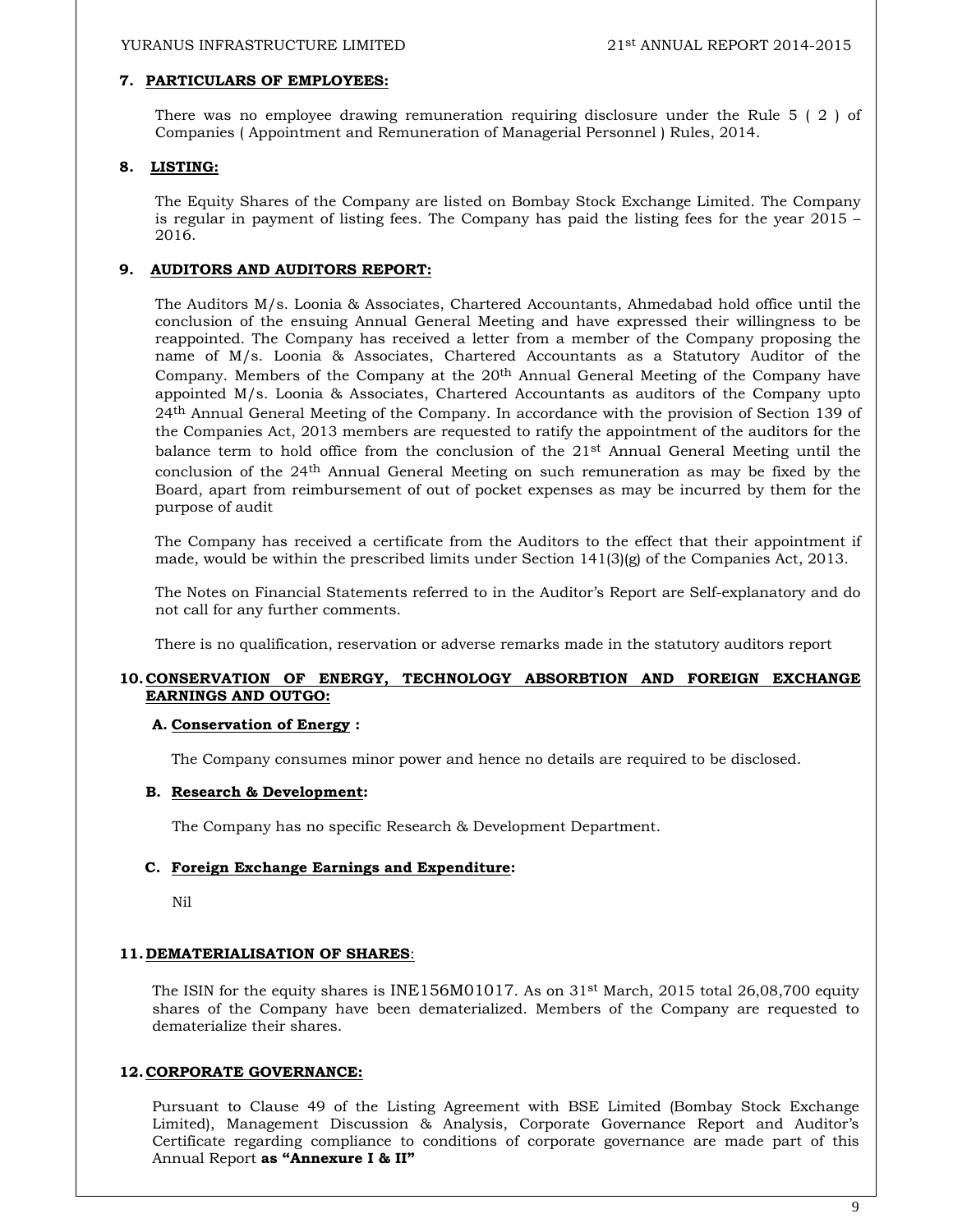#### **13.RELATED PARTY TRANSACTIONS**

During the year, there were no transaction as related party transaction. Therefore requisite details in form  $AOC - 2$ , is not required to be provided herewith.

#### **14.PARTICULARS OF LOANS / GUARANTEES / INVESTMENT:**

 The Company has not given any loan / guarantee or provided any Security or made any investment to any person (except those required for business purpose).

#### **15**. **RISK MANAGEMENT POLICY**

 The Company has a structured risk management policy. The Risk management process is designed to safeguard the organisation from various risks through adequate and timely actions. It is designed to anticipate, evaluate and mitigate risks in order to minimize its impact on the business. The potential risks are inventoried and integrated with the management process such that they receive the necessary consideration during decision making. It is dealt with in greater details in the management discussion and analysis section. The Risk Management Policy is also available on the Company`s website

#### **16**. **DECLARATION BY INDEPENDENT DIRECTORS:**

 The following Directors are independent in terms of Section 149(6) of the Companies Act, 2013 and Clause 49 of the Listing Agreement:

- (a) Ms. Ashita Vishal Sharma
- (b) Mr. Atul Jayantilal Shah
- (c) Mr. Rajendra Kumar Shantilal Gandhi

 The Company has received requisite declarations/ confirmations from all the above Directors confirming their independence.

#### **17. EXTRACT OF THE ANNUAL RETURN**

Pursuant to provision of Section 92 and 134 and other applicable provision of the Companies Act, 2013 and of Rule 12 ( 1 ) of Companies ( Management and Administration ) Rules, 2014 the extract of the Annual Return in form MGT 9 for the Financial Year ended on 31st March, 2015 is annexed as "**Annexure III"** to this Report**.**

#### **18. NUMBER OF BOARD MEETINGS**

During the year the Board of Directors met 6 times. The details of the Board Meetings are provided in the Corporate Governance Report.

#### **19. MATERIAL CHANGES AND COMMITMENTS:**

There are no material changes and commitments, if any, affecting the financial position of the Company subsequent to the date of the Balance sheet and up to the date of the report.

#### **20. CORPORATE SOCIAL RESPONSIBILITY:**

The Company is not covered under the criteria of the provision of Section 135 of the Companies Act, 2013 read with the Companies (Corporate Social Responsibility Policy) Rules, 2014, and therefore it is not mandatory for the Company to have the Corporate Social Responsibility.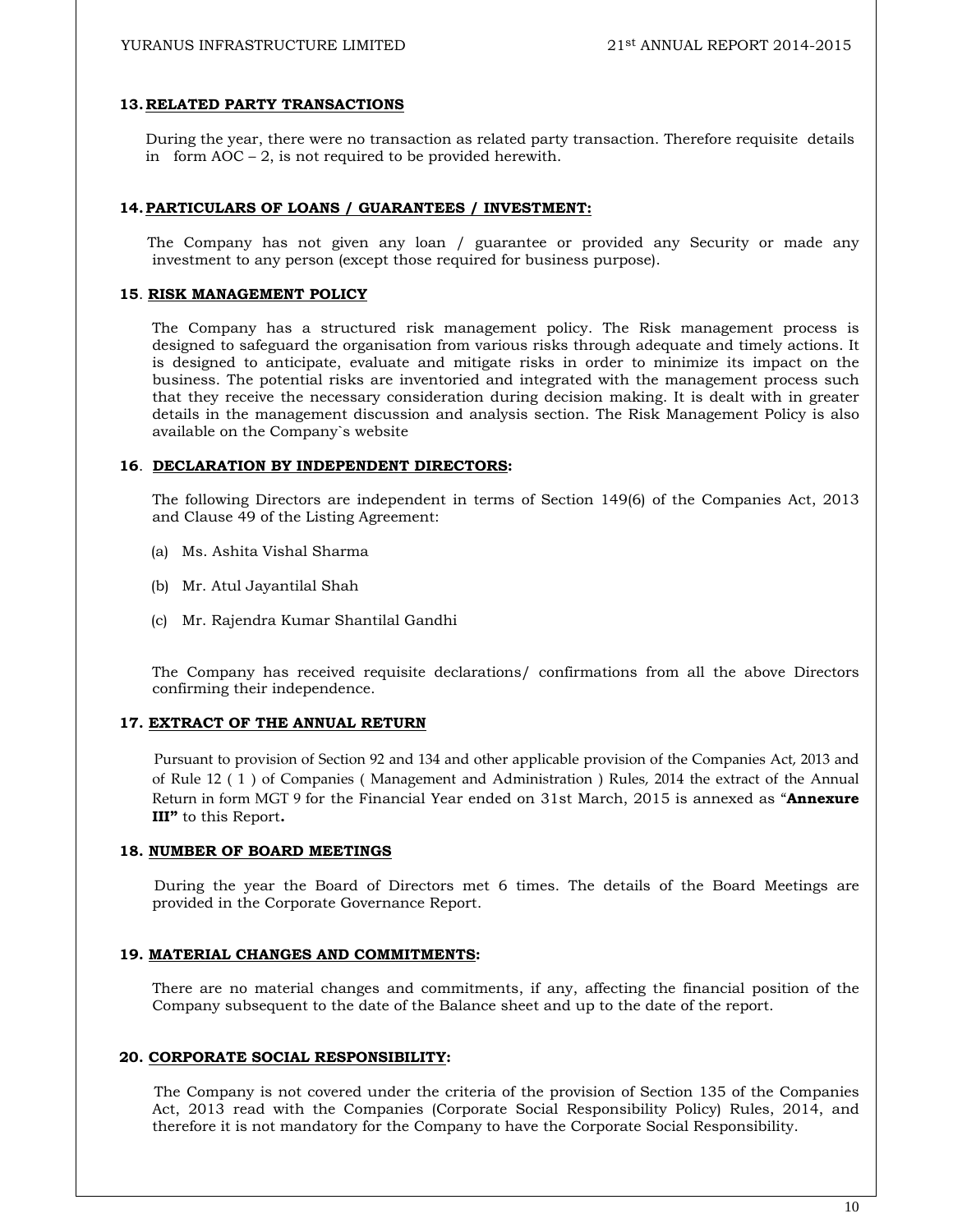#### **21. DISCLOSURE UNDER THE SEXUAL HARASSMENT OF WOMEN AT WORKPLACE (PREVENTION, PROHIBITION AND REDRESSAL) ACT, 2013**

The Company has in place an Anti-harassment policy in line with the requirements of the Sexual Harassment of Women at Workplace (Prevention, Prohibition and Redressal) Act, 2013. Internal Complaint Committee are set up at shop floor level to redress complaints received regularly and are monitored by women line supervisors who directly report to the Chairman. All employees (permanent, contractual, temporary, trainees) are covered under the policy. There was no compliant received from any employee during the financial year 2014-15 and hence no complaint is outstanding as on 31.03.2015 for redressal.

#### **22**. **SECRETARIAL AUDIT REPORT:**

Pursuant to Section 204 of the Act, the Secretarial Audit Report for the Financial Year ended 31st March, 2015 given by Mr. Punit S. Lath, Practising Company Secretary is attached herewith which forms part of the Directors Report as "**Annexure-IV**". The observations are self-explanatory.

#### **23**. **ANNUAL PERFORMANCE EVALUATION:**

 In compliance with the provisions of the Act and Clause 49 of the Listing Agreement, the performance evaluation was carried out as under:

#### **Board:**

 In accordance with the criteria suggested by The Nomination and Remuneration Committee, the Board of Directors evaluated the performance of the Board, having regard to various criteria such as Board composition, Board processes, Board dynamics etc. The Independent Directors, at their separate meetings, also evaluated the performance of the Board as a whole based on various criteria. The Board and the Independent Directors were of the unanimous view that performance of the Board of Directors as a whole was satisfactory.

#### **Committees of the Board:**

 The performance of the Audit Committee, the Nomination and Remuneration Committee and the Stakeholders Relationship Committee was evaluated by the Board having regard to various criteria such as committee composition, committee, processes, committee dynamics etc. The Board was of the unanimous view that all the committees were performing their functions satisfactorily and according to the mandate prescribed by the Board under the regulatory requirements including the provisions of the Act, the Rules framed thereunder and the Listing Agreement.

#### **Individual Directors:**

- **(a)** Independent Directors: In accordance with the criteria suggested by The Nomination and Remuneration Committee, the performance of each independent director was evaluated by the entire Board of Directors (excluding the director being evaluated) on various parameters like engagement, leadership, analysis, decision making, communication, governance and interest of stakeholders. The Board was of the unanimous view that each independent director was a reputed professional and brought his/her rich experience to the deliberations of the Board. The Board also appreciated the contribution made by all the independent directors in guiding the management in achieving higher growth and concluded that continuance of each independent director on the Board will be in the interest of the Company.
- **(b)** Non-Independent Directors: The performance of each of the non-independent directors (including the chair person) was evaluated by the Independent Directors at their separate meeting. Further, their performance was also evaluated by the Board of Directors. The various criteria considered for the purpose of evaluation included leadership, engagement, transparency, analysis, decision making, functional knowledge, governance and interest of stakeholders. The Independent Directors and the Board were of the unanimous view that each of the non-independent directors was providing good business and people leadership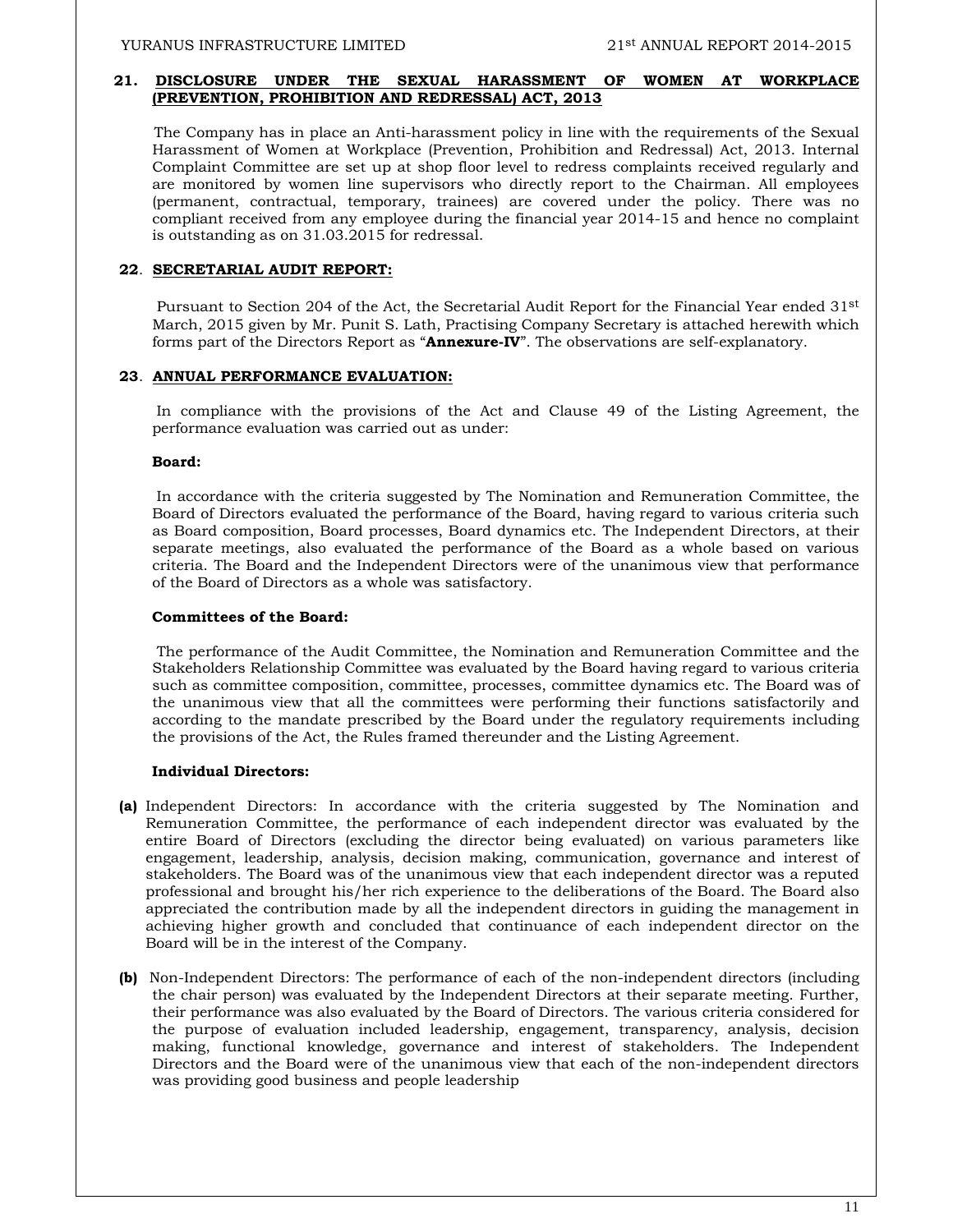#### **24. POLICY ON DIRECTORS APPOINTMENT AND REMUNERATION**

The Company is not paying any Remuneration to Managing Director or any of the executive directors. Thus, the requisite details as required by Section 134(3)(e), Section 178(3) & (4) and Clause 49 of the Listing Agreement is not required to be provided. However, the Company affirm that as and when the Remuneration will be payable to any of the Director, the same would be as per Remuneration Policy.

#### **25. APPRECIATION:**

Your Directors acknowledge their valuable contribution and appreciate the co-operation received from the bankers, customers and financial institutions for their continued assistance and support extended to the Company.

Your Directors also express their appreciation to all the employees of the Company for their sustained contribution throughout the period.

Yours Directors wish to thank the shareholders for their continued support, encouragement and the confidence reposed in the Management.

**By order of the Board of Directors** 

Place : Ahmedabad **Dinesh Desai** 

**Date : 13.08.2015 (Managing Director)**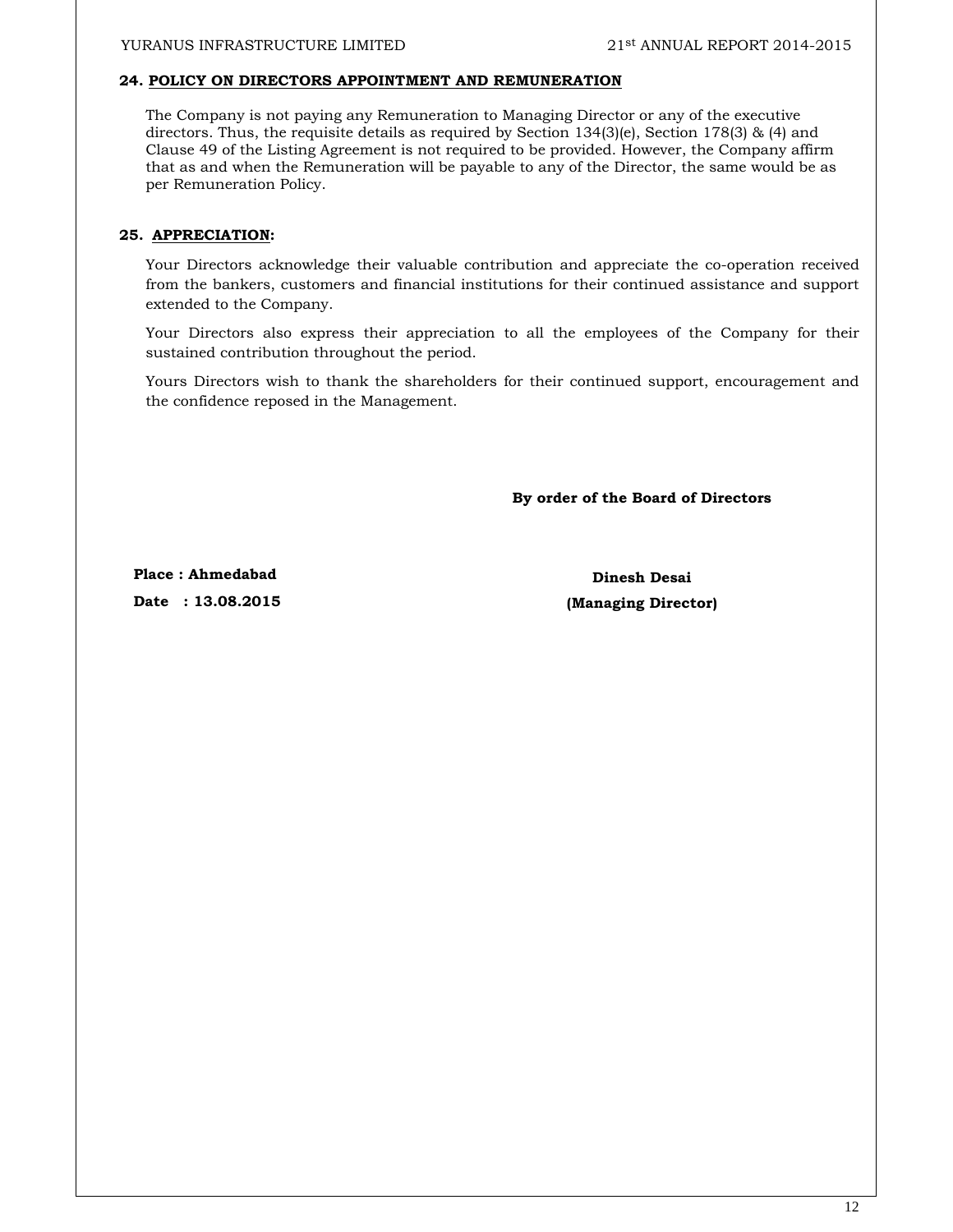# **Annexure -I to the Report of Board of Director**

#### **MANAGEMENT DISCUSSION AND ANALYSIS**

#### **INDUSTRY STRUCTURE :**

The real estate sector in India has emerged as one of the most dynamic sectors. The country's real estate sector is witnessing changing trends with every passing day. Currently, the real estate market is flooded with low cost, medium or with luxury housing projects. Now-a-days, more and more builders and developers are hooked on to medium housing segment realizing its vast potential in the country.

The real estate companies are coming up with various residential and commercial projects to fulfill the demand for residential and office properties in Tier-II and Tier-III cities. The growth in real estate in Tier-II and Tier-III cities is mainly due to increase in demand for organized realty and availability of land at affordable prices.

Today, India is one of the fastest growing economies in the world. The Indian construction industry is an integral part of the economy. It is poised for growth on account of industrialization, urbanization, economic development and people's rising expectations for improved quality of living. Construction is expected to be the biggest beneficiary of the surge in infrastructure investment.

The Construction Sector is a major employment driver, being the second largest employer in the country, next only to agriculture. This is because of the chain of backward and forward linkages that the sector has with other sectors of the economy. About 250 ancillary industries such as cement, steel, brick, and timber and building material are dependent on the construction industry

The Indian Real estate market size is expected to touch US\$ 180 billion by 2020. The demand is expected to grow at a compound annual growth rate (CAGR) of 19 per cent between 2015 and 2020, with tier I metropolitan cities projected to account for about 40 per cent of this.

With property boom spreading in all directions, real estate in India is touching new heights. However, the growth also depends on the policies adopted by the Government to facilitate investments mainly in the economic and industrial sector. The new stand adopted by Indian Government regarding foreign direct investment (FDI) policies has encouraged increasing number of countries to invest in Indian Properties.

#### **OPPORTUNITIES AND THREATS :**

#### **OPPORTUNITIES:**

The long term view on the Indian Real Estate Industry is positive, because of fundamental demand drivers such as increasing urbanization, favourable demographics, growth of the service sector, and rising incomes etc. Indian Real Estate has good potential for demand in almost every sector particularly housing. This is growing at satisfactory pace of almost 30 percent per year. The Government has been pragmatic and supportive in its approach in reducing interest rate on housing and providing finance through bank for property development projects. We are hopeful of a good demand for residential property in the future.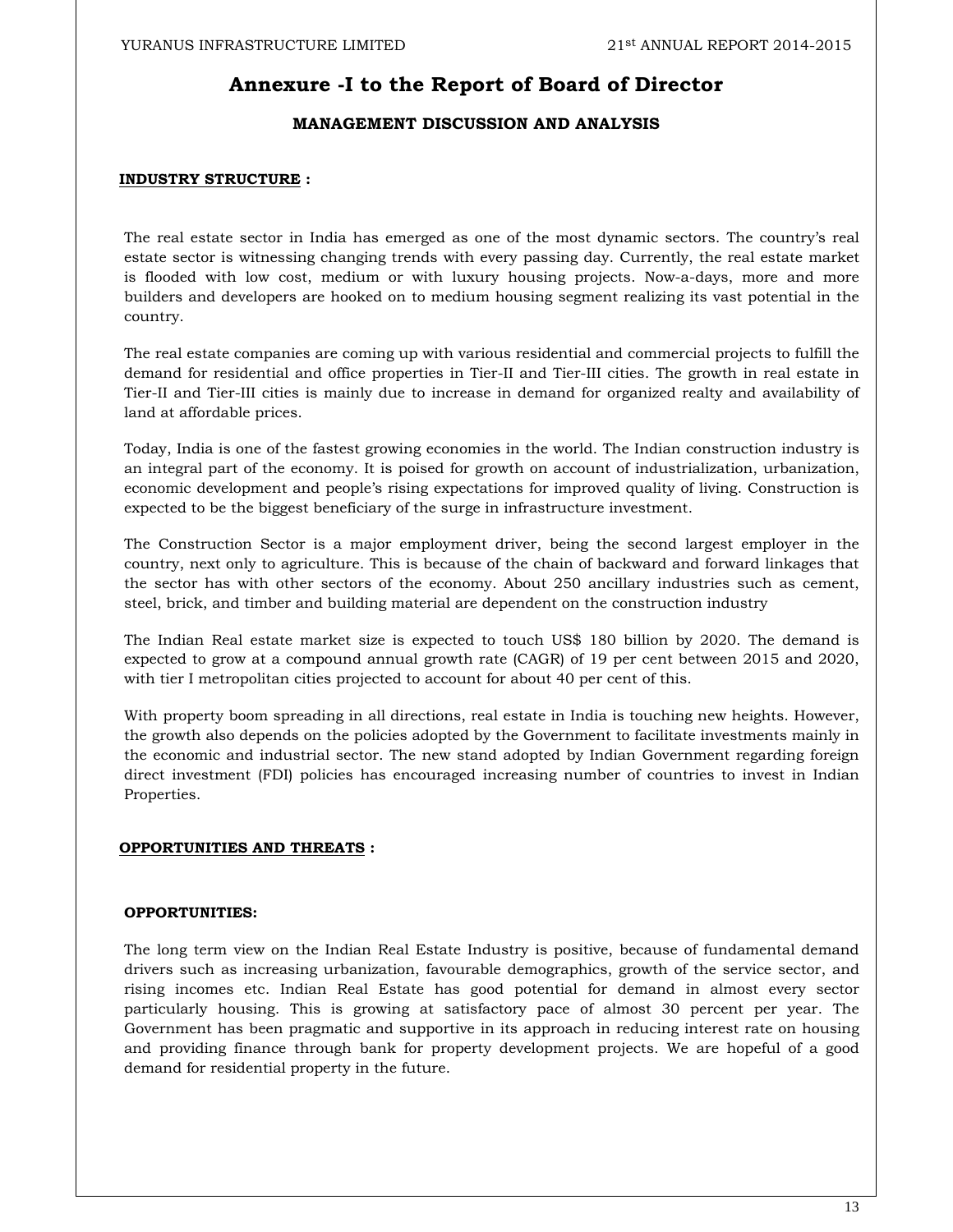#### **THREATS:**

The slowdown of consumer demands and reduction of real estate prices, affect the momentum of growth of the Company. Real estate business of the Company is dependent on the performance of the real estate market in India. Fluctuations in market conditions affect capacity of the Company to sell projects at expected prices, which could unfavourably affect the revenues and earnings. Potential limitations on the supply of land could reduce revenues of the Company or negatively impact the results of its operations. Real estate business is subject to extensive Statutory or Governmental regulations.

Change in the policies of the Government affects the prospects of business. Labour problems also adversely affect the business. Sanctions and permissions from various authorities is slow and time consuming and could have some impact on the operations of the Company.

#### **SEGMENTWISE PERFORMANCE:**

The company has mainly one reportable business segment. Hence no further disclosure is required under Accounting Standard (AS) 17 on Segment Reporting.

#### **RISKS AND CONCERNS:**

A big risk which the developers are facing is the price risk. Cost of land has the maximum impact on the margins of the developers, because land cost accounts for a large portion of the constructed property. The other risk to which the developers are exposed is demand risk like the ability to sell properties based on location, brand, track record, quality and timelines of completion. There is Finance Risk also. Low availability of funds coupled with high rate of interest is also a major risk for real estate industry. Uncertain interest rates lead to uncertainty in the real estate market. This trend of rising interest rate dampens the growth rate of demand for housing units. Change in Government Policies including change in Tax structure also affects the Progress of the Real Estate Industry. The Indian Real estate market is still in its infancy, largely unorganized and dominated by a large number of small players, with very few corporate or large players having national presence. The Construction Industry is still subject to a number of taxes and is considered as one of the over burdened tax segment.

The Company will continue to remain alert and adapt to the evolving market realities and will like to remain proactive in scheduling the construction and sales based on these market realities.

#### **INTERNAL CONTROL:**

The Company has an internal control system, which ensures that all transactions are satisfactorily recorded and reported and all assets are protected against loss from unauthorized use or otherwise. The Internal Control Systems are supplemented by an Internal Audit system. The findings of such Internal Audits are periodically reviewed by the management and suitable actions taken to address the deficiencies, if any noted from such audits. The Audit Committee of the Board meets at regular intervals and addresses significant issues raised by both the Internal Auditors and the Statutory Auditors. The process of internal control and systems, statutory compliance, information technology, risk analysis and risk management are inter- woven to provide a meaningful support to the management of the Company.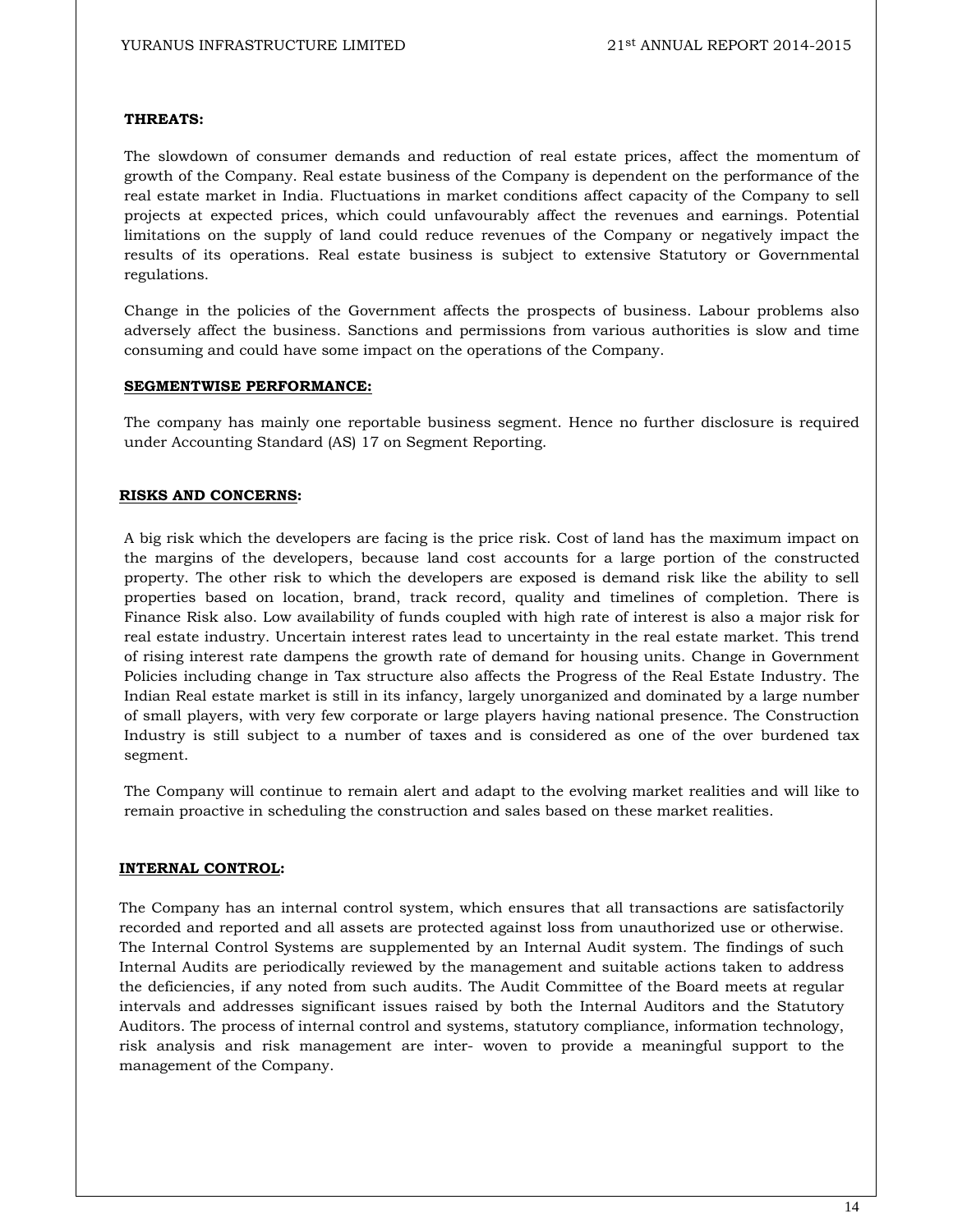#### **PROSPECTS AND FUTURE OUTLOOK:**

Indian economy is marching ahead and the growth in GDP is likely to be in double figures. In this scenario, the need of the hour is expeditious development of infrastructure as delivery systems have to keep pace with the other sectors of the economy. Thus residential infrastructure is bound to grow at least at twice the rate of growth of GDP. The growth in residential real estate development is driven by rising disposable income, lower interest, increased urbanization, changing pattern from joint family to independent family and demographic factors etc. Thus the outlook for the company looks very encouraging in the coming years, as it engages mainly in residential estate development as its core area.

#### **CAUTIONARY STATEMENT**:

This management discussion and analysis contains forward looking statements that reflect our current views with respect to future events and financial performance. Our actual results may differ materially from those anticipated in the forward looking statements as a result of many factors.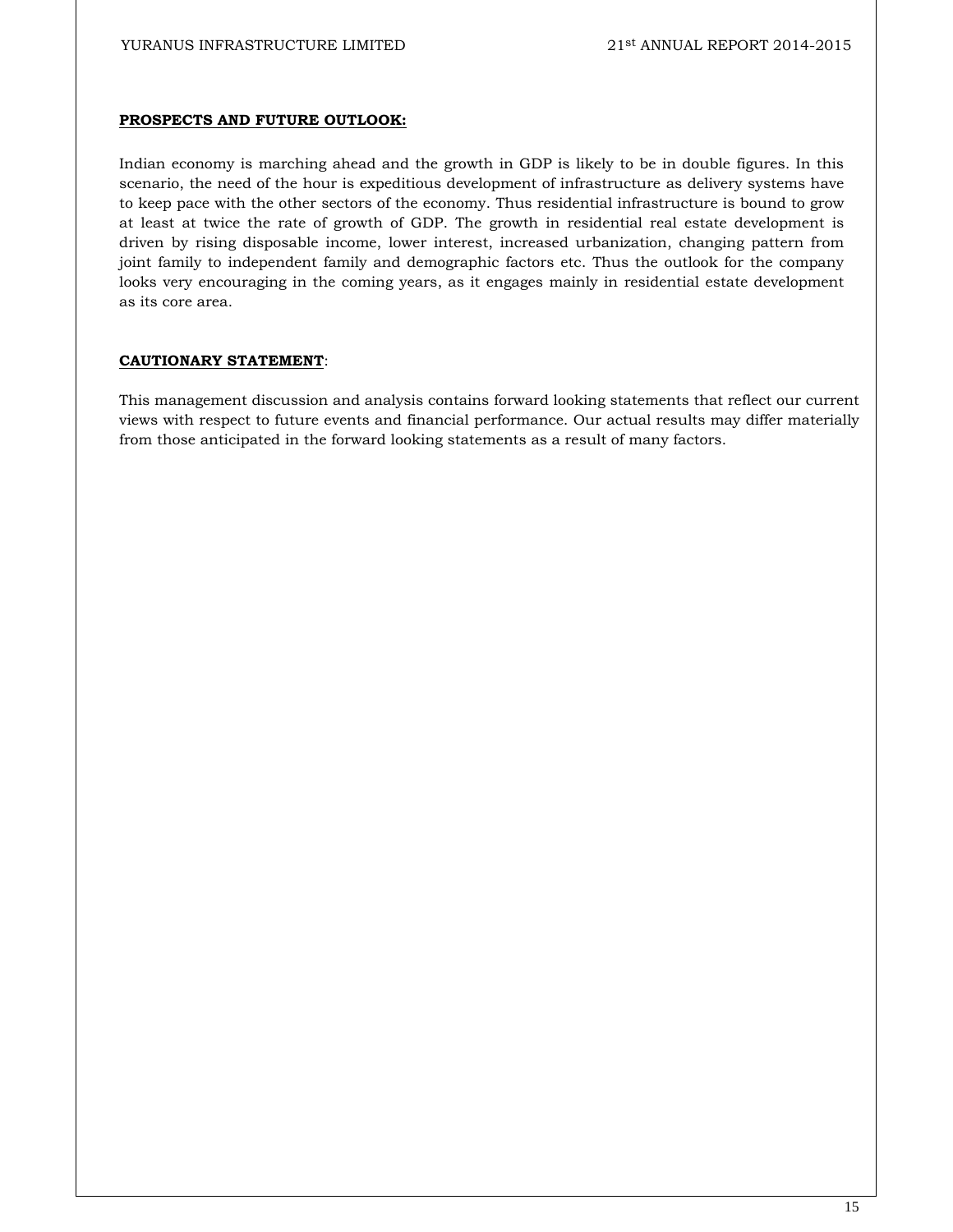# **Annexure –II to the Report of Board of Director**

#### **CORPORATE GOVERNANCE REPORT**

#### **1. COMPANY'S PHILOSOPHY ON CODE OF GOVERNANCE:**

Yuranus Infrastructure Limited is committed to achieve the best standards of Corporate Governance through complete transparency in its dealings with the management, associate companies/ firms or other third parties. The Company's policy on Corporate Governance is to make it a way of life by, inter alia, adopting superior standard of Corporate Governance practices through continual improvement of internal systems and satisfaction of employees, customers, stakeholders and society.

Corporate Governance aims at fairness, transparency, accountability and responsibility in the functioning of the Company with the ultimate objective of realizing and enhancing shareholders' values. The Company had adopted Corporate Governance and disclosure practices even before these were mandated legislations.

#### **2. BOARD OF DIRECTORS**:

As on 31st March, 2015 strength of the Board of Directors is 6 (Six).

Attendance of each Director at the Board Meetings and last Annual General Meeting

| Sr.<br>No.     | <b>Name of Directors</b>          | Designation                                      | <b>Board</b><br><b>Meeting</b><br><b>Attended</b> | <b>Attendance</b><br>at<br><b>Last AGM</b> | No. of<br>Directorships<br>in the other<br>public<br>Companies | No. of<br>Chairmanship<br>Membership in<br>other<br><b>Board</b><br>/committee. |
|----------------|-----------------------------------|--------------------------------------------------|---------------------------------------------------|--------------------------------------------|----------------------------------------------------------------|---------------------------------------------------------------------------------|
| 1 <sub>1</sub> | Dinesh<br>Navinchandra<br>Desai   | Chairman<br>cum<br>Managing<br>Director          | 6                                                 | Yes                                        | N <sub>i</sub>                                                 | N <sub>il</sub>                                                                 |
| 2.             | Pankhil Dineshbhai<br>Desai       | Executive<br>Director                            | $\overline{4}$                                    | Yes                                        | N <sub>i</sub> 1                                               | N <sub>il</sub>                                                                 |
| 3.             | Mayur Desai*                      | Executive<br>Director                            | $\overline{4}$                                    | Yes                                        | N <sub>i</sub> 1                                               | N <sub>il</sub>                                                                 |
| 4.             | Rajendrakumar<br>Shantilal Gandhi | Independent and<br>Non -Executive<br>Director    | $\overline{5}$                                    | Yes                                        | N <sub>i</sub>                                                 | N <sub>il</sub>                                                                 |
| 5.             | Atul Jayantilal<br>Shah           | Independent and<br>Non $-$ Executive<br>Director | $\overline{5}$                                    | Yes                                        | N <sub>i</sub> 1                                               | N <sub>il</sub>                                                                 |
| 6.             | Ashita Vishal<br>Sharma           | Independent and<br>$Non - Exective$<br>Director  | $\overline{5}$                                    | Yes                                        | N <sub>i</sub> 1                                               | N <sub>il</sub>                                                                 |

\* Mr. Mayur Desai has given his resignation to the Company and Company had accepted the same w.e.f 22nd July, 2015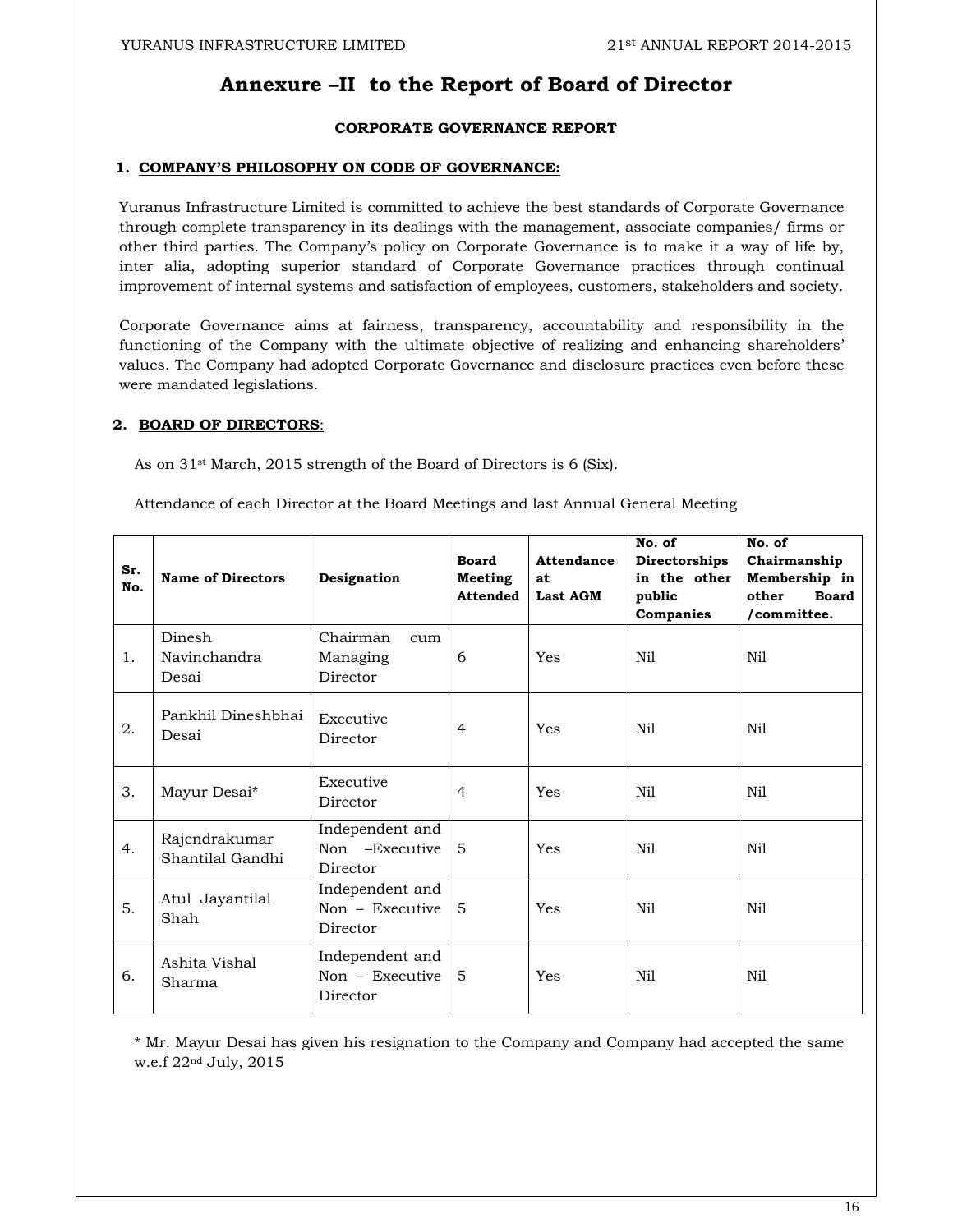During the year, the Board had met 6 **times** on 19<sup>th</sup> May, 2014, 13<sup>th</sup> August, 2014, 01<sup>st</sup> September, 2014, 14th November, 2014, 14th February, 2015 & 16th March, 2015

All the relevant information such as sales, financial results, proposals and statutory dues, among others, are as a matter of routine, placed before the Board for its approval/information.

The Company has thus observed the provisions of the Listing Agreement(s), allowing not more than four months gap between two such meetings.

#### **The information required to be given for the Directors seeking appointment/ reappointment at the Annual General Meeting as per clause 49 (VI) are as under:**

| Name of the Director                                                                              | Mr. Dinesh Navinchandra Desai                                                                                                                                                                                                                                                                                                                                                                                                                          |
|---------------------------------------------------------------------------------------------------|--------------------------------------------------------------------------------------------------------------------------------------------------------------------------------------------------------------------------------------------------------------------------------------------------------------------------------------------------------------------------------------------------------------------------------------------------------|
| Father Name                                                                                       | Mr. Navinchandra Desai                                                                                                                                                                                                                                                                                                                                                                                                                                 |
| Date of Birth                                                                                     | $26th$ March, 1960                                                                                                                                                                                                                                                                                                                                                                                                                                     |
| Date of Appointment                                                                               | $22nd$ February, 1994                                                                                                                                                                                                                                                                                                                                                                                                                                  |
| Oualification                                                                                     | Bachelor of Science                                                                                                                                                                                                                                                                                                                                                                                                                                    |
| Name of the Companie(s) in which<br>he is a director other than Yuranus<br>Infrastructure Limited | Nil                                                                                                                                                                                                                                                                                                                                                                                                                                                    |
| Specific functional Areas                                                                         | Mr. Dinesh Desai, aged about 55 years, is a<br>Bachelor of Commerce and has in depth knowledge<br>in business planning, accounts and tax. He has<br>over 25 years experience in infrastructure and<br>finance sector. His outspoken skills and dynamic<br>skills will benefit the company in all ways. He takes<br>care of operations in the Company in an efficient<br>manner which shall help the Company in attaining<br>its structured objectives. |
| Shareholding in the Company as on<br>31 <sup>st</sup> March, 2015                                 | 834,900 Equity Shares                                                                                                                                                                                                                                                                                                                                                                                                                                  |

#### **3. INDEPENDENT DIRECTORS MEETING**:

Schedule IV to the Act, inter alia, prescribes that the Independent Directors of the Company shall hold at least one meeting in a year, without the attendance of the non-independent directors and members of the management. During the year, one meeting of independent directors was held on  $22<sup>nd</sup>$  September, 2014. Mr. Rajendrakumar Shantilal Gandhi was unanimously elected as the Chairman of the Meeting of the Independent Directors. The Independent Director meeting was attended by Mrs. Ashita Vishal Sharma, Mr. Atul Jayantilal Shah Patel and Mr. Rajendrakumar Shantilal Gandhi. At the meetings, the Independent Directors reviewed the performance of the nonindependent directors (including the chairperson) and the Board as a whole and assessed the quality, quantity and timeliness of flow of information between the company, management and the Board that is necessary for the Board to effectively and reasonably perform their duties.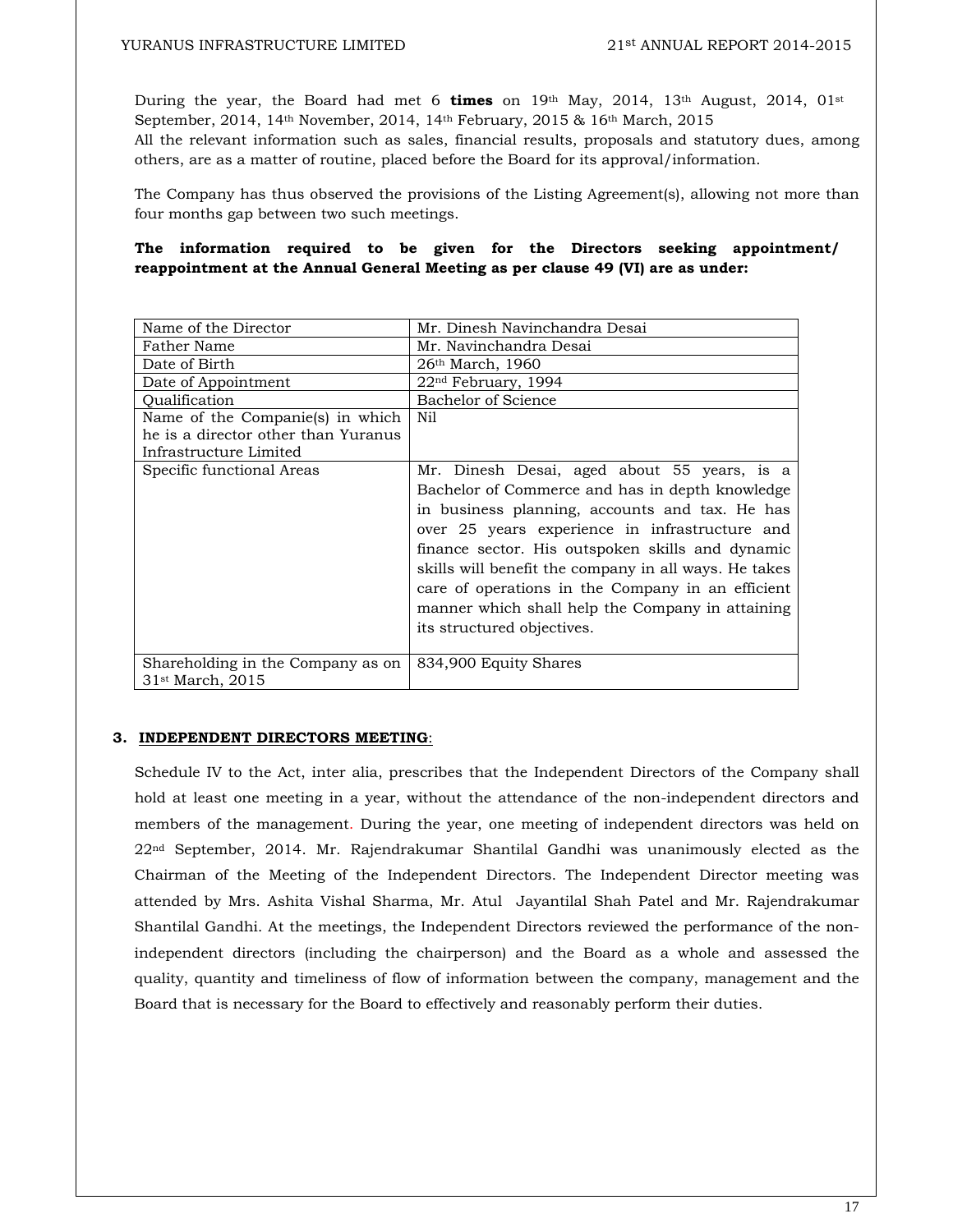#### **4. AUDIT COMMITTEE :**

The Board of Directors of the Company has constituted an audit committee pursuant to the provisions of Section 177 of the Companies Act, 2013 to ensure full compliance with all the relevant provisions including code of corporate governance.

The Audit Committee comprises of experts specializing in accounting / financial management. The Chairman of the Audit Committee is Executive Non- Independent Director. The composition as on 31st March, 2015 is as follows:-

| Name of the Members | Position | Category             | <b>Attendance</b> |
|---------------------|----------|----------------------|-------------------|
| Mr. Atul Shah       | Chairman | Independent Director |                   |
| Mr. Pankhil Desai   | Member   | Executive Director   | З                 |
| Mrs. Ashita Sharma  | Member   | Independent Director |                   |

During the year the audit committee met 4 times on  $19<sup>th</sup>$  May,  $2014$ ,  $13<sup>th</sup>$  August,  $2014$ ,  $14<sup>th</sup>$ November, 2014 and 14th February, 2015.

#### **Powers & Terms of Reference:**

The Power and terms of reference of the Audit Committee are as mentioned in Clause 49 II (C), (D) & (E) of the Listing Agreement entered into with the Stock Exchanges and includes overseeing the Company's financial reporting process, reviewing with the management the financial statements and the adequacy of the internal audit function and to discuss significant internal audit findings, statutory compliance issue and issues related to risk management and compliances. The CFO and the Statutory Auditors are invited to the meeting.

#### **5. SHAREHOLDERS COMMITTEE :**

The Board has delegated the powers to approve transfer of shares etc. to this Committee of Three (3) Directors. The quorum for functioning of the committee is any two (2) Directors present. The composition of Shareholders' / Investors' Grievance Committee as on 31st March, 2015 is as follows:-

| Name of the Members | <b>Position</b> | Category                  |
|---------------------|-----------------|---------------------------|
| Mr. Mayur Desai*    | Chairman        | <b>Executive Director</b> |
| Mrs. Ashita Sharma  | Member          | Independent Director      |
| Mr. Atul Shah       | Member          | Independent Director      |

\*Mr. Mayur Desai has been resigned w.e.f 22nd July, 2015.

#### **Terms of Reference:-**

 The Company has a Shareholders' / Investors' Grievance Committee, to look into redressal of Investors Complaints and requests such as delay in transfer of shares, non receipt of Dividend, Annual Report, revalidation of Dividend warrants etc.

The committee deals with various matters relating to –

- Transfer / transmission of shares.
- Issue of share certificate in lieu of lost, sub-divided, consolidated, rematerialized or defaced certificates.
- Consolidation / splitting of folios.
- Review of shares dematerialized and all other related matters.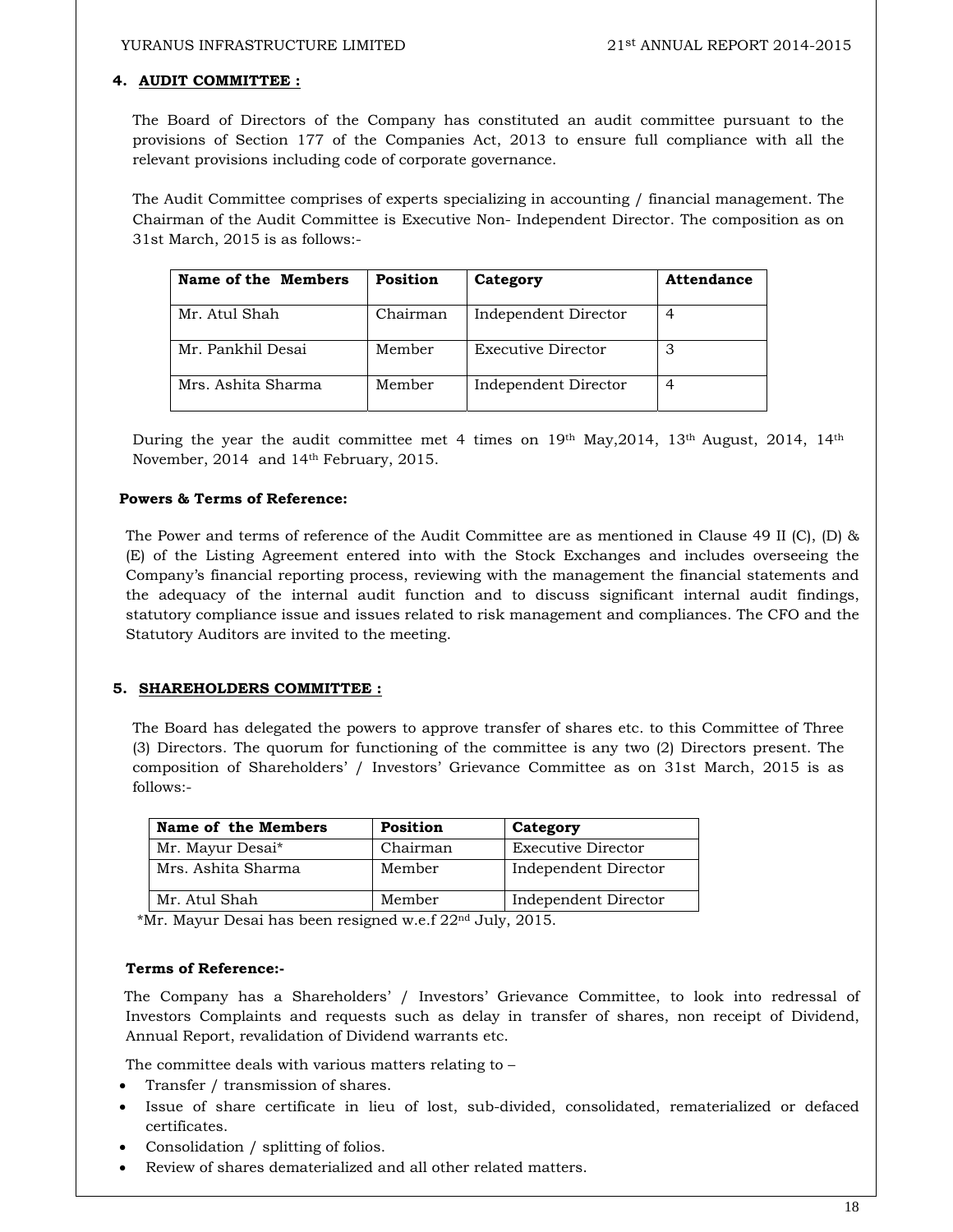• Investors' grievance and redressal mechanism and recommend measures to improve the level of investors' services.

The share department of the Company and Registrar and transfer agents, Link Intime India Pvt. Ltd. attends expeditiously to all grievances / correspondences of the shareholders and investors, received directly or through SEBI, Stock Exchanges, Department of Corporate Affairs, and Registrar of Companies etc. The complaints are generally resolved within 30 days of receipt of letter, except in the cases that are constrained by disputes or legal impediment.

#### **6. NOMINATION AND REMUNERATION COMMITTEE :**

The Nomination and Remuneration Committee comprises of Mr. Pankhil Desai [Chairman], Mrs. Ashita Sharma and Mr. Rajendrakumar Shantilal Gandhi is the member of the committee. The remuneration committee recommends to the Board the attributes and qualification for becoming a member of the Board. It also recommends the remuneration payable to the Directors, Key managerial personnel and other senior personnel and such other matters as are necessary under the Clause 49 of the Listing Agreement.

| Name of the Members      | Position | Category             |
|--------------------------|----------|----------------------|
| Mrs. Ashita Sharma       | Chairman | Independent Director |
| Mr. Rajendrakumar Gandhi | Member   | Independent Director |
| Mr. Pankhil Desai        | Member   | Executive Director   |

## **7. GENERAL BODY MEETINGS**:

The last three annual General Meetings were held as under:

| AGM              | F.Y     | Date       | Time     | Venue                                                                                                                  | No. Special<br><b>Resolution</b><br>Passed |
|------------------|---------|------------|----------|------------------------------------------------------------------------------------------------------------------------|--------------------------------------------|
| 18 <sup>th</sup> | 2011-12 | 28.09.2012 | 11.00 AM | 2nd Floor, Maulik Arcade,<br>Above Karnavati Pagarkha<br>Bazar, Mansi Cross Road,<br>Vastrapur, Ahmedabad.<br>380015   | 3                                          |
| 19 <sup>th</sup> | 2012-13 | 10.05.2013 | 11.00 AM | 2nd Floor, Maulik Arcade,<br>Above Karnavati Pagarkha<br>Bazar, Mansi Cross Road,<br>Vastrapur, Ahmedabad.<br>380015   | Nil                                        |
| 20 <sup>th</sup> | 2013-14 | 29.09.2014 | 11.00 AM | 2nd Floor, Maulik Arcade,<br>Above Karnavati Pagarkha<br>Bazar, Mansi Cross Road,<br>Vastrapur, Ahmedabad. –<br>380015 | 3                                          |

#### **8. MEANS OF COMMUNICATION:**

Your Company complies with Clause 41 of the Listing Agreement. Quarterly Results, Annual Result and other statutory publications are being normally published in Western Times (in Gujarati & English both). Further results are also displayed on the Company's website. www. yuranusinfra.com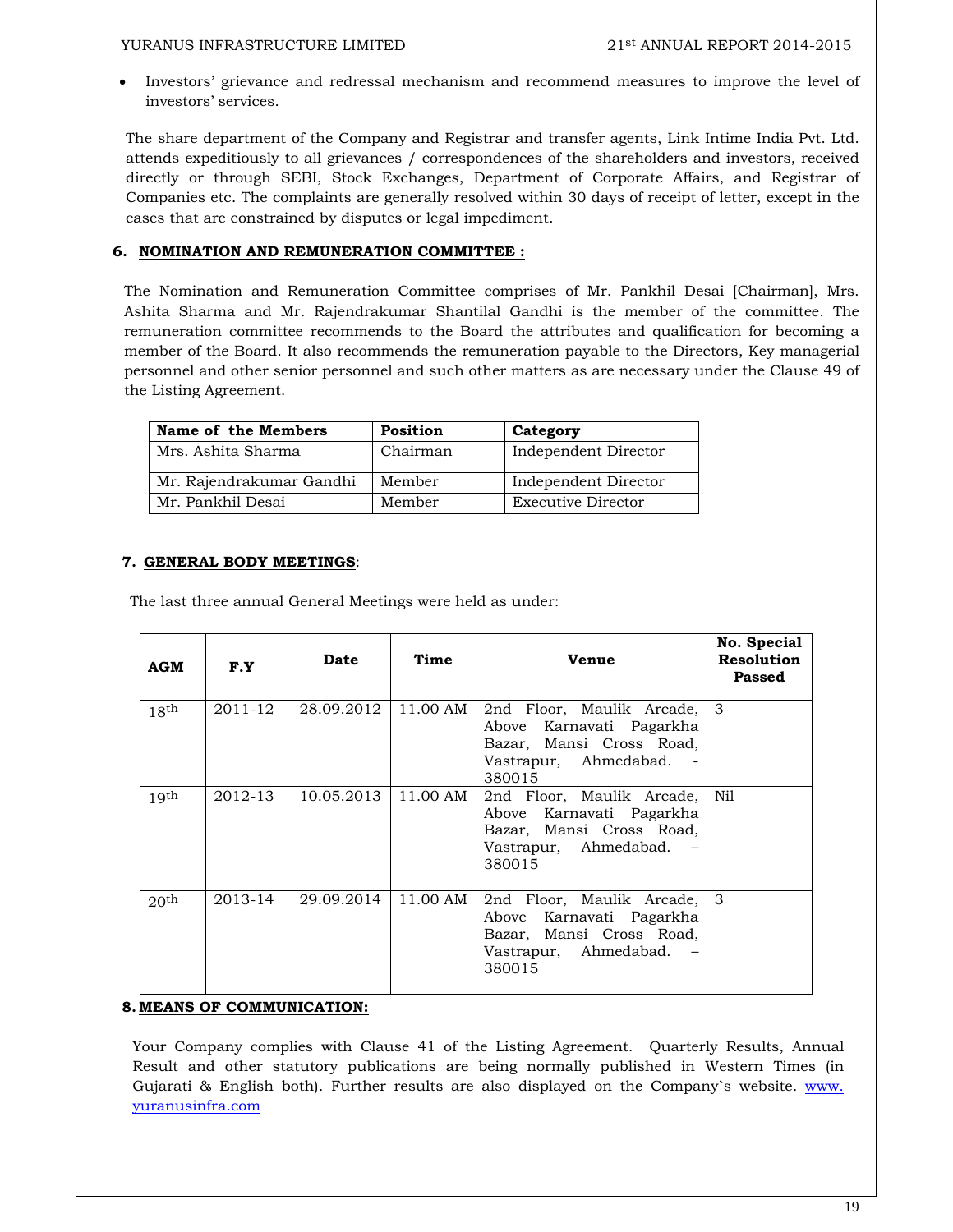#### **9. GENERAL SHAREHOLDER INFORMATION**:

|         |                                                                                  | Day: Wednesday                                                                                                                                                                         |
|---------|----------------------------------------------------------------------------------|----------------------------------------------------------------------------------------------------------------------------------------------------------------------------------------|
| (i)     | Annual General Meeting<br>Day, Date, Time and Venue                              | Date: 30 <sup>th</sup> September, 2015 Time: 11.00 a.m.<br>Venue : 2nd Floor, Maulik Arcade,<br>Above Karnavati Pagarkha Bazar,<br>Mansi Cross Road, Vastrapur,<br>Ahmedabad. - 380015 |
| (i)     | Next Financial Calendar Year                                                     | 1 <sup>st</sup> April, 2015 to 31 <sup>st</sup> March, 2016 (tentative)                                                                                                                |
| (iii)   | Date of Book Closure                                                             | 26th September, 2015 to 30th September, 2015<br>(both the days inclusive)                                                                                                              |
| (v)     | ISIN No. for ordinary shares of<br>the Company in Demat form                     | INE156M01017                                                                                                                                                                           |
| (vi)    | Registered Office                                                                | 2nd Floor, Maulik Arcade,<br>Above Karnavati Pagarkha Bazar,<br>Mansi Cross Road, Vastrapur,<br>Ahmedabad. - 380015                                                                    |
| (vii)   | Registrar and Transfer Agent                                                     | M/s Link Intime India Pvt. Limited,<br>Unit No 303, 3rd Floor Shoppers Plaza V, Opp<br>Municipal Market,<br>Behind Shoppers Plaza II, Off C G Road, Ahmedabad<br>380009                |
| (ix)    | Investor Correspondence                                                          | 2nd Floor, Maulik Arcade,<br>Above Karnavati Pagarkha Bazar,<br>Mansi Cross Road, Vastrapur,<br>Ahmedabad. - 380015                                                                    |
| (x)     | Means of Communication                                                           | The Company sends its quarterly results in Stock<br>Exchanges. Further the same is also published in<br>the news papers.                                                               |
| $(x_i)$ | Any Website where it displays<br>official releases                               | www.yuranusinfra.com                                                                                                                                                                   |
| (xii)   | Any presentation made to the<br>institutional<br>investor<br>and<br>analyst      | No                                                                                                                                                                                     |
| (xiii)  | Is half yearly report sent to the<br>shareholders                                | No                                                                                                                                                                                     |
| (xiv)   | Whether<br>Management<br>Discussion and Analysis is a<br>part of this report     | Yes                                                                                                                                                                                    |
| (xv)    | Share Transfer System                                                            | The work of physical share transfer is presently<br>handled by Registrar and Transfer Agent.                                                                                           |
| (xvi)   | Listing and Stock Code                                                           | Bombay Stock Exchange Limited - 536846                                                                                                                                                 |
| (xvii)  | The name and address of Stock<br>Exchanges where Company is<br>listed            | BSE Limited,<br>Pheroze Jeejeebhoy Towers,<br>Dalal Street, Mumbai-400001                                                                                                              |
| (xviii) | Auditors for the FY 2014-15 and<br>Proposed Auditors for the FY<br>$2015 - 2016$ | M/s. Loonia & Associates,<br>Chartered Accountants,<br>Ahmedabad                                                                                                                       |
| (ix)    | Compliance Officer                                                               | Dinesh Desai, Managing Director                                                                                                                                                        |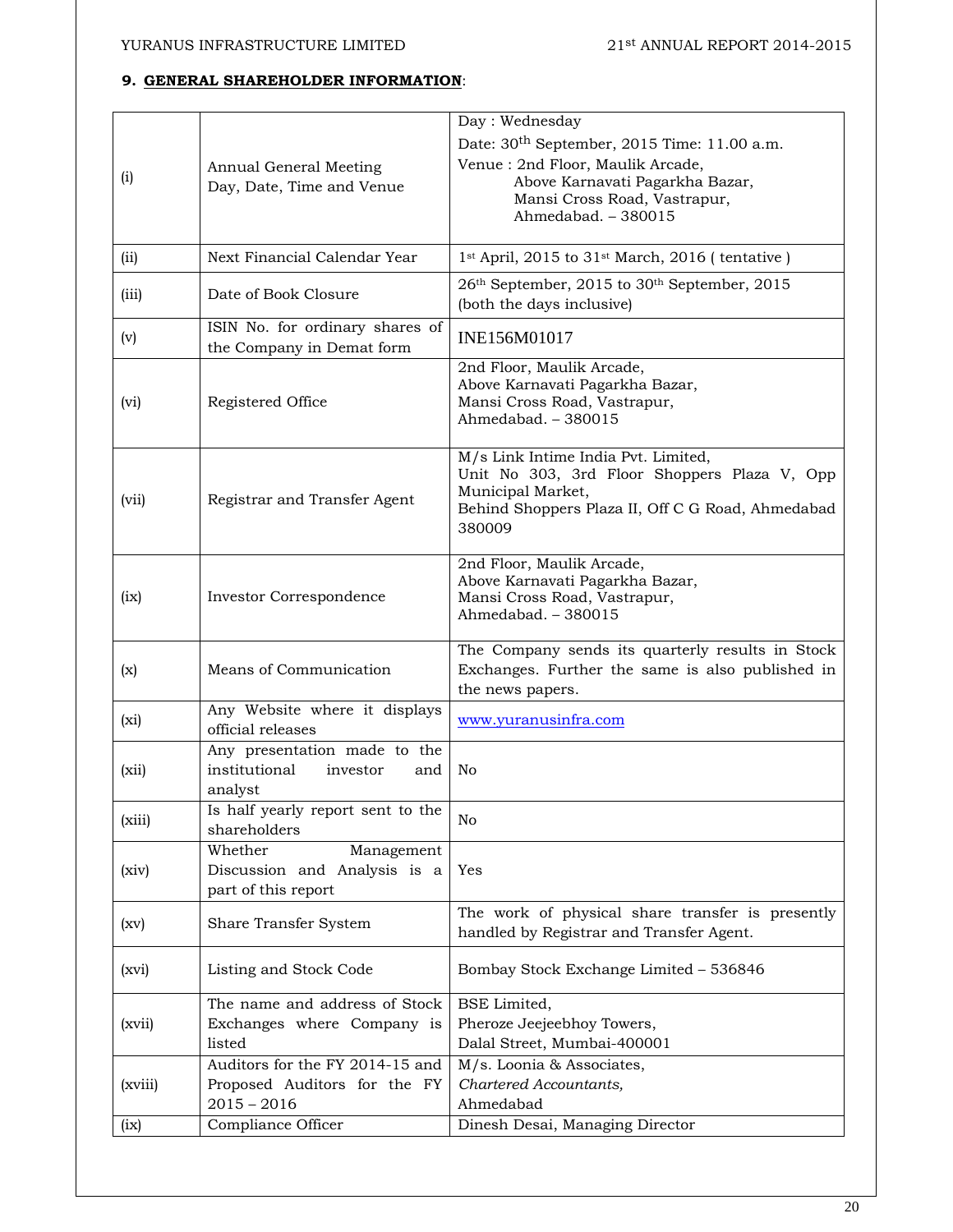#### **10.FINANCIAL CALENDER:**

| Report Period         | : From 1st April 2015 to 31st March 2016    |
|-----------------------|---------------------------------------------|
| First Ouarter Result  | : Second Week of August, 2015 (tentative)   |
| Second Ouarter Result | : Second Week of November, 2015 (tentative) |
| Third Ouarter Result  | : Second Week of February, 2016 (tentative) |
| Fourth Quarter Result | : Last Week of May, 2016 (tentative)        |

#### **11. DISTRIBUTION OF SHAREHOLDINGS AND SHARE HOLDING PATTERN** (AS ON 31-03-2015):

#### **Shareholding Pattern:**

| Category                                            | No.<br>of | Share $\frac{1}{2}$ of holding to |
|-----------------------------------------------------|-----------|-----------------------------------|
|                                                     | holders   | total                             |
| Promoters, Directors, & other entities of Promoters |           | 44.55                             |
| Corporates                                          |           | 09.18                             |
| Public                                              | 722       | 46.27                             |
| <b>Total</b>                                        | 741       | 100.00                            |

#### **12. SHARE PRICES IN COMPARISION TO BSE SENSEX** :

On the basis of the data available from the BSE website the monthly high and low price of the Shares in comparison to BSE Sensex is as under:

| Month           | <b>Monthly Highest</b><br>Share Price in<br><b>Rupees</b> | Monthly<br>Lowest<br><b>Share</b><br>Price<br>in<br><b>Rupees</b> | No.<br>of<br><b>Shares</b><br>of<br>Company<br>traded | <b>BSE High</b> | <b>BSE Low</b> |
|-----------------|-----------------------------------------------------------|-------------------------------------------------------------------|-------------------------------------------------------|-----------------|----------------|
| April, 2014     | 7.06                                                      | 5.69                                                              | 104                                                   | 22939.31        | 22197.51       |
| May, 2014       | 5.58                                                      | 3.49                                                              | 209                                                   | 25375.63        | 22277.04       |
| June, 2014      | 8.48                                                      | 4.93                                                              | 173                                                   | 25725.12        | 24270.20       |
| July, 2014      | 10.00                                                     | 8.32                                                              | 242                                                   | 26300.17        | 24892.00       |
| August, 2014    | 10.48                                                     | 8.60                                                              | 75                                                    | 26674.38        | 25232.82       |
| September, 2014 | 12.87                                                     | 6.80                                                              | 312                                                   | 27354.99        | 26220.49       |
| October, 2014   | 14.16                                                     | 11.41                                                             | 34                                                    | 27894.32        | 25910.77       |
| November, 2014  | 10.85                                                     | 9.80                                                              | 14                                                    | 28822.37        | 27739.56       |
| December, 2014  | 9.31                                                      | 5.63                                                              | 43                                                    | 28809.64        | 26469.42       |
| January, 2015   | 6.18                                                      | 5.15                                                              | 34                                                    | 29844.16        | 26776.12       |
| February, 2015  | 8.65                                                      | 6.47                                                              | 30                                                    | 29560.32        | 28044.49       |
| March, 2015     | 10.28                                                     | 8.55                                                              | 34                                                    | 30024.74        | 27889.02       |

#### **13.DISCLOSURES:**

#### **(a) Materially significant related party transactions**

There was no materially significant related party transaction with its promoters, Directors or the management, their subsidiaries or relatives etc. that had a potential conflict with the interest of the Company at large.

**(b) Details of noncompliance by the Company, penalties and strictures imposed on the Company by the Stock Exchange or Securities and Exchange Board of India (SEBI) or any Authority on any matter related to capital markets during last three years:**

NIL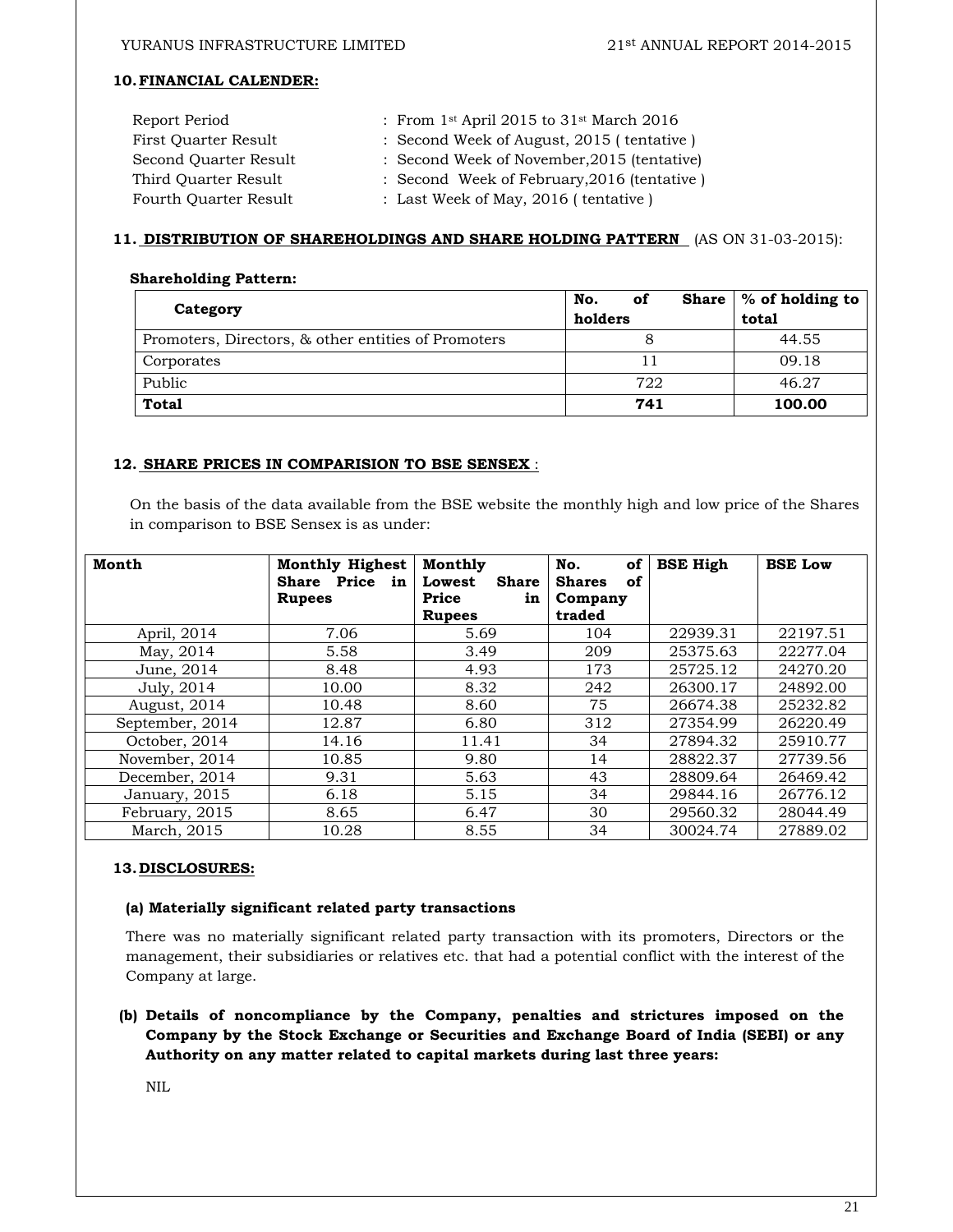#### **(c) Whistle Blower Policy**

In accordance with the requirements of the Act, read with Clause 49 of the Listing Agreement(s), the Company has a Whistle Blower Policy approved by the Board of Directors. The objectives of the policy are:

a. To provide a mechanism for employees and directors of the Company and other persons dealing with the Company to report to the Audit Committee; any instances of unethical behavior, actual or suspected fraud or violation of the Company's Ethics Policy and

b. To safeguard the confidentiality and interest of such employees/directors/other persons dealing with the Company against victimization, who notice and report any unethical or improper practices.

c. To appropriately communicate the existence of such mechanism, within the organization and to outsiders. Whistle blower policy is available on website of the Company.

The Company confirms that no personnel has been denied access to the audit committee pursuant to the whistle blower mechanism

#### **(d) Familarisation Programme :**

The Company has a detailed familiarization programme for Independent Directors to familiarize them with the Company, their roles, rights, responsibilities in the Company, nature of the industry in which the company operates, business model of the Company etc. The details of such programme are available on the website of the Company.

The Company has laid down procedures to inform the Board Members about the risk assessment and risk mitigation mechanism, which is periodically reviewed and reported to the Board of Directors by senior executives.

#### **(e) Disclosure of accounting treatment different from accounting standards:**

None

#### **(f) Subsidiary Company:**

The Company does not have any subsidiary Company.

#### **14. CODE OF CONDUCT:**

The Board of Directors has laid down the Code of Conduct for all the Board Members and members of the senior Management. The code is a comprehensive code applicable to all Directors, Executive as well as Non – executive and members of the Senior Management. The Code has been circulated to all the members of the Board and Senior Management Personnel and compliance of the same has been affirmed by them. The Code is also displayed on the website of the Company. Further the Directors and the Senior Management of the Company has submitted disclosure to the Board that they do not have any material financial and commercial transactions that may have a potential conflict with the interest of the Company at large. A declaration given by the Managing Director is given below: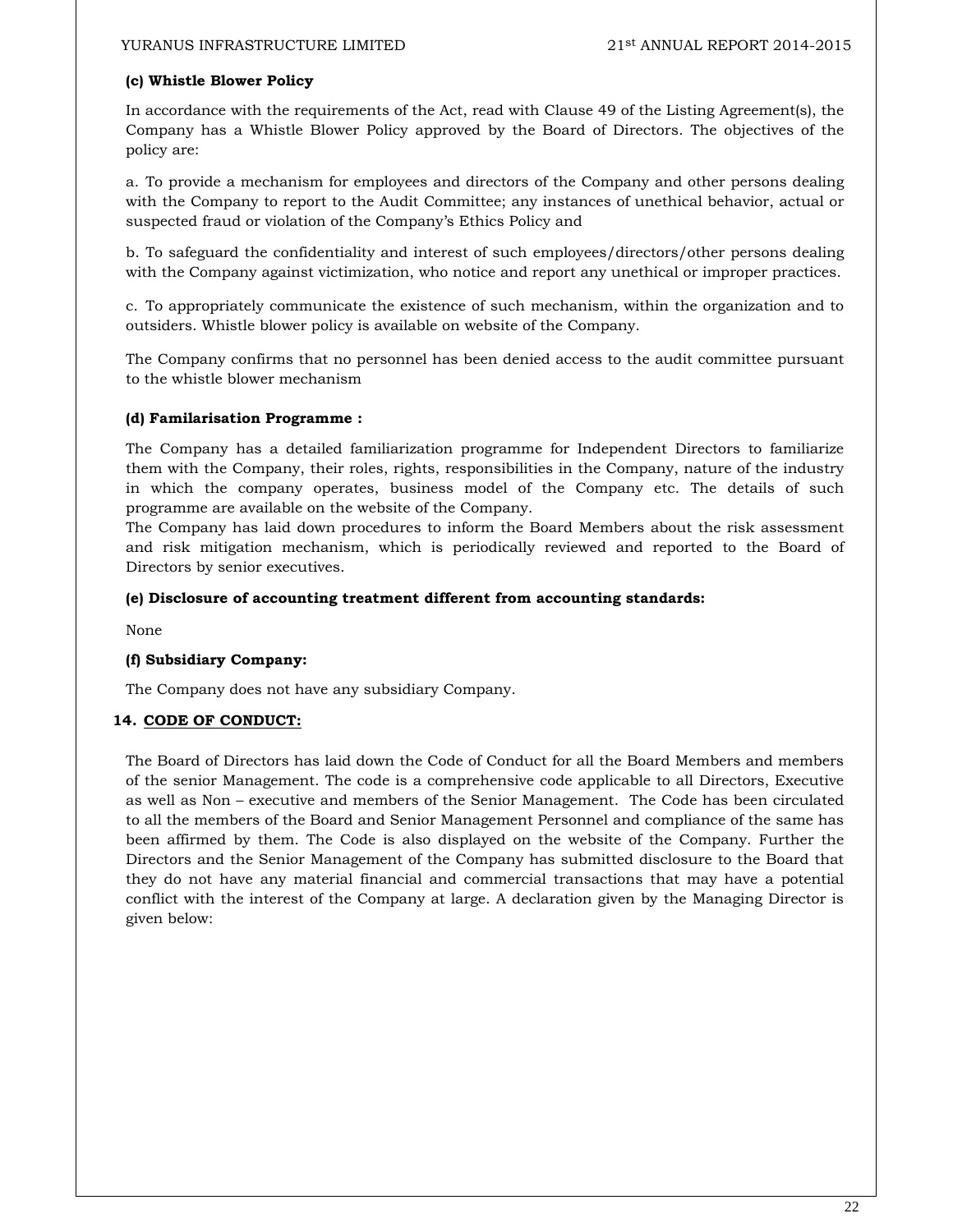#### **15.DECLARATION BY THE MANAGING DIRECTOR PERSUANT TO CLAUSE 49 OF LISTING AGREEMENT**

To, The Member of Company Yuranus Infrastructure Limited

The Company has obtained from all the members of the Board and Senior Management Personnel of the Company, affirmation that they have complied with the Code of Ethics and Business Cond4uct framed for Directors and Senior Management Personnel in respect of the financial year  $2014 - 2015."$ 

#### **For and on behalf of Board**

Place : Ahmedabad **Dinesh Desai <br>Dinesh Desai <br>Chairman cum Director (Chairman cum Director)** 

**(Chairman cum Director)**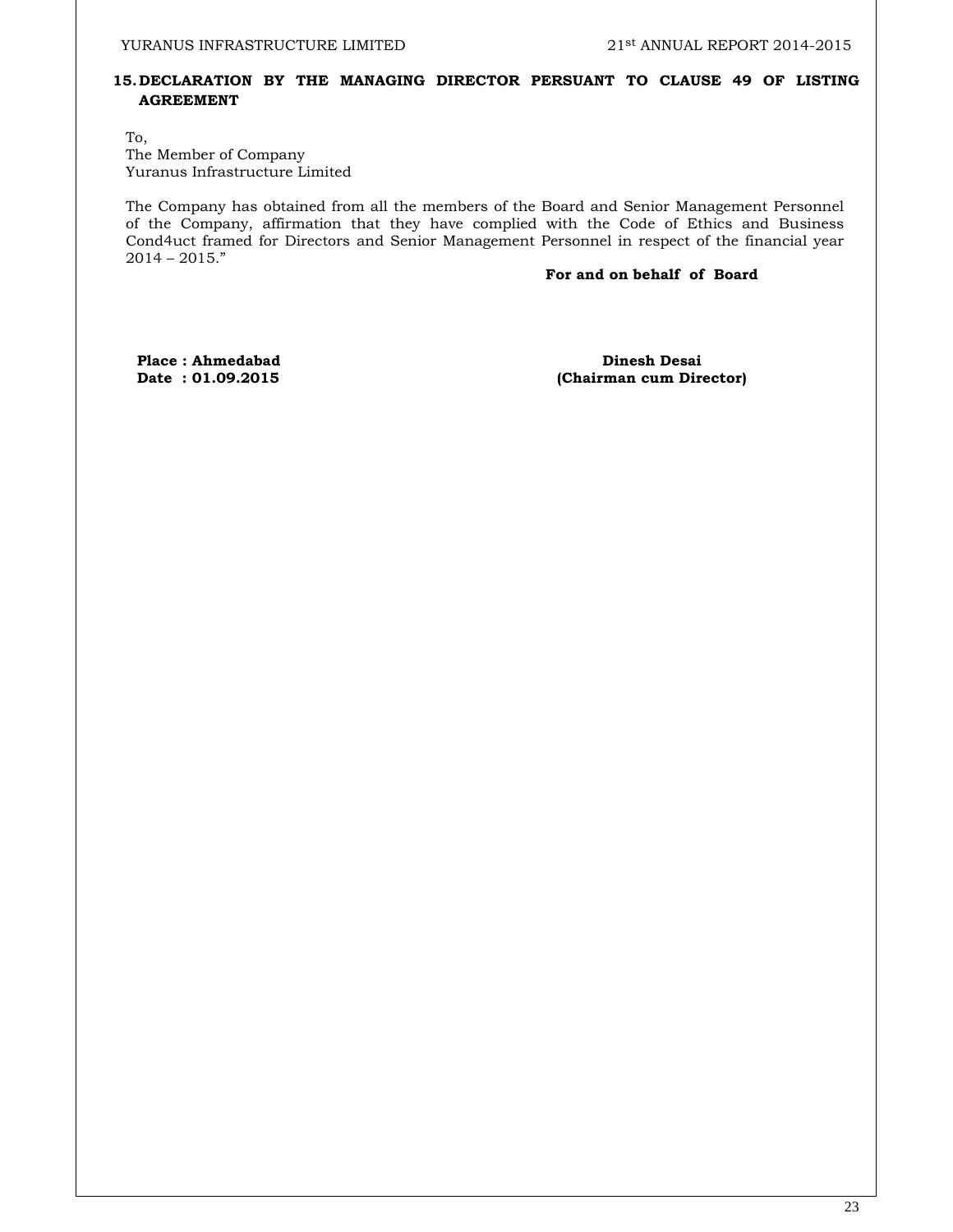# **Annexure ‐III to the Report of Board of Director**

# **Extract of Annual Return as on the Financial Year ended on 31st March, 2015 [Pursuant to section 92(3) of the Companies Act, 2013 and rule 12(1) of the Companies (Management and Administration) Rules, 2014]**

## **1. REGISTRATION AND OTHER DETAILS**:

| i.   | <b>CIN</b>                                                                         | L45200GJ1994PLC021352                                                                                                                                                                                                                          |
|------|------------------------------------------------------------------------------------|------------------------------------------------------------------------------------------------------------------------------------------------------------------------------------------------------------------------------------------------|
| ii.  | Registration Date                                                                  | 22.02.1994                                                                                                                                                                                                                                     |
| iii. | Name of the Company                                                                | Yuranus Infrastructure Limited                                                                                                                                                                                                                 |
| iv.  | Category/Sub-Category<br>of the Company                                            | Company Limited by Shares/Indian Non-<br>Govt. Company                                                                                                                                                                                         |
| v.   | Address of the Registered<br>office and contact details                            | 2nd Floor, Maulik Arcade,<br>Above Karnavati Pagarkha Bazar,<br>Mansi Cross Road, Vastrapur,<br>Ahmedabad. - 380015, Gujarat<br>Email: info@yuranusinfra.com<br>Telephone: 079 - 40082820/21<br>Fax No. 079 - 26560115<br>www.yuranusinfra.com |
| vi.  | Whether listed company                                                             | Yes/He                                                                                                                                                                                                                                         |
| vii. | Name, Address and<br>Contact details of<br>Registrar and Transfer<br>Agent, if any | M/s Link Intime India Pvt. Limited,<br>Unit No 303, 3rd Floor Shoppers Plaza V,<br>Opp Municipal Market,<br>Behind Shoppers Plaza II, Off C G Road,<br>Ahmedabad 380009                                                                        |

## **2. PRINCIPAL BUSINESS ACTIVITIES OF THE COMPANY**

All the business activities contributing 10% or more of the total turnover of the company shall be stated:-

| Sr. No. | Name and Description of main   | % to total turnover of the |  |  |
|---------|--------------------------------|----------------------------|--|--|
|         | products/ services             | company                    |  |  |
|         |                                |                            |  |  |
|         | Real estate and Infrastructure | 100                        |  |  |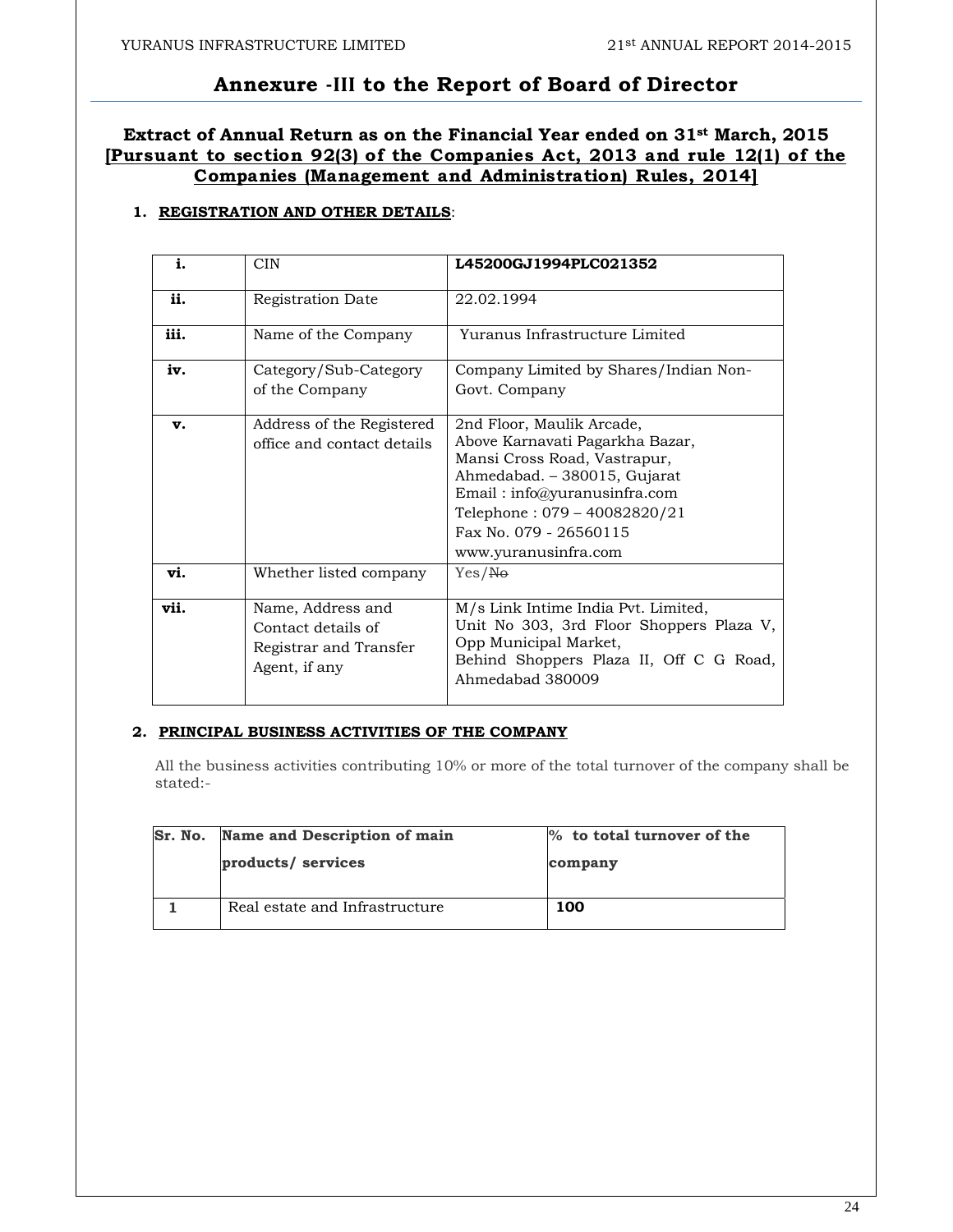#### **3. PARTICULARS OF HOLDING, SUBSIDIARY AND ASSOCIATE COMPANIES**

| Sr.<br>No. | <b>Name And Address Of</b><br>The Company | CIN/GLN | Holding/<br><b>Subsidiary</b><br>/Associate | %of<br>shares<br>held | Applicable<br><b>Section</b> |
|------------|-------------------------------------------|---------|---------------------------------------------|-----------------------|------------------------------|
|            |                                           |         | <b>NIL</b>                                  |                       |                              |

# **4. SHARE HOLDING PATTERN (Equity Share Capital Breakup as percentage of Total Equity)**

#### **i) Category-wise Share Holding**

| <b>Category of</b>                          |                          |                          | No. of Shares held at the<br>beginning of the year |                                                   | No. of Shares held at the end<br>of the year |                          |                          |                                                   |                          |  |  | Change<br>during |  |
|---------------------------------------------|--------------------------|--------------------------|----------------------------------------------------|---------------------------------------------------|----------------------------------------------|--------------------------|--------------------------|---------------------------------------------------|--------------------------|--|--|------------------|--|
| <b>Shareholders</b>                         |                          |                          |                                                    |                                                   |                                              |                          |                          |                                                   | <b>The</b>               |  |  |                  |  |
|                                             | D-mat                    | Physi<br>cal             | <b>Total</b>                                       | $\frac{9}{6}$ of<br><b>Total</b><br><b>Shares</b> | D-mat                                        | Physica<br>1             | <b>Total</b>             | $\frac{1}{6}$ of<br><b>Total</b><br><b>Shares</b> | year                     |  |  |                  |  |
| A. Promoter                                 |                          |                          |                                                    |                                                   |                                              |                          |                          |                                                   |                          |  |  |                  |  |
| 1) Indian                                   |                          |                          |                                                    |                                                   |                                              |                          |                          |                                                   |                          |  |  |                  |  |
| a) Individual/<br><b>HUF</b>                | 1528700                  | $\overline{\phantom{a}}$ | 1528700                                            | 43.68                                             | 1529100                                      | $\overline{\phantom{a}}$ | 1529100                  | 43.69                                             | 400                      |  |  |                  |  |
| <b>b)</b> Central Govt                      | $\overline{\phantom{a}}$ | $\bar{\phantom{a}}$      | $\overline{\phantom{a}}$                           | $\bar{a}$                                         | $\overline{\phantom{a}}$                     | $\overline{\phantom{a}}$ | $\overline{\phantom{a}}$ | $\omega$                                          | $\overline{\phantom{a}}$ |  |  |                  |  |
| c) State Govt(s)                            | $\overline{\phantom{a}}$ | $\overline{\phantom{a}}$ | $\overline{\phantom{a}}$                           | $\bar{ }$                                         | $\overline{\phantom{a}}$                     | ä,                       | $\bar{a}$                | $\omega$                                          | $\overline{\phantom{a}}$ |  |  |                  |  |
| d) Bodies Corp                              | $\overline{\phantom{a}}$ | $\overline{\phantom{a}}$ | $\bar{\phantom{a}}$                                | $\overline{\phantom{a}}$                          | $\overline{\phantom{a}}$                     | $\overline{\phantom{a}}$ | $\overline{\phantom{a}}$ | $\overline{\phantom{a}}$                          | $\overline{\phantom{a}}$ |  |  |                  |  |
| e) Banks / FI                               | $\overline{\phantom{a}}$ | $\overline{\phantom{a}}$ | $\overline{\phantom{a}}$                           | $\bar{\phantom{a}}$                               | $\bar{z}$                                    | ä,                       | $\sim$                   | $\bar{\phantom{a}}$                               | ÷,                       |  |  |                  |  |
| f) Any Other                                | 30000                    | $\overline{\phantom{a}}$ | 30000                                              | 0.86                                              | 30000                                        | $\overline{\phantom{a}}$ | 30000                    | 0.86                                              | $\overline{\phantom{a}}$ |  |  |                  |  |
| Sub-<br>$total(A)(1)$ :-                    | 1558700                  | $\blacksquare$           | 1558700                                            | 44.53                                             | 1559100                                      | $\overline{\phantom{a}}$ | 1559100                  | 44.55                                             | $\blacksquare$           |  |  |                  |  |
| 2) Foreign                                  |                          |                          |                                                    |                                                   |                                              |                          |                          |                                                   |                          |  |  |                  |  |
| g) NRIs-<br>Individuals                     | ä,                       | $\blacksquare$           | $\blacksquare$                                     | ÷,                                                | ÷,                                           | $\blacksquare$           | ÷,                       | $\mathbf{r}$                                      |                          |  |  |                  |  |
| h) Other-<br>Individuals                    | $\blacksquare$           | $\blacksquare$           | $\blacksquare$                                     | $\Box$                                            | $\overline{\phantom{a}}$                     | $\Box$                   | $\overline{\phantom{a}}$ | $\overline{\phantom{a}}$                          | ÷,                       |  |  |                  |  |
| i) Bodies Corp.                             | $\overline{\phantom{a}}$ | $\blacksquare$           | $\blacksquare$                                     | ä,                                                | $\blacksquare$                               | $\blacksquare$           | $\blacksquare$           | $\blacksquare$                                    | $\overline{\phantom{a}}$ |  |  |                  |  |
| j) Banks / FI                               | $\blacksquare$           | ÷.                       | $\overline{\phantom{a}}$                           | $\blacksquare$                                    | $\Box$                                       | $\blacksquare$           | $\Box$                   | $\omega$                                          | $\overline{\phantom{a}}$ |  |  |                  |  |
| k) Any Other                                | $\blacksquare$           | L,                       | ä,                                                 | L,                                                | ÷                                            | ä,                       | ÷,                       | ä,                                                | L,                       |  |  |                  |  |
| Sub-<br>$total(A)(2)$ :-                    | $\blacksquare$           | ÷                        | $\blacksquare$                                     | ä,                                                | $\blacksquare$                               | $\blacksquare$           | $\blacksquare$           | $\omega$                                          | $\overline{\phantom{a}}$ |  |  |                  |  |
| <b>B.</b> Public<br><b>Share</b><br>Holding |                          |                          |                                                    |                                                   |                                              |                          |                          |                                                   |                          |  |  |                  |  |
| 1. Institutions                             |                          |                          |                                                    |                                                   |                                              |                          |                          |                                                   |                          |  |  |                  |  |
| a) Mutual<br>Funds                          | $\blacksquare$           | $\overline{\phantom{a}}$ | $\blacksquare$                                     | $\blacksquare$                                    | $\overline{\phantom{a}}$                     | $\overline{\phantom{a}}$ | $\Box$                   | $\blacksquare$                                    |                          |  |  |                  |  |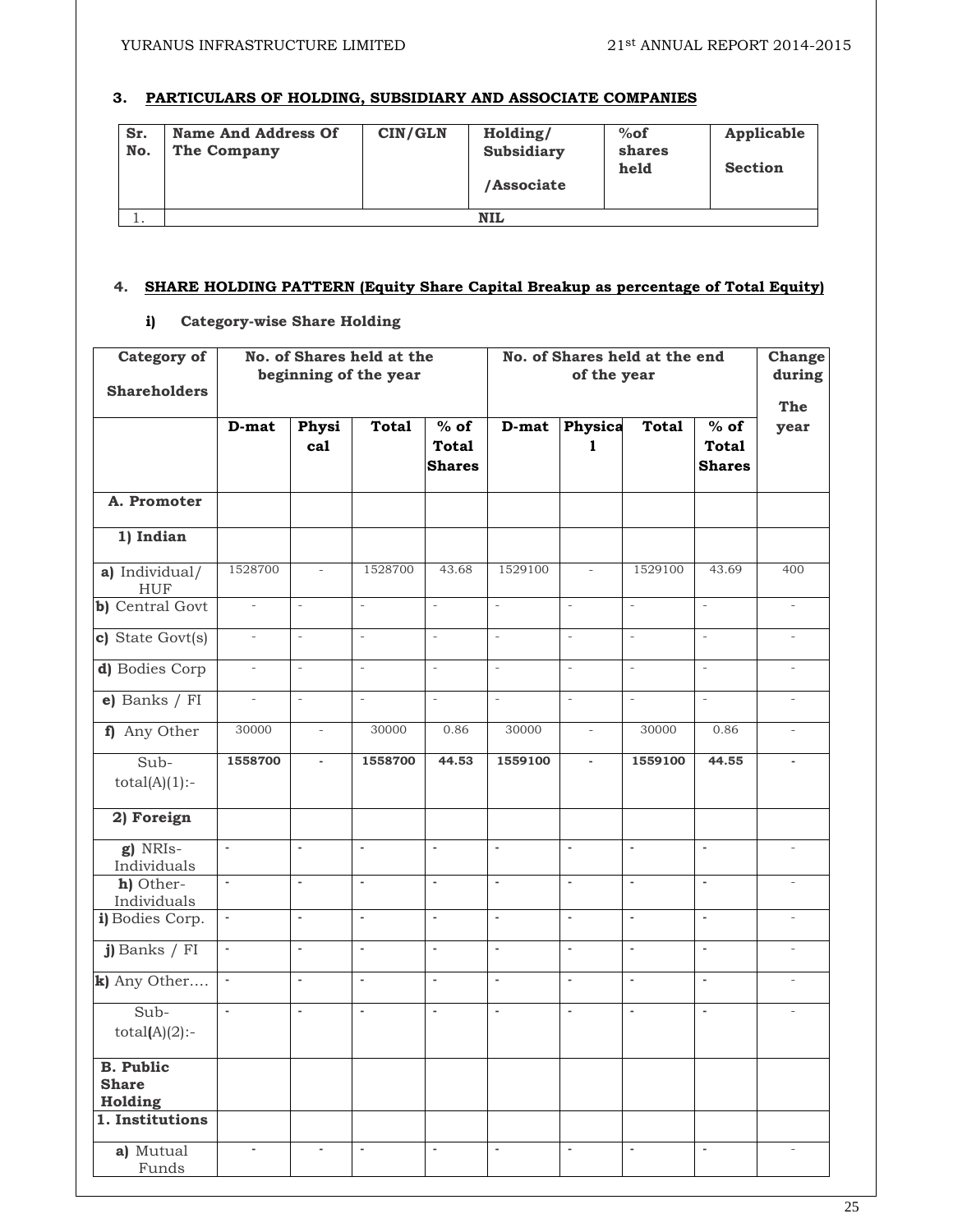| $b)$ Banks / FI                                                                                                          | $\blacksquare$           |                          | $\blacksquare$           | $\blacksquare$           | ٠                        | $\blacksquare$           |                | $\blacksquare$           |                          |
|--------------------------------------------------------------------------------------------------------------------------|--------------------------|--------------------------|--------------------------|--------------------------|--------------------------|--------------------------|----------------|--------------------------|--------------------------|
| c) Central Govt                                                                                                          | $\blacksquare$           | ä,                       | $\overline{\phantom{a}}$ | ä,                       | ä,                       | $\Delta$                 | ä,             | $\blacksquare$           | L,                       |
| d) State Govt(s)                                                                                                         | $\blacksquare$           | ÷,                       | $\overline{\phantom{a}}$ | $\sim$                   | ÷,                       | $\omega$                 | ä,             | ä,                       | $\overline{\phantom{a}}$ |
| e) Venture<br>Capital<br>Funds                                                                                           | $\Box$                   | $\blacksquare$           | $\overline{\phantom{a}}$ | $\Box$                   | $\blacksquare$           | $\blacksquare$           | ä,             | $\overline{\phantom{a}}$ | $\overline{\phantom{a}}$ |
| f) Insurance<br>Companies                                                                                                | $\blacksquare$           | $\blacksquare$           | $\blacksquare$           | $\blacksquare$           | $\overline{\phantom{a}}$ | $\blacksquare$           | $\Box$         | $\blacksquare$           | $\overline{\phantom{a}}$ |
| g) FIIs                                                                                                                  | $\blacksquare$           | $\blacksquare$           | $\overline{\phantom{a}}$ | ÷,                       | ÷,                       | $\blacksquare$           | ä,             | $\overline{\phantom{a}}$ |                          |
| h) Foreign<br>Venture<br>Capital<br>Funds                                                                                | $\blacksquare$           | ÷,                       | $\blacksquare$           | $\blacksquare$           | ÷,                       | ä,                       | $\blacksquare$ | $\blacksquare$           | $\overline{\phantom{a}}$ |
| i) Others<br>(specify)                                                                                                   | $\blacksquare$           | $\blacksquare$           | $\blacksquare$           | $\blacksquare$           | $\overline{\phantom{a}}$ | $\blacksquare$           | ÷.             | $\blacksquare$           | $\overline{\phantom{0}}$ |
| $Sub-total(B)(1)$                                                                                                        | $\overline{\phantom{a}}$ | $\blacksquare$           | $\blacksquare$           | $\overline{\phantom{a}}$ | $\blacksquare$           | $\blacksquare$           | ÷,             | $\blacksquare$           | $\overline{\phantom{0}}$ |
| 2. Non<br><b>Institutions</b>                                                                                            |                          |                          |                          |                          |                          |                          |                |                          |                          |
| a) Bodies Corp.<br>(i) Indian<br>(ii) Overseas                                                                           | 12759                    | 251900                   | 264659                   | 7.56                     | 69237                    | 251900                   | 321137         | 9.18                     | 56478                    |
| b) Individuals                                                                                                           |                          |                          |                          |                          |                          |                          |                |                          |                          |
| (i) Individual<br>shareholders<br>holding<br>nominal share<br>capital up to $\overline{\tau}$<br>$1$ $lakh$              | 66543                    | 337200                   | 403743                   | 11.54                    | 117322                   | 308300                   | 425622         | 12.16                    | 21879                    |
| (ii) Individual<br>shareholders<br>holding<br>nominal share<br>capital in<br>excess of $\overline{\mathbf{z}}$ 1<br>lakh | 929295                   | 307300                   | 1236595                  | 35.33                    | 862811                   | 295200                   | 1158011        | 33.09                    | (78584)                  |
| c) Clearing                                                                                                              | 403                      | $\overline{\phantom{a}}$ | 403                      | 0.01                     | 230                      | $\overline{\phantom{a}}$ | 230            | 0.01                     | (173)                    |
| Member<br>d) Non<br>Resident                                                                                             | $\overline{\phantom{a}}$ | 35900                    | 35900                    | 1.03                     | $\overline{\phantom{a}}$ | 35900                    | 35900          | 1.03                     | $\overline{\phantom{a}}$ |
| Indians<br><b>Total Any</b>                                                                                              | 403                      | 35900                    | 36303                    | 1.04                     | 230                      | 35900                    | 36130          | 1.04                     | $\overline{\phantom{a}}$ |
| Others                                                                                                                   |                          |                          |                          |                          |                          |                          |                |                          |                          |
| Sub-total<br>(B)(2)                                                                                                      | 1009000                  | 932300                   | 1941300                  | 55.47                    | 1049600                  | 891300                   | 1940900        | 55.45                    | $\overline{\phantom{a}}$ |
| <b>Total Public</b><br>Shareholding<br>$(B)= (B)(1) +$<br>(B)(2)                                                         | 1009000                  | 932300                   | 1941300                  | 55.47                    | 1049600                  | 891300                   | 1940900        | 55.45                    |                          |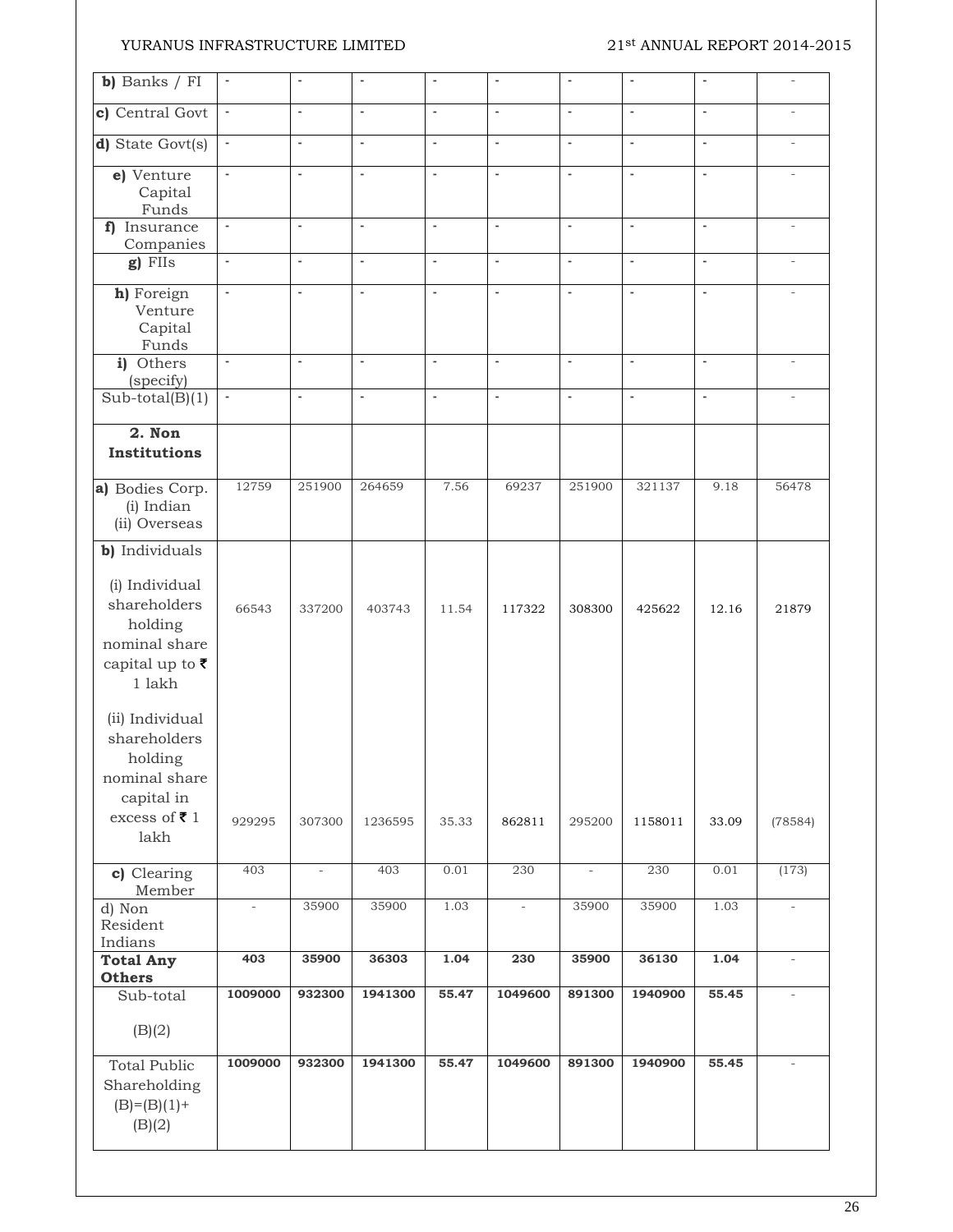# YURANUS INFRASTRUCTURE LIMITED 21st ANNUAL REPORT 2014-2015

| C. Shares held  | $\overline{\phantom{a}}$ |        | $\overline{a}$ | $\overline{\phantom{a}}$ | -       | $\overline{\phantom{0}}$ | $\overline{a}$ | $\overline{a}$ |   |
|-----------------|--------------------------|--------|----------------|--------------------------|---------|--------------------------|----------------|----------------|---|
| Custodian<br>by |                          |        |                |                          |         |                          |                |                |   |
| for GDRs        |                          |        |                |                          |         |                          |                |                |   |
| &ADRs           |                          |        |                |                          |         |                          |                |                |   |
|                 |                          |        |                |                          |         |                          |                |                |   |
| Grand Total     | 2567700                  | 932300 | 3500000        | 100                      | 2608700 | 891300                   | 3500000        | 100            | - |
| $(A+B+C)$       |                          |        |                |                          |         |                          |                |                |   |

# **ii) Shareholding of Promoters and Promoter Group**

| Sr.           | Shareholder's         |         | Shareholding at the   |                | Shareholding at the end of the |                         |                          |                          |
|---------------|-----------------------|---------|-----------------------|----------------|--------------------------------|-------------------------|--------------------------|--------------------------|
| $\mathbf N$ o | <b>Name</b>           |         | beginning of the year |                |                                | year                    |                          |                          |
|               |                       |         |                       |                |                                |                         |                          |                          |
|               |                       | No. of  | $%$ of                | $\%of$         | No. of                         | $\frac{1}{\sqrt{2}}$ of | %of Shares               | change                   |
|               |                       | Shares  | total                 | Shares         | <b>Shares</b>                  | total                   | Pledged /                | in                       |
|               |                       |         | <b>Shares</b>         | Pledged        |                                | Shares                  | encumber                 | sharehol                 |
|               |                       |         | of the                | $\sqrt{2}$     |                                | of the                  | red to total             | ding                     |
|               |                       |         | compan                | encumb         |                                | compan                  | shares                   | during                   |
|               |                       |         | $\mathbf{y}$          | er red to      |                                | $\mathbf y$             |                          | the year                 |
|               |                       |         |                       | total          |                                |                         |                          |                          |
|               |                       |         |                       | shares         |                                |                         |                          |                          |
|               |                       |         |                       |                |                                |                         |                          |                          |
| 1.            | Dinesh<br>Navinchandr | 834600  | 23.85                 | $\blacksquare$ | 834900                         | 23.85                   |                          | 300                      |
|               | a Desai               |         |                       |                |                                |                         |                          |                          |
| 2.            | Leena Dinesh          | 529100  | 15.12                 |                | 529200                         | 15.12                   | $\blacksquare$           | 100                      |
|               | Desai                 |         |                       |                |                                |                         |                          |                          |
|               |                       |         |                       |                |                                |                         |                          |                          |
| 3.            | Mayur                 | 150000  | 4.29                  |                | 150000                         | 4.29                    | $\overline{\phantom{a}}$ | $\overline{\phantom{a}}$ |
|               | Navinchandr           |         |                       |                |                                |                         |                          |                          |
|               | a Desai               |         |                       |                |                                |                         |                          |                          |
|               |                       |         |                       |                |                                |                         |                          |                          |
| 4.            | Pankhil               | 10000   | 0.29                  |                | 10000                          | 0.29                    |                          |                          |
|               | Dineshbhai            |         |                       |                |                                |                         |                          |                          |
|               | Desai                 |         |                       |                |                                |                         |                          |                          |
| 5.            | Kalgi Pankhil         | 10000   | 0.29                  |                | 10000                          | 0.29                    |                          |                          |
|               | Desai                 |         |                       |                |                                |                         |                          |                          |
|               |                       |         |                       |                |                                |                         |                          |                          |
| 6.            | Mohit Dinesh          | 10000   | 0.29                  |                | 10000                          | 0.29                    |                          |                          |
|               | Desai                 |         |                       |                |                                |                         |                          |                          |
| 7.            | Nisha Mohit           | 10000   | 0.29                  |                | 10000                          | 0.29                    | ä,                       |                          |
|               | Desai                 |         |                       |                |                                |                         |                          |                          |
|               |                       |         |                       |                |                                |                         |                          |                          |
| 8.            | Ila Mayur             | 5000    | 0.14                  |                | 5000                           | 0.14                    |                          |                          |
|               | Desai                 |         |                       |                |                                |                         |                          |                          |
|               | <b>Total</b>          | 1558700 | 44.53                 | $\blacksquare$ | 1559100                        | 44.55                   | $\blacksquare$           | $\overline{\phantom{a}}$ |
|               |                       |         |                       |                |                                |                         |                          |                          |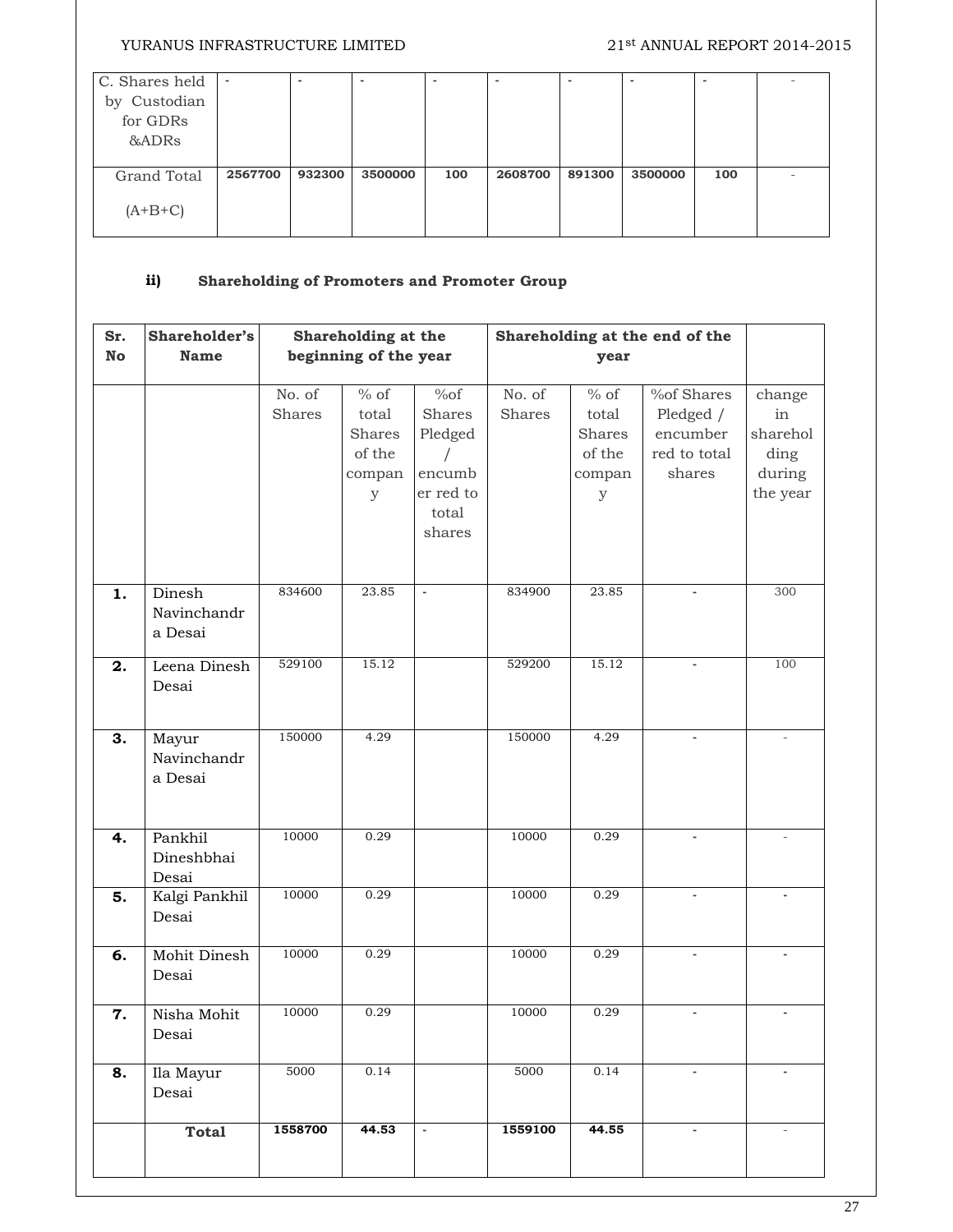| Sr.<br>no | <b>Particulars</b>           | Shareholding at the<br>beginning of the year |               | <b>Cumulative Shareholding</b><br>during the year |               |  |
|-----------|------------------------------|----------------------------------------------|---------------|---------------------------------------------------|---------------|--|
|           |                              |                                              |               |                                                   |               |  |
|           |                              | No. of shares                                | % of total    | No. of shares                                     | % of total    |  |
|           |                              |                                              | shares of the |                                                   | shares of the |  |
|           |                              |                                              | company       |                                                   | company       |  |
| 1.        | Dinesh Navinchandra Desai    |                                              |               |                                                   |               |  |
|           | At the beginning of the year | 834600                                       | 23.85         | 834600                                            | 23.85         |  |
|           | Increase / Decrease in       | 300                                          | 0.09          | 834900                                            | 23.85         |  |
|           | Promoters Shareholding       |                                              |               |                                                   |               |  |
|           | during the year specifying   |                                              |               |                                                   |               |  |
|           | the reasons for              | Due to transfer                              |               |                                                   |               |  |
|           | increase/decrease (e.g.      |                                              |               |                                                   |               |  |
|           | allotment/transfer/          |                                              |               |                                                   |               |  |
|           | bonus/sweat equity etc.):    |                                              |               |                                                   |               |  |
|           | At the End of the year       | 834900                                       | 23.85         | 834900                                            | 23.85         |  |
| 2.        | Leena Dinesh Desai           |                                              |               |                                                   |               |  |
|           | At the beginning of the year | 529100                                       | 15.12         | 529100                                            | 15.12         |  |
|           |                              |                                              |               |                                                   |               |  |
|           | Increase / Decrease in       | 100                                          | 0.003         | 529200                                            | 15.12         |  |
|           | Promoters Shareholding       |                                              |               |                                                   |               |  |
|           | during the year specifying   |                                              |               |                                                   |               |  |
|           | the reasons for              | Due to transfer                              |               |                                                   |               |  |
|           | increase/decrease (e.g.      |                                              |               |                                                   |               |  |
|           | allotment/transfer/          |                                              |               |                                                   |               |  |
|           | bonus/sweat equity etc.):    |                                              |               |                                                   |               |  |
|           | At the End of the year       | 529200                                       | 15.12         | 529200                                            | 15.12         |  |

# **iii) Change in Promoters' Shareholding(please specify, if there is no change)**

# **iv) Shareholding pattern of top ten shareholders**

| S1<br>No. |                                               |                  | Shareholding at the<br>beginning of the year<br>(01.04.2014) | Shareholding at the end<br>of the year (31.03.2015) |                                          |  |
|-----------|-----------------------------------------------|------------------|--------------------------------------------------------------|-----------------------------------------------------|------------------------------------------|--|
|           | For Each of the Top 10<br><b>Shareholders</b> | No. of<br>shares | % of total<br>shares of the<br>company                       | No. of<br>shares                                    | $%$ of total<br>shares of the<br>company |  |
| 1.        | Dinesh Navinchandra<br>Desai                  | 834600           | 23.85                                                        | 834900                                              | 23.85                                    |  |
| 2.        | Leena Dinesh Desai                            | 529100           | 15.12                                                        | 529200                                              | 15.12                                    |  |
| 3.        | Aabhar Holdings Pvt Ltd                       |                  |                                                              | 249400                                              | 7.13                                     |  |
| 4.        | Satyanarayan J Kabra                          |                  |                                                              | 209600                                              | 5.99                                     |  |
| 5.        | Mayur Navinchandra<br>Desai                   | 150000           | 4.29                                                         | 150000                                              | 4.29                                     |  |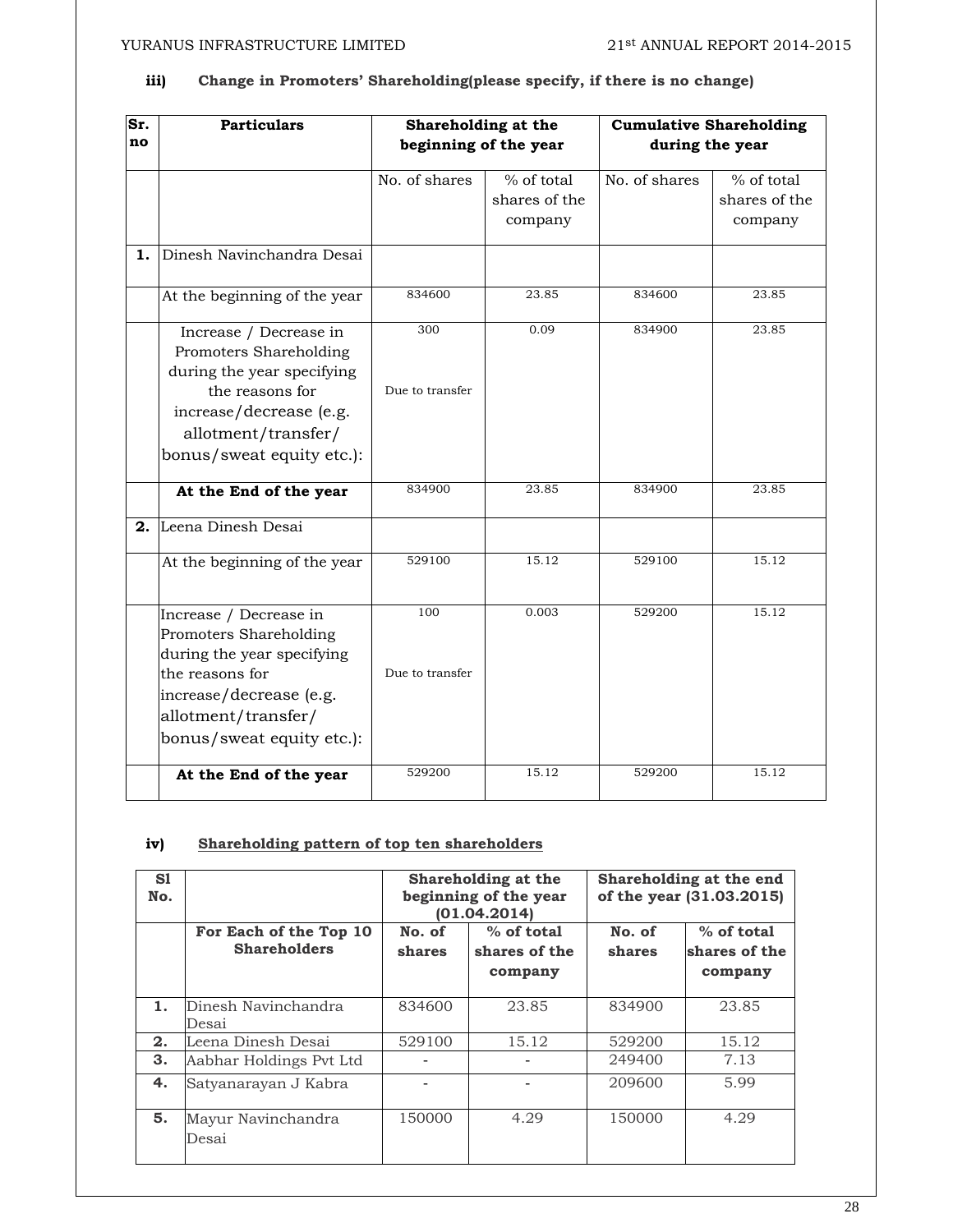#### YURANUS INFRASTRUCTURE LIMITED 21st ANNUAL REPORT 2014-2015

| 6.  | Maulik Arunbhai Shah        | 150000 | 4.29 | 150000 | 4.29 |
|-----|-----------------------------|--------|------|--------|------|
| 7.  | Jainam Bharat Shah          | 130000 | 3.71 | 130000 | 3.71 |
| 8.  | Jayshree Bharat Shah        | 115000 | 3.29 | 115000 | 3.29 |
| 9.  | Bharat Chhabildas Shah      | 82500  | 2.36 | 82500  | 2.36 |
| 10. | Krupali Rishit Shah         | 76405  | 2.18 |        |      |
| 11. | Atulbhai Kantilal Dagli     | 53408  | 1.53 |        |      |
| 12. | Kinjal Kintan Shah          | 47400  | 1.35 |        |      |
| 13. | Abubakar Abdulla<br>Malbari |        |      | 79585  | 2.27 |

#### **Directors and Key Managerial personnel:**

| <b>S1.</b><br><b>No</b> |                                      | Shareholding at the<br>beginning of the year |                                          | <b>Cumulative Shareholding</b><br>during the year         |       |  |
|-------------------------|--------------------------------------|----------------------------------------------|------------------------------------------|-----------------------------------------------------------|-------|--|
|                         | For each of the Directors<br>and KMP | No. of shares                                | $%$ of total<br>shares of the<br>company | No. of shares<br>$%$ of total<br>shares of the<br>company |       |  |
|                         | Dinesh Navinchandra Desai            | 8,34,600                                     | 23.85                                    | 834900                                                    | 23.85 |  |
| 2.                      | Pankhil Dineshbhai Desai             | 10000                                        | 0.29                                     | 10000                                                     | 0.29  |  |

# **vi) Indebtedness**

Indebtedness of the Company including interest outstanding/accrued but not due for payment  $(\vec{\tau} \text{ in } \text{Lacs})$ 

| <b>Particulars</b>                                        | <b>Secured Loans</b><br>excluding<br>deposits | <b>Unsecured</b><br>Loans | <b>Deposits</b> | <b>Total</b><br>Indebtedness |
|-----------------------------------------------------------|-----------------------------------------------|---------------------------|-----------------|------------------------------|
| Indebtedness at the<br>beginning of the financial<br>year |                                               |                           |                 |                              |
| i) Principal Amount                                       |                                               | 0.18                      |                 |                              |
| ii) Interest due but not<br>paid                          |                                               |                           |                 |                              |
| iii) Interest accrued but<br>not                          |                                               |                           |                 |                              |
| Total(i+ii+iii)                                           | -                                             | ٠                         |                 |                              |
| Change in Indebtedness<br>during the financial year       |                                               |                           |                 |                              |
| - Addition                                                |                                               | 40.00                     |                 |                              |
| - Reduction                                               |                                               | (20.00)                   |                 |                              |
| Net Change                                                |                                               | 20.00                     |                 |                              |
| Indebtedness at the<br>end of the financial year          |                                               | 20.18                     |                 |                              |
| i) Principal Amount                                       |                                               | ٠                         | $\blacksquare$  |                              |
| ii) Interest due but not<br>paid                          |                                               |                           |                 |                              |
| iii) Interest accrued but<br>not due                      |                                               |                           |                 |                              |
| Total ( <i>i</i> + <i>ii</i> + <i>iii</i> )               |                                               | 20.18                     |                 |                              |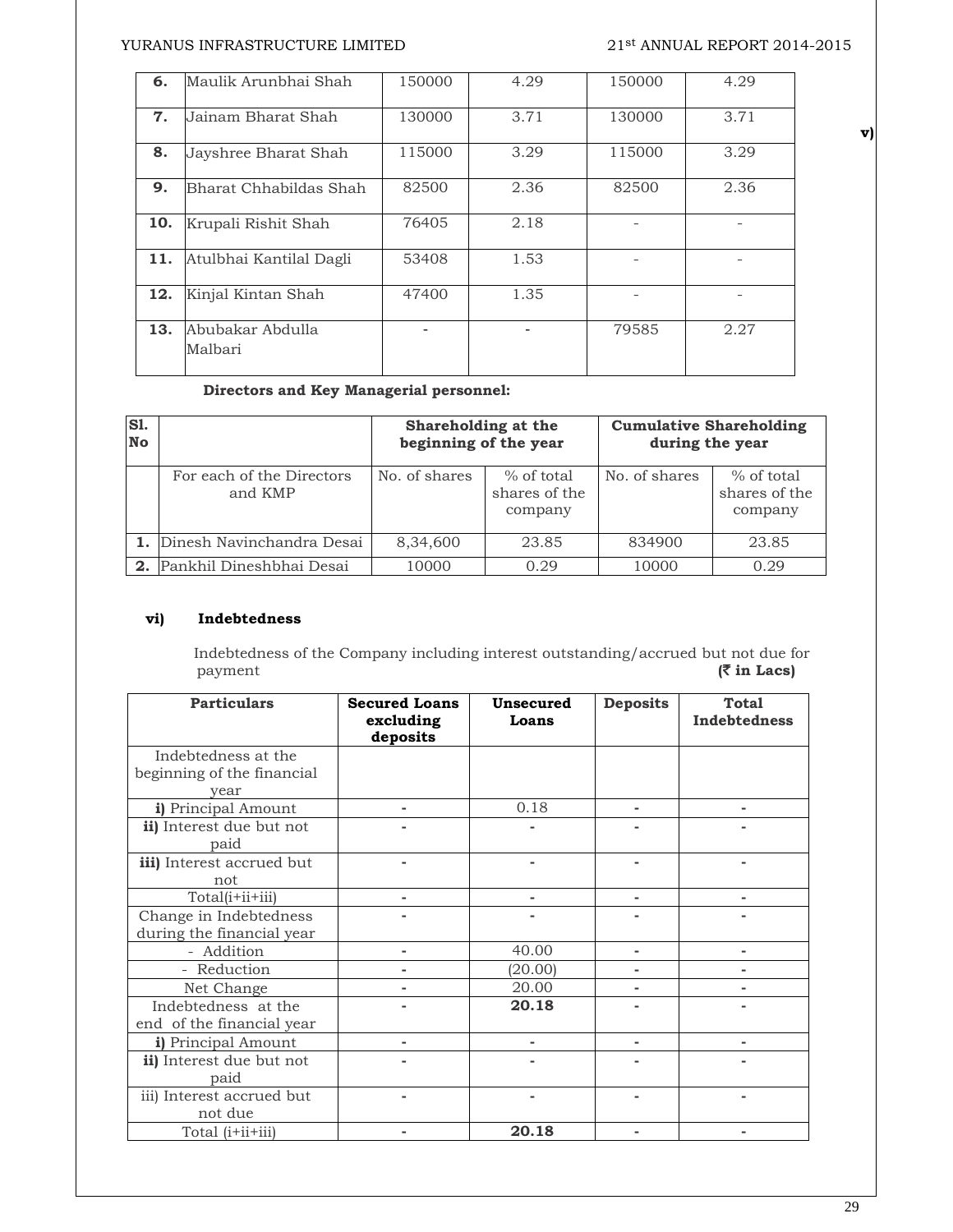#### **vii) Remuneration Of Directors And Keymanagerial Personnel**

#### **A. Remuneration to Managing Director, Whole-time Directors and/or Manager**

The Company had not paid any Remuneration to Managing Director, Whole Time Directors and / or Manager and therefore details of the same are not disclosed herewith

#### *B. Remuneration to other directors*

The Company had not paid any Remuneration to other Directors and therefore details of the same are not disclosed herewith

#### **C. Remuneration to Key Managerial Personnel Other Than MD/Manager/WTD**

| Sl. no. | <b>Particulars of</b><br>Remuneration                                      | <u>(₹ In Lacs)</u><br><b>Key Managerial Personnel</b> |                      |            |       |  |
|---------|----------------------------------------------------------------------------|-------------------------------------------------------|----------------------|------------|-------|--|
|         |                                                                            | <b>CEO</b>                                            | Company<br>Secretary | <b>CFO</b> | Total |  |
|         | Gross salary                                                               |                                                       |                      |            |       |  |
| (a)     | Salary<br>as<br>per<br>provisions contained in<br>Income-tax Act, 1961     |                                                       | 1.20                 |            |       |  |
| (b)     | Value of<br>perquisites<br>$u/s17(2)$ Income-<br>taxAct,1961               |                                                       |                      |            |       |  |
| (c)     | Profits in lieu of salary<br>under<br>Section 17(3) Income-<br>taxAct,1961 |                                                       |                      |            |       |  |
| 5       | Others, please<br>Specify                                                  |                                                       |                      |            |       |  |
|         | Total                                                                      |                                                       | 1.20                 |            |       |  |

#### **viii) Penalties/Punishment/Compounding of offences**

| <b>Type</b>                         | Section of<br>the<br>companie<br>s Act | <b>Brief</b><br>descript<br>ion | <b>Details of Penalty/</b><br>Punishment/Compounding<br>fees imposed | <b>Authority[RD</b><br>/NCLT/Court] | <b>Appeal</b><br>made. If<br>any(give<br>details) |
|-------------------------------------|----------------------------------------|---------------------------------|----------------------------------------------------------------------|-------------------------------------|---------------------------------------------------|
| Company<br>А.                       |                                        |                                 |                                                                      |                                     |                                                   |
| Penalty                             |                                        |                                 |                                                                      |                                     |                                                   |
| Punishment                          |                                        |                                 |                                                                      |                                     |                                                   |
| Compounding                         |                                        |                                 |                                                                      |                                     |                                                   |
| A. Directors                        |                                        |                                 |                                                                      |                                     |                                                   |
| Penalty                             |                                        |                                 | <b>NIL</b>                                                           |                                     |                                                   |
| Punishment                          |                                        |                                 |                                                                      |                                     |                                                   |
| Compounding                         |                                        |                                 |                                                                      |                                     |                                                   |
| <b>B.</b> Other Officers In Default |                                        |                                 |                                                                      |                                     |                                                   |
| Penalty                             |                                        |                                 |                                                                      |                                     |                                                   |
| Punishment                          |                                        |                                 |                                                                      |                                     |                                                   |
| Compounding                         |                                        |                                 |                                                                      |                                     |                                                   |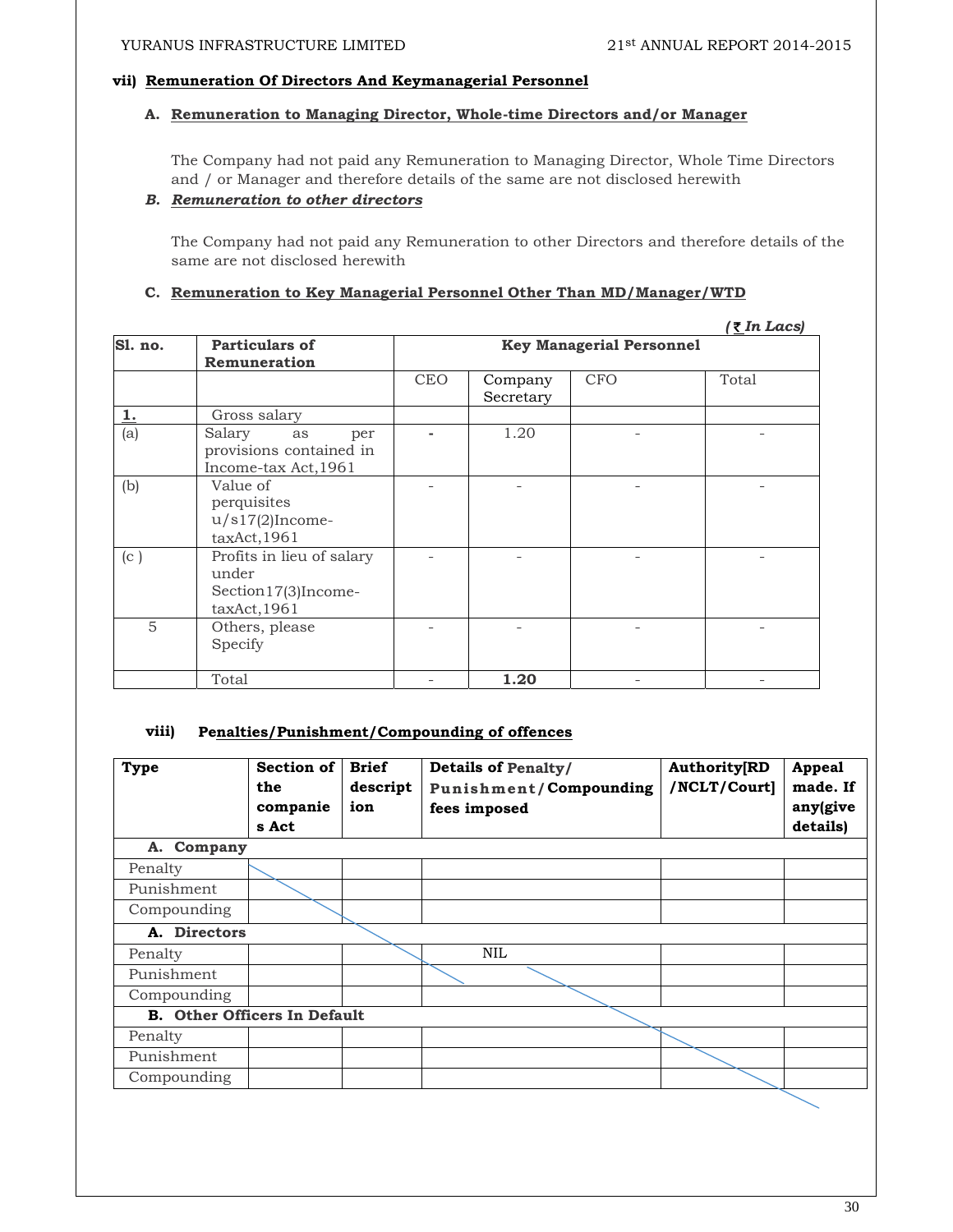# **Annexure - IV to the Report of Board of Director**

## **Secretarial Audit Report for the financial year ended on 31st March, 2015**

[Pursuant to section 204(1) of the Companies Act, 2013 and rule No. 9 of the Companies (Appointment and Remuneration Personnel) Rules, 2014]

To, The Members, Yuranus Infrastructure Limited Ahmedabad

I have conducted the secretarial audit of the compliance of applicable statutory provisions and the adherence to good corporate practices by **Yuranus Infrastructure Limited** 

Secretarial Audit was conducted in a manner that provided me a reasonable basis for evaluating the corporate conducts/statutory compliances and expressing my opinion thereon.

Based on my verification of the Secretarial Audit books, papers, minute books, forms and returns filed and other records maintained by the company and also the information provided by the Company, its officers, agents and authorized representatives during the conduct of secretarial audit, I hereby report that in my opinion, the company has, during the audit period covering the financial year ended on 31/03/2015 complied with the statutory provisions listed hereunder and also that the Company has proper Board-processes and compliance-mechanism in place to the extent, in the manner and subject to the reporting made hereinafter:

- 1. I have examined the books, papers, minute books, forms and returns filed and other records maintained by Yuranus Infrastructure Limited for the financial year ended on 31/03/2015 according to the provisions of:
	- (i) The Companies Act, 2013 (the Act) and the rules made thereunder;
	- (ii) The Securities Contracts (Regulation) Act, 1956 ('SCRA') and the rules made thereunder;
	- (iii) The Depositories Act, 1996 and the Regulations and Bye-laws framed thereunder;
	- (iv) Foreign Exchange Management Act, 1999 and the rules and regulations made thereunder to the extent of Foreign Direct Investment, Overseas Direct Investment and External Commercial Borrowings;
	- (v) The following Regulations and Guidelines prescribed under the Securities and Exchange Board of India Act, 1992 ('SEBI Act'):-
		- (a) The Securities and Exchange Board of India (Substantial Acquisition of Shares and Takeovers) Regulations, 2011;
		- (b) The Securities and Exchange Board of India (Prohibition of Insider Trading) Regulations, 1992;
		- (c) The Securities and Exchange Board of India (Issue of Capital and Disclosure Requirements) Regulations, 2009; **(Not Applicable to the Company during the Audit Period)**
		- (d) The Securities and Exchange Board of India (Employee Stock Option Scheme and Employee Stock Purchase Scheme) Guidelines, 1999 and The Securities and Exchange Board of India (Share Based Employee Benefits) Regulations, 2014 w.e.f. October 28, 2014**(Not Applicable to the Company during the Audit Period)**
		- (e) The Securities and Exchange Board of India (Issue and Listing of Debt Securities) Regulations, 2008 **(Not Applicable to the company during the Audit Period)**
		- (f ) The Securities and Exchange Board of India (Registrars to an Issue and Share Transfer Agents) Regulations, 1993 regarding the Companies Act and dealing with client;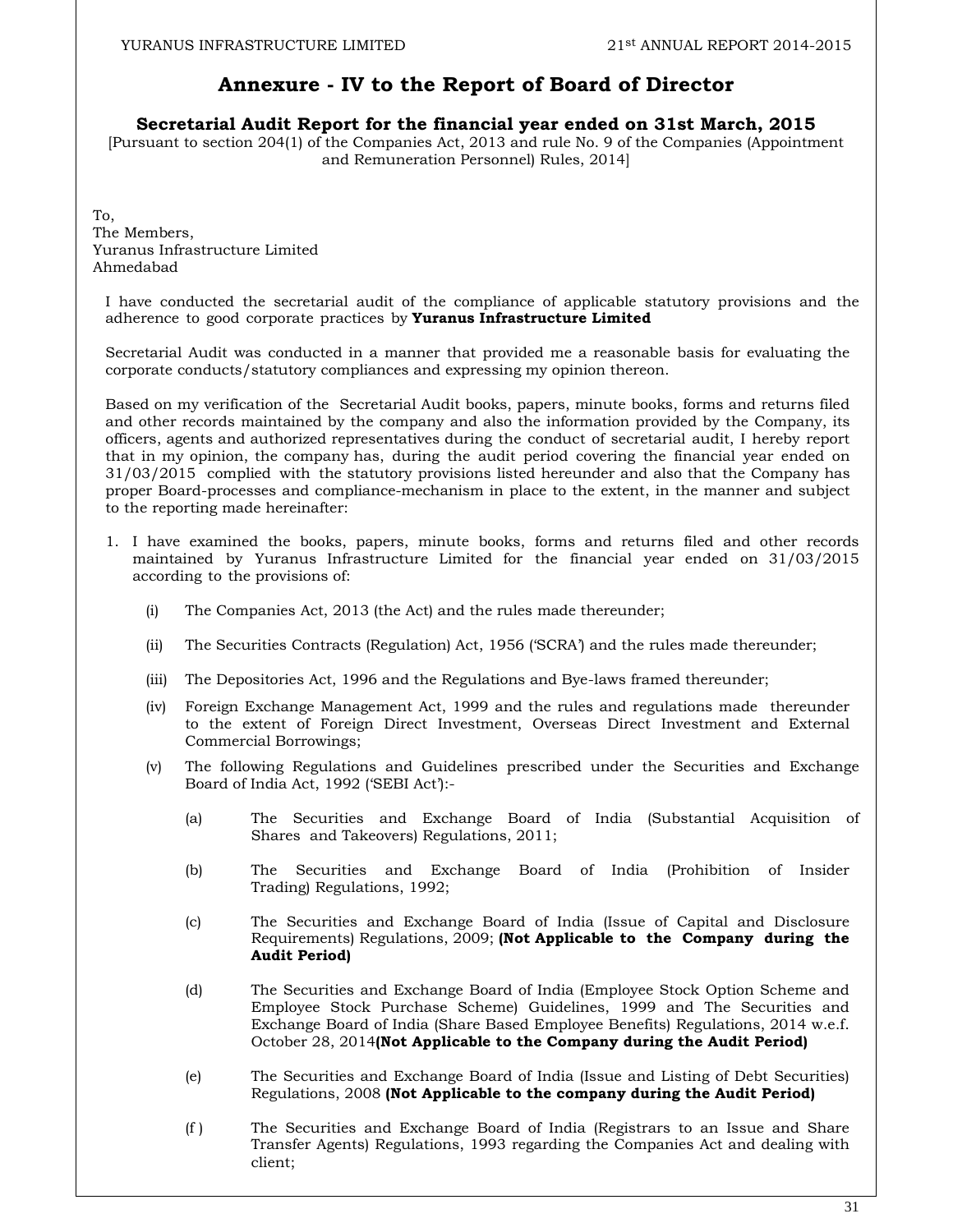- (g) The Securities and Exchange Board of India (Delisting of Equity Shares) Regulations, 2009 **(Not Applicable to the Company during the Audit Period)**  and
- (h) The Securities and Exchange Board of India (Buyback of Securities) Regulations, 1998 **(Not Applicable to the Company during the Audit Period)**
- 2. We have also examined compliance with the applicable clauses of the following:
	- (a) Secretarial Standards issued by The Institute of Company Secretaries of India.
	- (b) The Listing Agreements entered into by the Company with Bombay Stock Exchange;
- 3. During the period under review the Company has complied with the provisions of the Act, Rules, Regulations, Guidelines, Standards, etc. mentioned above subject to the following observations:

#### **OBSERVATIONS :**

- (i) As per the information and explanations provided by the Company, its officers, agents and authorised representatives during the conduct of secretarial audit, we report that the provisions of the Foreign Exchange Management Act, 1999 and the Rules and Regulations made thereunder to the extent of :
	- (a) External Commercial Borrowings were not attracted to the Company under the financial year under report;
	- (b) Foreign Direct Investment (FDI) were not attracted to the company under the financial year under report;
	- (c) Overseas Direct Investment by Residents in Joint Venture / Wholly Owned Subsidiary abroad were not attracted to the company under the financial year under report.
	- (d) As per the information and explanations provided by the company, its officers, agents and authorised representatives during the conduct of Secretarial Audit, we report that the Company has not made any GDRs/ADRs or any Commercial Instrument under the financial year under report.
- (ii) I report that Company has missed out the publication for the intimation of Board meeting for approval of financial results as required under clause 41 of the listing agreement.
- (iii) I further report that appointment of CFO i.e. Chief Financial Officer of the company as required under section 203 of the companies act, 2013 is pending as on 31st March, 2015 for which management is in search of proper candidate.
- (iv) The Company has not file the form MGT -14 as required under section 179(3) of the companies Act, 2013 read along with rule 8 of the Companies Management and administration Rules, 2014 for following events: (a) Appointment of Internal Auditors for the company. (b)Appointment of Secretarial Auditors for the company. (c) Approval of Quarterly Results for 3rd for Financial Year 2014-15.
- 4. We further report that :
- (i) The Board of Directors of the Company is duly constituted with proper balance of Executive Directors, Non-Executive Directors and Independent Directors. The changes in the composition of the Board of Directors that took place during the period under review were carried out in compliance with the provisions of the Act.
- (ii) Adequate notice is given to all directors to schedule the Board Meetings, agenda and detailed notes on agenda were sent at least seven days in advance, and a system exists for seeking and obtaining further information and clarifications on the agenda items before the meeting and for meaningful participation at the meeting.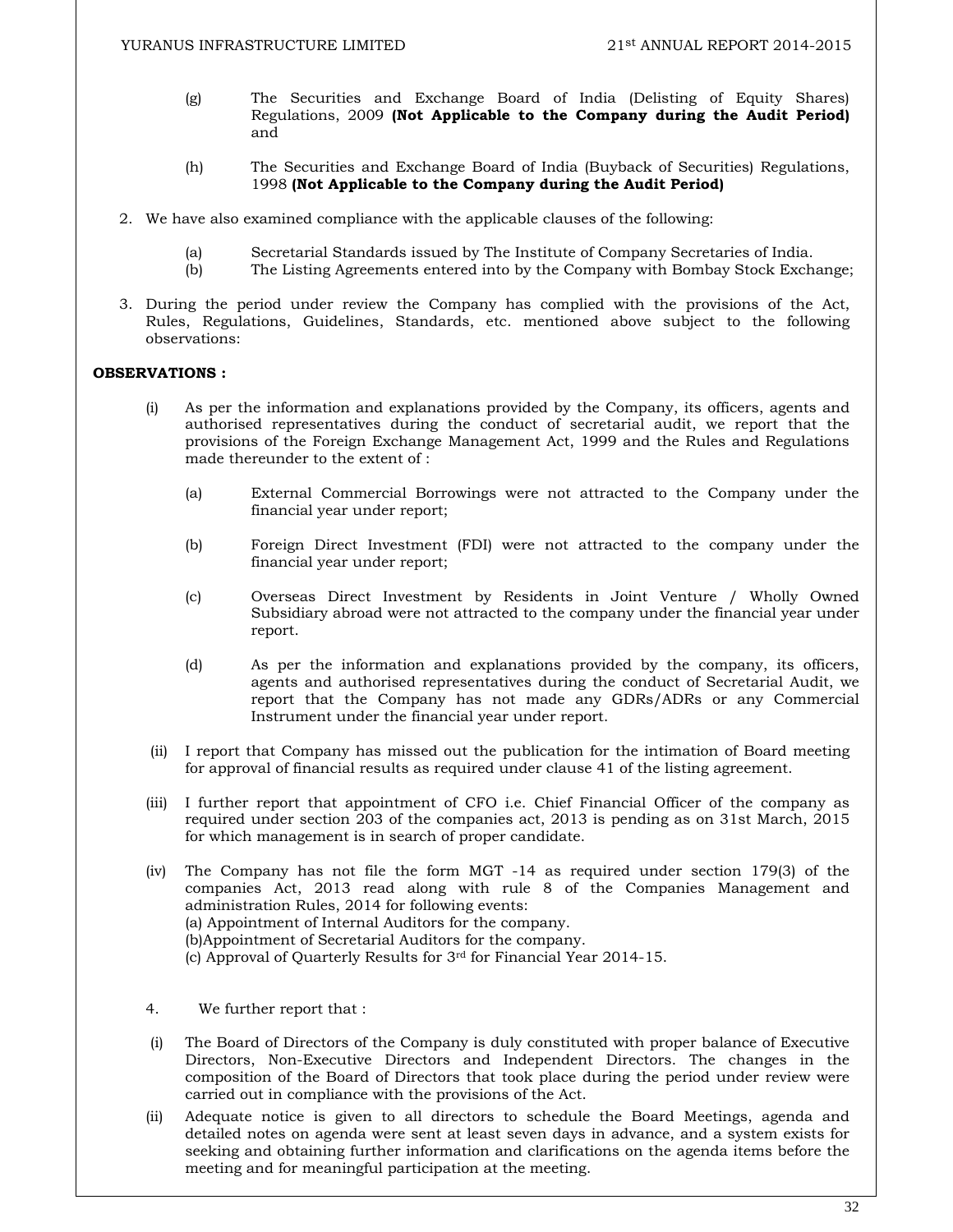#### YURANUS INFRASTRUCTURE LIMITED 21st ANNUAL REPORT 2014-2015

- (iii) Majority decision is carried through while the dissenting members' views are captured and recorded as part of the minutes.
- 5. We have relied on the information and representation made by the Company and its Officers for systems and mechanism formed by the Company for compliances under other applicable Acts, Laws, and Regulations to the Company.
- 6. We further report that there are adequate systems and processes in the Company with the size and operation of the Company to monitor and ensure compliance with applicable laws, rules, regulations and guidelines.

 **Punit Santosh Lath ACS No. 26238, COP No. 11139** 

**Date : 13th August, 2015 Place : Ahmedabad**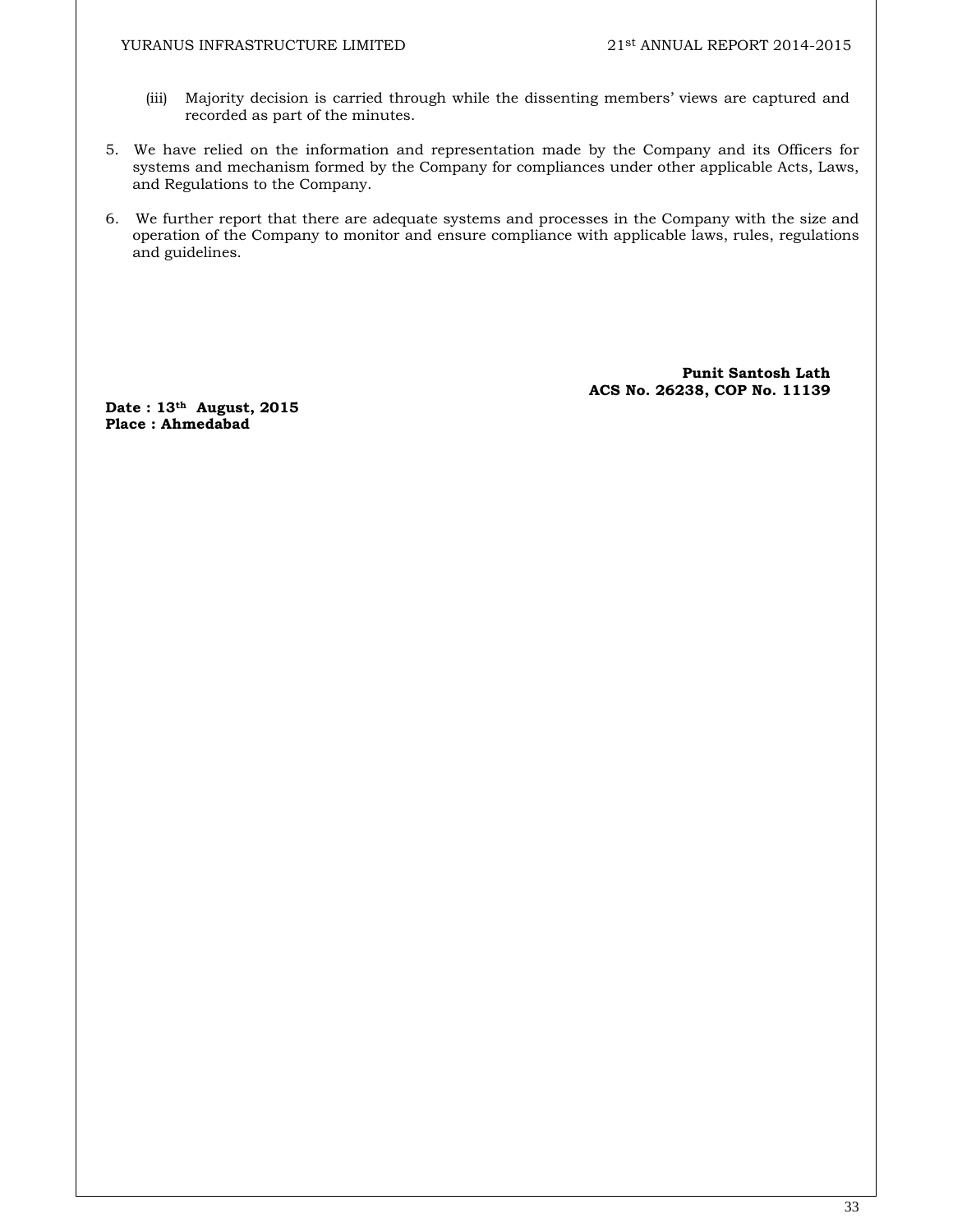# **DECLARATION**

I have declared that all the Board Members and Senior Management Personnel of the company have affirmed the compliance with the provision of the code of conduct for the year ended on 31st March, 2015.

**Place: Ahmedabad Dinesh Desai** 

**Date: 13.08.2015** Managing Director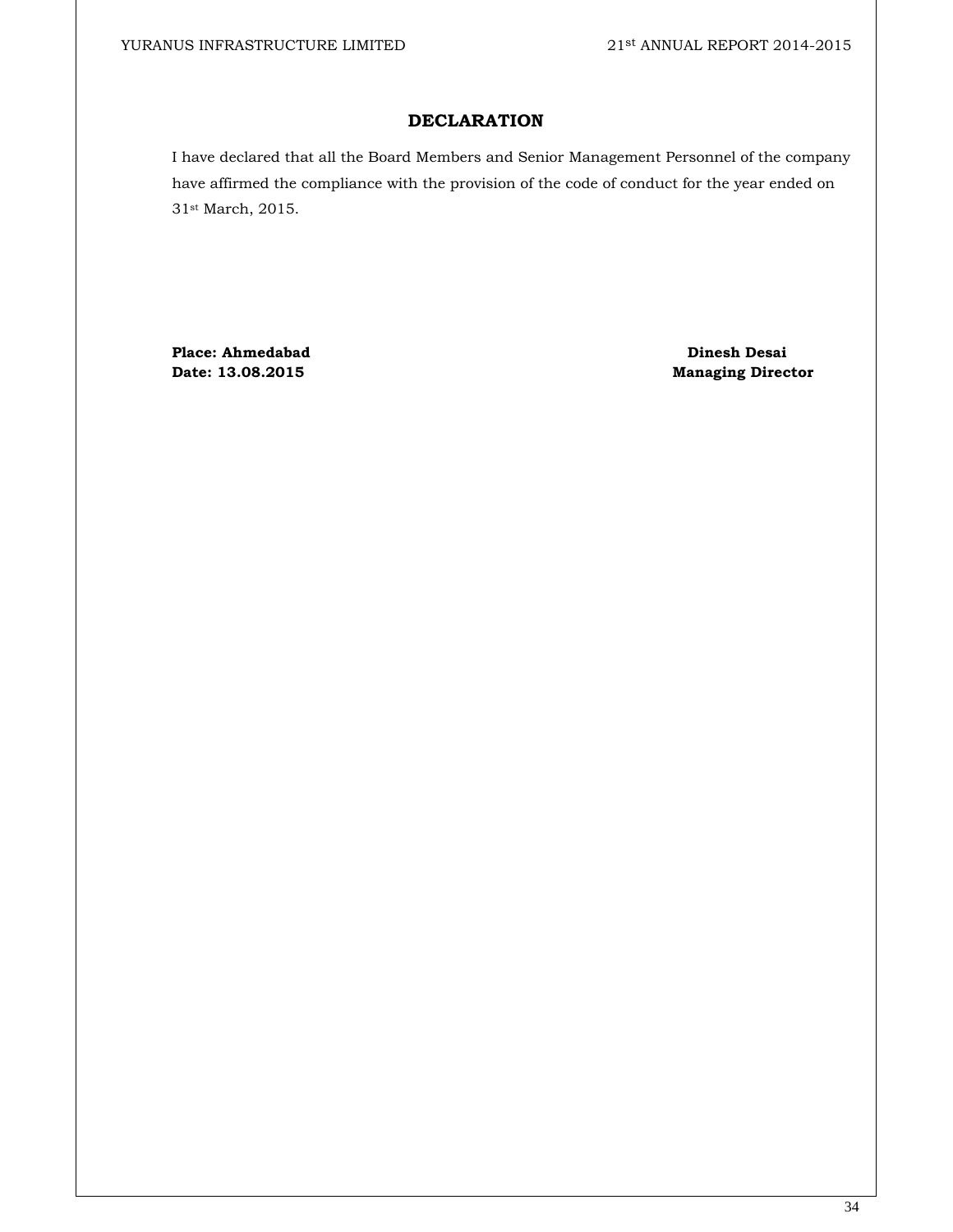#### **To, The Members of Yuranus Infrastructure Limited**

We have examined the compliance of the condition of Corporate Governance by Yuranus Infrastructure Limited, for the year ended on 31<sup>st</sup> March, 2015 as stipulated in clause 49 of the Listing Agreement of the said company with the concerned Stock Exchange in India.

The Compliance of the condition of corporate governance is the responsibility of the management. Our examination was limited to the procedures and implementation thereof, adopted by company for ensuring the compliance of the condition of Corporate Governance. It is neither an audit nor an expression of opinion on the financial statement of the company.

In our opinion and to the best of our information given to us, we certify that the company has complied with the condition of Corporate Governance as stipulated in the above mentioned listing agreement.

We state that in respect of the investor grievance received during the year ended 31<sup>st</sup> March, 2015, no such investor grievance remained unattended / pending for more than 30 days.

We further state that such compliance is neither as assurance as to the further viability of the Company nor the efficiency or effectiveness with the management has conducted the affairs of the Company.

> **Punit Santosh Lath ACS No. 26238, COP No. 11139**

**Date : 13th August, 2015 Place : Ahmedabad**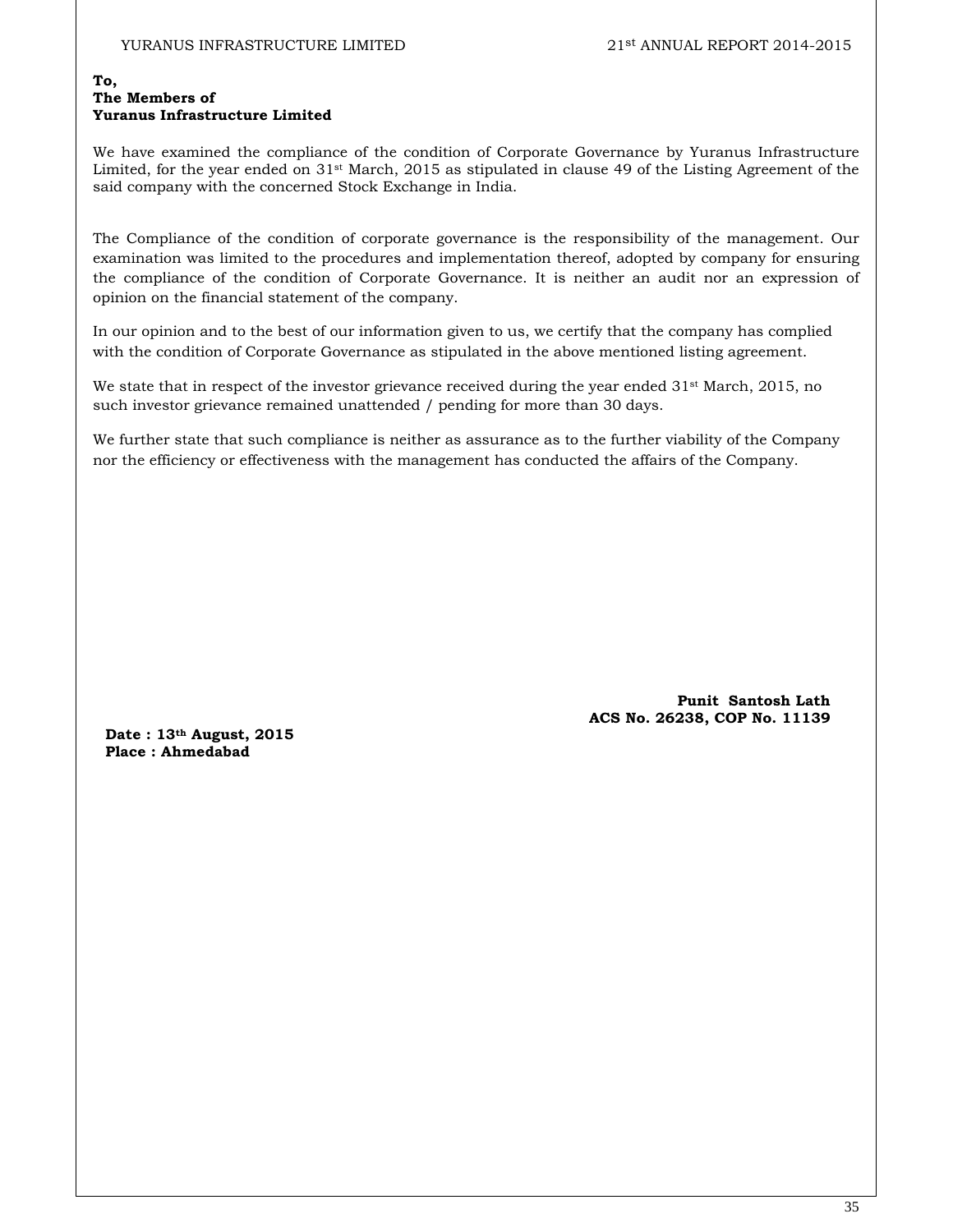#### **Independent Auditors' Report**

To the Members of Yuranus Infrastructure Limited

#### **Report on the Financial Statements**

**1.** We have audited the accompanying Financial Statements of **Yuranus Infrastructure Limited**  ("the Company"), which comprise the Balance Sheet as at March 31, 2015, the Statement of Profit & Loss and the Cash Flow Statement for the year then ended and a Summary of Significant Accounting Policies and other Explanatory Information.

#### **Management's Responsibility for the Financial Statements**

**2.** The management and Board of Directors of the Company are responsible for the matters stated in Section 134(5) of the Companies Act, 2013 **("the Act")** with respect to the preparation of these financial statements that give a true and fair view of the financial position, financial performance and cash flows of the Company in accordance with the accounting principles generally accepted in India, including the Accounting Standards specified under Section 133 of the Act, read with rule 7 of Companies (Accounts) Rules, 2014. This responsibility includes maintenance of adequate accounting records in accordance with the provisions of the Act for safeguarding the assets of the Company and for preventing and detecting frauds and other irregularities; selection and application of appropriate accounting policies; making judgments and estimates that are reasonable and prudent; design, implementation and maintenance of adequate internal financial controls, that are operating effectively for ensuring the accuracy and completeness of the accounting records, relevant to the preparation and presentation of the financial statements that give a true and fair view and are free from material misstatement, whether due to fraud or error.

#### **Auditor's Responsibility**

- **3.** Our responsibility is to express an opinion on these financial statements based on our audit.
- **4.** We have taken into account the provisions of the Act, the accounting and auditing standards and matters which are required to be included in the audit report under the provisions of the Act and the Rules made there under.
- **5.** We conducted our audit in accordance with the Standards on Auditing specified under Section 143(10) of the Act. Those Standards require that we comply with ethical requirements and plan and perform the audit to obtain reasonable assurance about whether the financial statements are free from material misstatements.
- **6.** An audit involves performing procedures to obtain audit evidence about the amounts and disclosures in the financial statements. The procedures selected depend on the auditor's judgment, including the assessment of the risks of material misstatement of the financial statements, whether due to fraud or error. In making those risk assessments, the auditor considers internal financial control relevant to the Company's preparation of the financial statements, that give a true and fair view, in order to design audit procedures that are appropriate in the circumstances, but not for the purpose of expressing an opinion on whether the Company has in place an adequate internal financial controls system over financial reporting and the operating effectiveness of such controls An audit also includes evaluating the appropriateness of accounting policies used and the reasonableness of the accounting estimates made by the Company's management and Board of Directors, as well as evaluating the overall presentation of the financial statements.
- **7.** We believe that the audit evidence we have obtained is sufficient and appropriate to provide a basis for our audit opinion on the financial statements.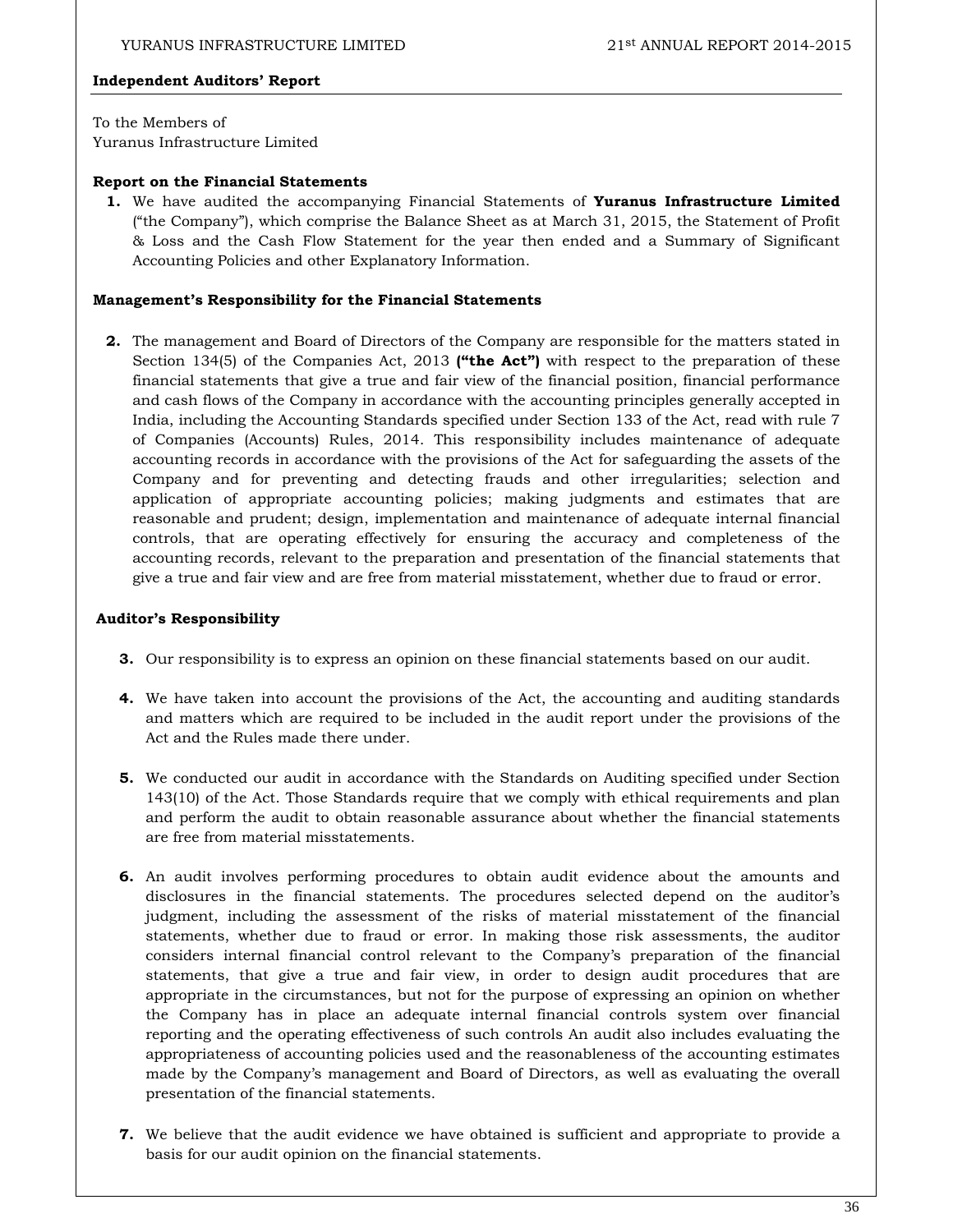#### **Opinion**

**8.** In our opinion and to the best of our information and according to the explanations given to us, the aforesaid Financial Statements give the information required by the Act in the manner so required and give a true and fair view in conformity with the Accounting Principles generally accepted in India of the state of affairs of the Company as at March 31, 2015 and its profit and its cash flows for the year ended on that date.

#### **Report on Other Legal and Regulatory Requirements**

**9.** As required by the Companies (Auditor's Report) Order, 2015 **("the Order")** issued by the Central Government of India in terms of sub-section (11) of section 143 of the Act, we give in the Annexure a statement on the matters Specified in paragraphs 3 and 4 of the Order.

#### **10. As required by section 143(3) of the Act, we further report that:**

- a) We have sought and obtained all the information and explanations which to the best of our knowledge and belief were necessary for the purpose of our audit.
- b) In our opinion proper books of account as required by law have been kept by the Company so far as appears from our examination of those books.
- c) The Balance Sheet, Statement of Profit and Loss, and Cash Flow Statement dealt with by this Report are in agreement with the books of account.
- d) In our opinion, the aforesaid financial statements comply with the applicable Accounting Standards specified under Section 133 of the Act, read with Rule 7 of the Companies (Accounts) Rules 2014.
- e) On the basis of written representations received from the directors as on March 31, 2015, and taken on record by the Board of Directors, none of the directors is disqualified as on March 31, 2015, from being appointed as a director in terms of Section 164(2) of the Act.
- f) In our opinion and to the best of our information and according to the explanations given to us, we report as under with respect to other matters to be included in the Auditor's Report in accordance with Rule 11 of the Companies (Audit and Auditors) Rules, 2014.
	- i) The Company does not have any pending litigations which would impact its financial position.
	- ii) The Company has made provision, as required under the applicable law or accounting standards, for material foreseeable losses, if any, on long term contracts including derivative contracts.
	- iii) There has been no instance of transferring funds to Investor Education and Protection Fund and therefore question of delay in transferring funds does not arise.

**For, Loonia & Associates,**  *Chartered Accountants* 

**Hitesh Loonia**  *Proprietor* **Place: Ahmedabad** 

*Mem. No. 135424* **Date: 30.05.2015**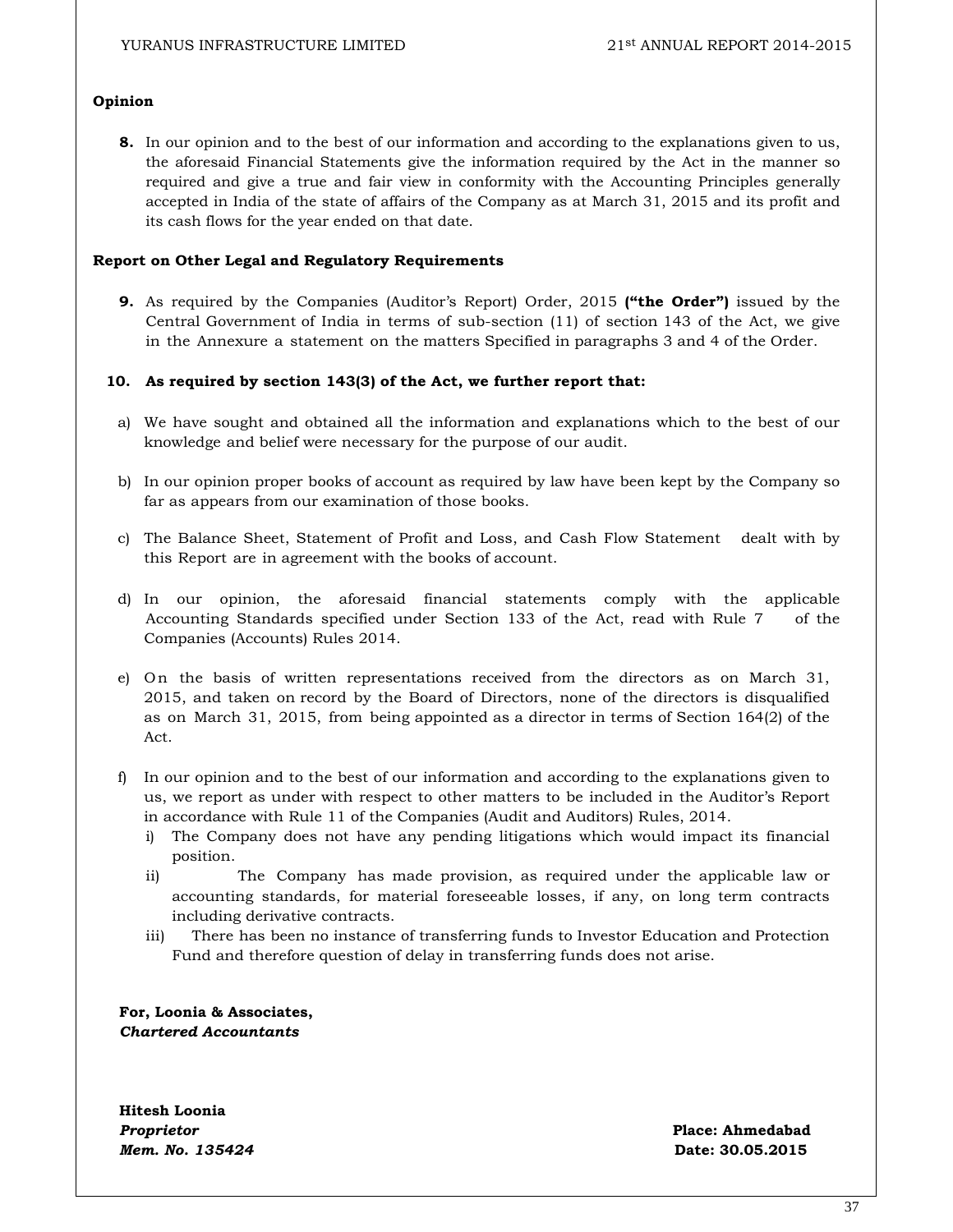**Annexure referred to in paragraph 9 of Our Report of even date to the Members of YURANUS INFRASTRUCTURE LIMITED ("the Company") on the accounts of the Company for the year ended 31st March, 2015.** 

**On the basis of such checks as we considered appropriate and according to the information and explanations given to us during the course of our audit, we report that: 1. In respect of the Company's fixed assets:** 

- a) The Company has maintained proper records showing full particulars including quantitative details and situation of fixed assets on the basis of available information.
- b) As explained to us, all the fixed assets have been physically verified by the management during the year in a phased periodical manner, which in our opinion is reasonable, having regard to the size of the Company and nature of its fixed assets. No material discrepancies were noticed on such physical verification.

#### **2. In respect of the Company's inventories:**

- a) As explained to us, the management has physically verified inventories during the year. In our opinion the frequency of verification is reasonable.
- b) In our opinion and according to the information and explanations given to us, the procedures of physical verification of inventories followed by the management are reasonable and adequate in relation to the size of the Company and the nature of its business.
- c) The Company has maintained proper records of inventories. As explained to us, there was no material discrepancies noticed on physical verification as compared to the book records.
- **3. In respect of the loans, secured or unsecured, granted or taken by the Company to / from companies, firms or other parties covered in the register maintained under Section 189 of the Companies Act, 2013:**

According to the information & explanations given to us, the Company had granted loan of Rs. 7.34 lacs parties covered in the register maintained u/s. 189 of the Companies Act, 2013. No interest has been charged on such amount and no repayment has been received during the year. The Company has taken unsecured loans of Rs. 20.18 lacs from two parties covered in the register maintained under section 301 of the Act. The maximum amount involved during the year involved was Rs. 20.18 lacs

- **4.** In our opinion and according to the information and explanations given to us, there are generally adequate internal control systems commensurate with the size of the Company and the nature of its business for the purchase of inventory, fixed assets and also for the sale of goods and services during the course of our audit. In our opinion and according to the information and explanations given to us, there is no continuing failure to correct major weakness in internal control system.
- **5.** The Company has not accepted any deposits from the public covered under Section 73 to 76 of the Companies Act, 2013
- **6.** According to the information and explanations provided by the Company, the Company does not required to maintained accounts as prescribed by the Central Government for cost records under Section 148(1) of the Companies Act, 2013.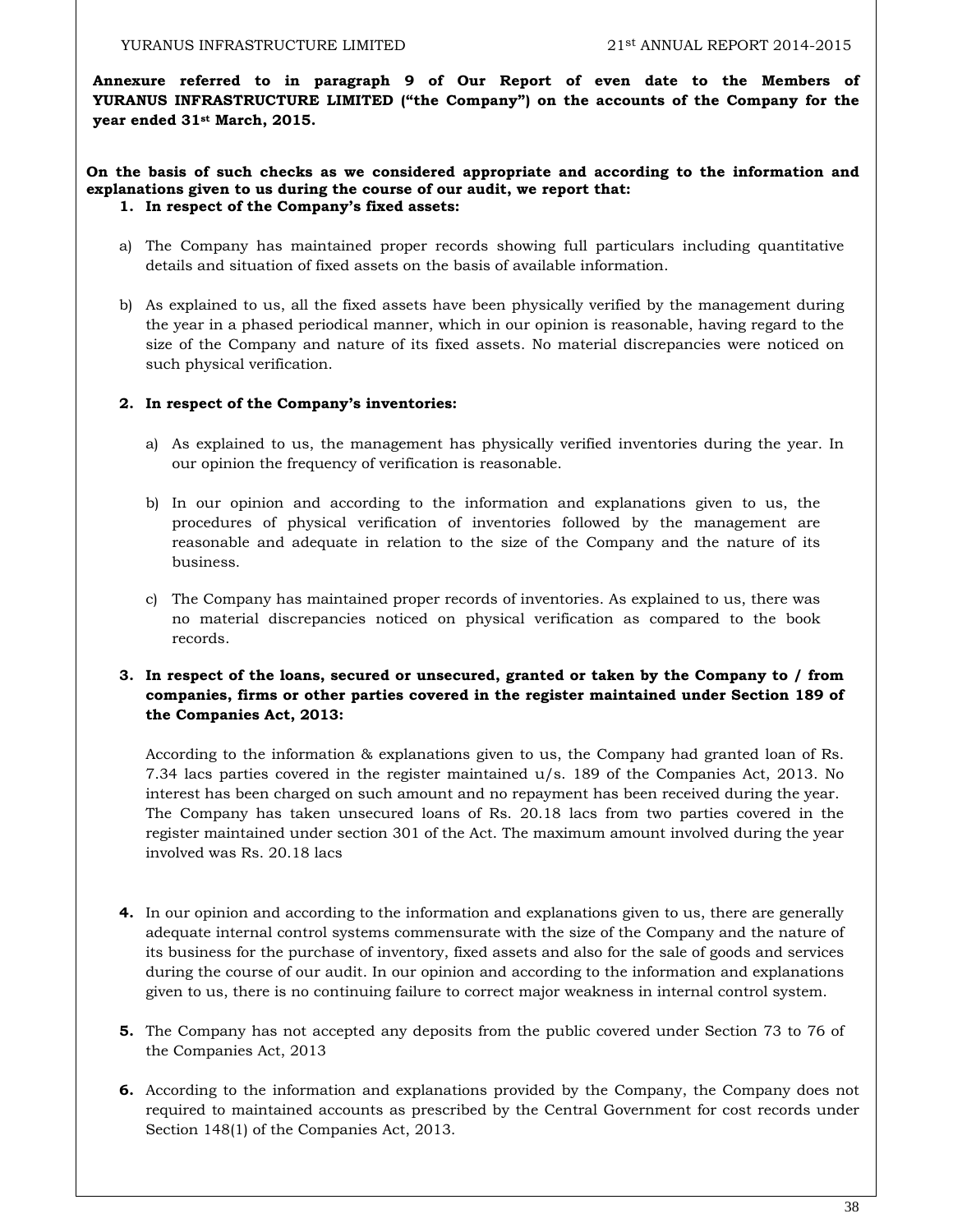#### **7. In respect of statutory dues:**

- a) According to the records of the Company, undisputed statutory dues including provident fund, employee state insurance, sales tax, wealth tax, service tax, income tax, custom duty, excise duty, value added tax, cess and other material statutory dues as applicable have been generally regularly deposited with appropriate authorities, wherever applicable to it.
- b) According to information and explanation given to us, there are no undisputed amounts payable in respect of Income Tax, Sales Tax, Service Tax, or duty of custom or duty of excise or value added tax or cess and other statutory bodies which have remained outstanding as on 31st March, 2015 for a period of more than six months from the date they become payable. Further, as per information and explanations, there are no such statutory dues which have not been deposited on account of any dispute.
- c) According to information and explanations given to us there is no instance of transferring amounts to Investor Education and Protection Fund.
- **8.** The Company does have accumulated losses of Rs. 163.48 lacs at the end of the financial year. The company has not incurred any cash losses during the financial year covered by the audit and in the immediately preceding financial year.
- **9.** Based on our audit procedures and according to the information and explanation given to us, we are of the opinion that the Company has not taken any amounts from financial institutions and banks and therefore question of default in the repayment does not arise and said clause is not applicable. The Company does not hold any debentures.
- **10.**According to the information and explanation given to us, the Company has not given any guarantee for loans taken by others from banks or financial institutions.
- **11.**In our opinion and according to the information and explanation given to us, the Company had not availed any new term loan during the year and therefore clause for utilization of term loan is not applicable.
- **12.**During the course of our examination of the books and records of the Company, carried out in accordance with the auditing standards generally accepted in India, we have neither come across any instance of material fraud on or by the Company, noticed or reported during the course of our audit nor have we been informed of any such instance by the Management.

**For, Loonia & Associates,**  *Chartered Accountants* 

**Hitesh Loonia**  *Proprietor* **Place: Ahmedabad** 

*Mem. No. 135424* **Date: 30.05.2015**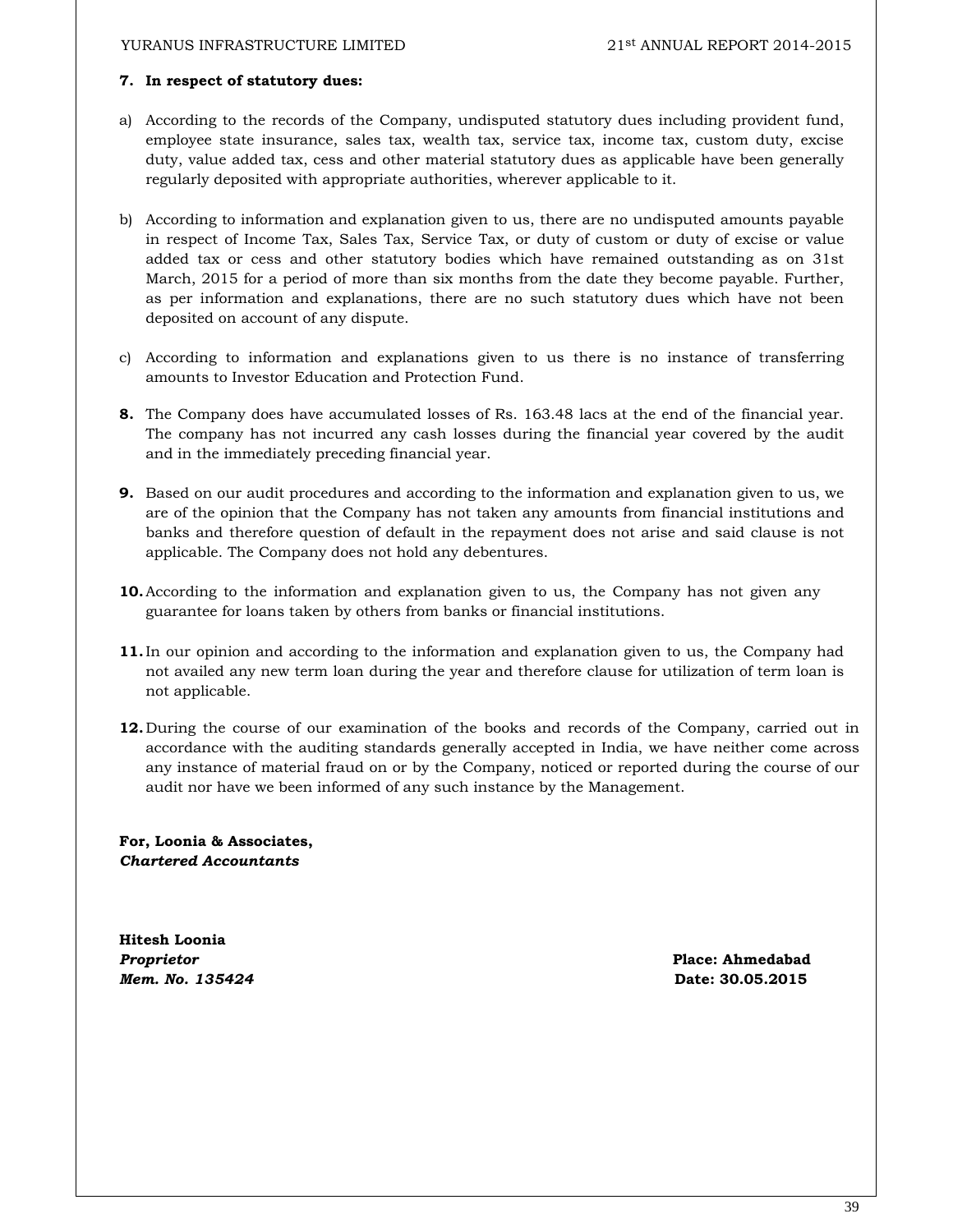## **YURANUS INFRASTRUCTURE LIMITED BALANCE SHEET AS ON MARCH 31st, 2015**

|    |                                              |     |                | As at 31.03.2015      | As at 31.03.2014               |                       |
|----|----------------------------------------------|-----|----------------|-----------------------|--------------------------------|-----------------------|
|    | <b>PARTICULARS</b>                           | No. | ₹              | ₹                     | ₹                              |                       |
|    | <b>EQUITY AND LIABILITIES</b>                |     |                |                       |                                |                       |
|    | 1. Shareholders' funds                       |     |                |                       |                                |                       |
|    | (a) Share Capital                            | 2   | 35,000,000     |                       | 35,000,000                     |                       |
|    | (b) Reserves and Surplus                     | 3   | (16, 348, 399) |                       | (16, 553, 032)                 |                       |
|    |                                              |     |                | 18,651,601            |                                | 18,446,968            |
|    | 2. Non-current liabilities                   |     |                |                       |                                |                       |
|    | (a) Long-term borrowings                     | 4   | 2,017,500      |                       | 17,500                         |                       |
|    |                                              |     |                | 2,017,500             |                                | 17,500                |
|    | 3. Current Liabilities                       |     |                |                       |                                |                       |
|    | (a) Trade payables                           | 5   | 742,072        |                       | 682,700                        |                       |
|    | (b) Short term provisions                    | 6   | 137,500        |                       | 75,000                         |                       |
|    | <b>TOTAL</b>                                 |     |                | 879,572<br>21,548,673 |                                | 757,700<br>19,222,168 |
|    |                                              |     |                |                       |                                |                       |
|    | II ASSETS                                    |     |                |                       |                                |                       |
|    | 1. Non-current assets                        |     |                |                       |                                |                       |
|    | (a) Fixed assets                             |     |                |                       |                                |                       |
|    | (i) Tangible assets                          | 7   | 102,962        |                       | 110,432                        |                       |
|    | (b) Long-term loans and advances             | 8   | 20,613,855     |                       | 18,583,239                     |                       |
|    |                                              |     |                | 20,716,817            |                                | 18,693,671            |
| 2. | <b>Current assets</b>                        |     |                |                       |                                |                       |
|    | (a) Trade receivables                        | 9   | 796,417        |                       | 71,100                         |                       |
|    | (b) Cash and Cash Equivalents                | 10  | 35,439         |                       | 457,397                        |                       |
|    |                                              |     |                | 831,856               |                                | 528,497               |
|    | <b>TOTAL</b>                                 |     |                | 21,548,673            |                                | 19,222,168            |
|    |                                              |     |                |                       |                                |                       |
|    | Significant accounting policies and notes to |     |                |                       |                                |                       |
|    | accounts                                     |     |                |                       |                                |                       |
|    | For and on behalf of the Board               |     |                |                       | As per our report of even date |                       |
|    | For Yuranus Infrastructure Ltd               |     |                |                       | Loonia & Associates            |                       |
|    |                                              |     |                |                       | <b>Chartered Accountants</b>   |                       |
|    |                                              |     |                |                       | (FRN:130883W)                  |                       |
|    | <b>Dinesh Desai</b><br><b>Pankhil Desai</b>  |     |                |                       |                                |                       |
|    | <b>Director</b><br><b>Director</b>           |     |                |                       | Hitesh Loonia                  |                       |
|    | Place: Ahmedabad                             |     |                |                       | Proprietor                     |                       |
|    | Date: 30.05.2014                             |     |                |                       | M.No. 135424                   |                       |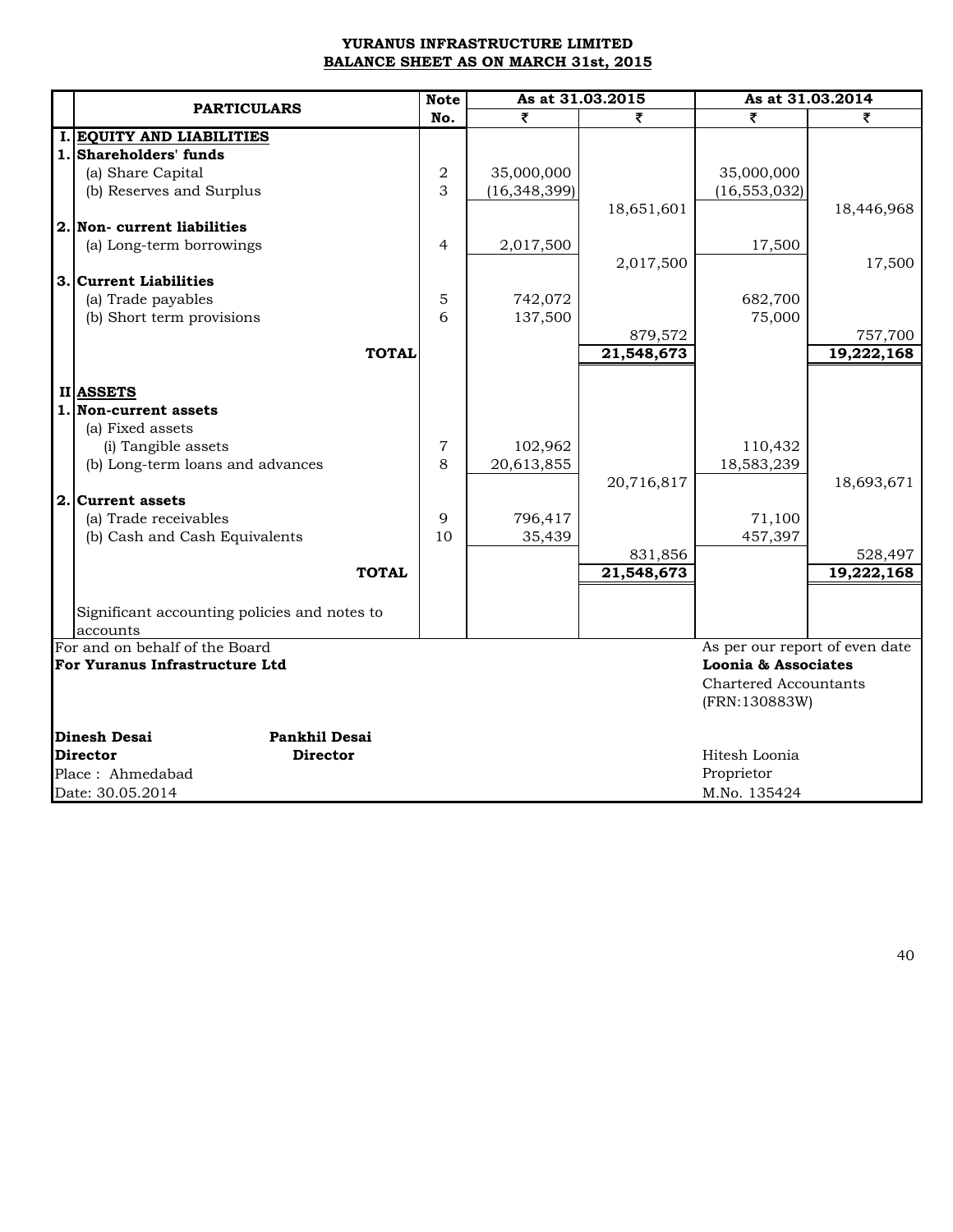#### **YURANUS INFRASTRUCTURE LIMITED PROFIT AND LOSS STATEMENT FOR THE PERIOD ENDED ON MARCH 31st, 2015**

|             |                                                                                                                                                    | <b>Note</b>                      |                                    | As at 31.03.2015 |                                                                      | As at 31.03.2014              |
|-------------|----------------------------------------------------------------------------------------------------------------------------------------------------|----------------------------------|------------------------------------|------------------|----------------------------------------------------------------------|-------------------------------|
|             | <b>PARTICULARS</b>                                                                                                                                 | No.                              | ₹                                  | ₹                | ₹                                                                    | ₹                             |
| $\mathbf I$ | <b>Revenue from Services</b><br><b>Other Income</b>                                                                                                | 11<br>12                         | 796,417<br>45,000                  |                  | 832,350<br>61,521                                                    |                               |
|             | <b>Total Revenue</b>                                                                                                                               |                                  |                                    | 841,417          |                                                                      | 893,871                       |
|             | II Expenses<br>Employee benefits expense<br><b>Finance Costs</b><br>Depreciation and amortization expense<br>Other expense<br><b>Total Expense</b> | 13<br>14<br>$\overline{7}$<br>15 | 240,000<br>622<br>7,470<br>300,692 | 548,784          | 216,000<br>1,141<br>8,119<br>395,014                                 | 620,274                       |
| III         | Profit before exceptional and extraordinary<br>items and tax (I - II)                                                                              |                                  |                                    | 292,633          |                                                                      | 273,597                       |
| IV          | <b>Exceptional Items</b>                                                                                                                           |                                  |                                    |                  |                                                                      |                               |
| V           | Profit before extraordinary items and tax (III<br>- IV )                                                                                           |                                  |                                    | 292,633          |                                                                      | 273,597                       |
|             | VI Extraordinary items                                                                                                                             |                                  |                                    |                  |                                                                      |                               |
|             | VII Profit before tax (V - VI)                                                                                                                     |                                  |                                    | 292,633          |                                                                      | 273,597                       |
|             | VIII Tax expense:<br>(1) Current tax<br>$(2)$ Deferred tax<br>(3) Short/Excess Provision of Earlier years                                          |                                  | 88,000                             | 88,000           | 45,500                                                               | 45,500                        |
|             | $I_X$ Profit/(Loss) for the period (VII - VIII)                                                                                                    |                                  |                                    | 204,633          |                                                                      | 228,097                       |
|             | XVI Earnings per equity share:<br>$(1)$ Basic<br>(2) Diluted<br>See accompanying notes to the financial                                            | 16                               |                                    | 0.06<br>0.06     |                                                                      | 0.07<br>0.07                  |
|             | For and on behalf of the Board<br>For Yuranus Infrastructure Ltd                                                                                   |                                  |                                    |                  | Loonia & Associates<br><b>Chartered Accountants</b><br>(FRN:130883W) | As per our report of even dat |
|             | <b>Dinesh Desai</b><br><b>Pankhil Desai</b><br><b>Director</b><br><b>Director</b><br>Place: Ahmedabad<br>Date: 30.05.2014                          |                                  |                                    |                  | Hitesh Loonia<br>Proprietor<br>M.No. 135424                          |                               |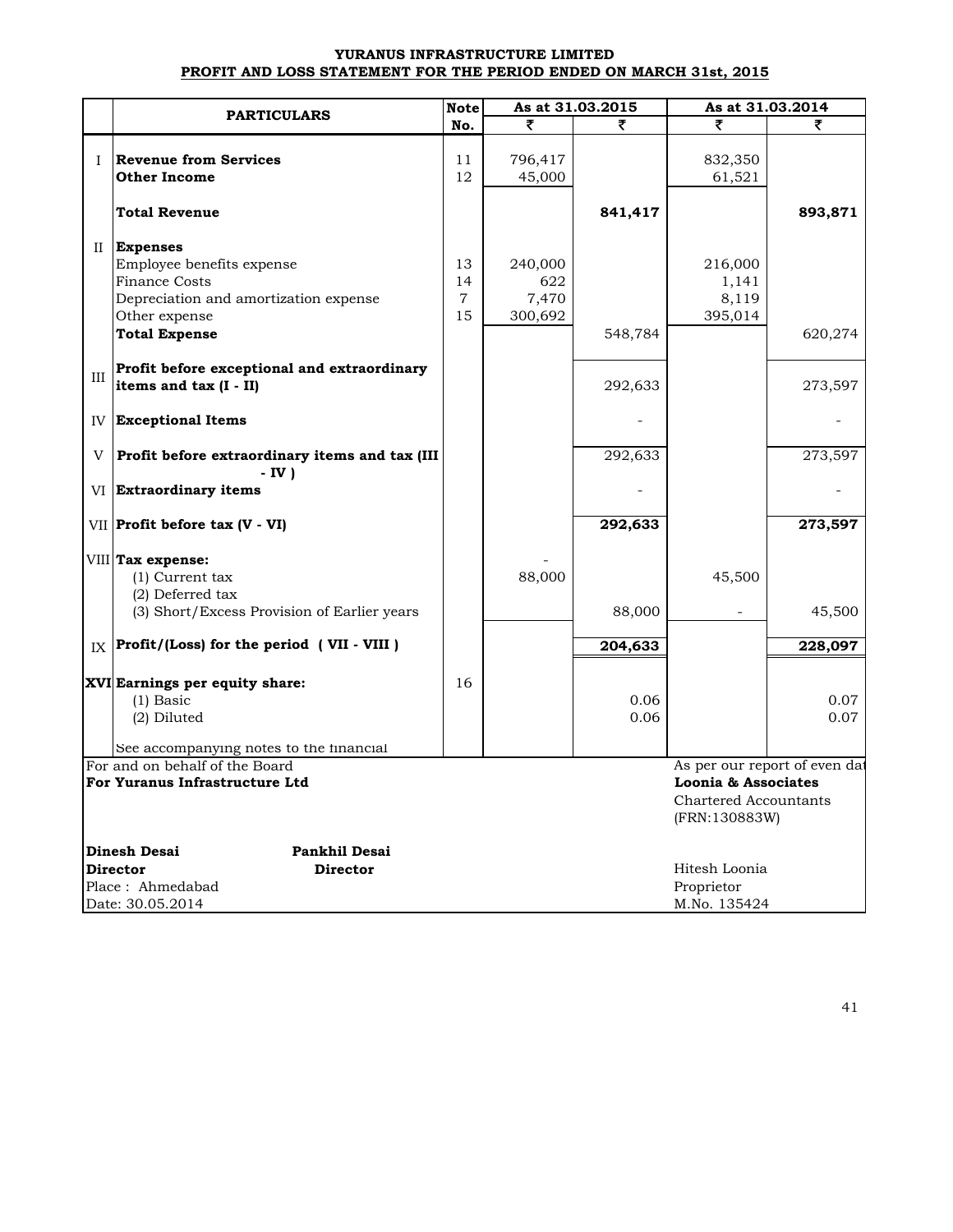#### **YURANUS INFRASTRUCTURE LIMITED CASH FLOW STATEMENT FOR THE YEAR ENDED 31ST MARCH, 2015**

|                     |                                                           | AS AT 31/03/2015 |                      | AS AT 31/03/2014               |            |
|---------------------|-----------------------------------------------------------|------------------|----------------------|--------------------------------|------------|
|                     | <b>Particulars</b>                                        |                  |                      |                                |            |
| A.                  | <b>Cash Flow from Operating Activities</b>                |                  |                      |                                |            |
|                     | Net Profit before tax and Extraordinary Items             |                  | 292,633              |                                | 273,597    |
|                     | Adjusted for                                              |                  |                      |                                |            |
|                     | Depreciation and amortization expense                     | 7,470            |                      | 8,119                          |            |
|                     | Loss on Sale of Asset                                     |                  | 7,470                |                                |            |
|                     |                                                           |                  | 300, 103             |                                | 281,716    |
|                     | <b>Operating Profit before Working Capital Changes</b>    |                  |                      |                                |            |
|                     | Adjusted for                                              |                  |                      |                                |            |
|                     | Trade Receivable                                          | (725, 317)       |                      | (20, 985)                      |            |
|                     | Trade Payable, Other Current Liabilites                   | 59,372           |                      | 25,508                         | 34,323     |
|                     | Short term Provisions                                     | 62,500           | (603, 445)           | 29,500                         |            |
|                     |                                                           |                  |                      |                                |            |
|                     | <b>Cash generated from Operating Activities</b>           |                  | (303, 342)           |                                | 316,039    |
|                     | Adjustment related to previous year                       |                  |                      |                                |            |
|                     | Less: Direct Tax Paid                                     |                  | (88,000)             |                                | (97,000)   |
|                     |                                                           |                  |                      |                                |            |
|                     | <b>Net Cash flow Operating Activities</b>                 |                  | (391, 342)           |                                | 219,039    |
| <b>B.</b>           | Cash Flow from Investing Activities                       |                  |                      |                                |            |
|                     | Net Cash used in Investing Activities                     |                  | $\blacksquare$       |                                |            |
|                     |                                                           |                  |                      |                                |            |
| C.                  | <b>Cash Flow from Financing Activities</b>                |                  |                      |                                |            |
|                     | (Increase) / Decrease in Long Term Loan & Advances        | (2,030,616)      |                      | 3,809,937                      |            |
|                     | Increase / (Decrease) in Long Term Borrowings             | 2,000,000        | (30, 616)            | (4,300,000)                    | (490, 063) |
|                     | Net Cash used in Financing Activities                     |                  | (30, 616)            |                                | (490,063)  |
|                     |                                                           |                  |                      |                                |            |
|                     | Net increase in Cash and Cash Equivalents ( $A + B + C$ ) |                  | (421, 958)           |                                | (271, 024) |
|                     | Opening Balance of Cash and Cash Equivalents              |                  | 457,397              |                                | 728,421    |
|                     | Closing Balance of Cash and Cash Equivalents              |                  | 35,439               |                                | 457,397    |
|                     |                                                           |                  |                      |                                |            |
|                     | For and On Behalf of the Board                            |                  |                      | As per Our Report of Even Date |            |
|                     | For Yuranus Infrastructure Limited                        |                  | Loonia & Associates  |                                |            |
|                     |                                                           |                  |                      | Chartered Accountants          |            |
|                     |                                                           |                  | (FRN:130883W)        |                                |            |
|                     |                                                           |                  |                      |                                |            |
|                     |                                                           |                  |                      |                                |            |
| <b>Dinesh Desai</b> | Pankhil Desai                                             |                  | <b>Hitesh Loonia</b> |                                |            |
| <b>Director</b>     | <b>Director</b>                                           |                  | Proprietor           |                                |            |
|                     | Place: Ahmedabad                                          |                  | M.No. 135424         |                                |            |
|                     | Date: 30.05.2014                                          |                  |                      |                                |            |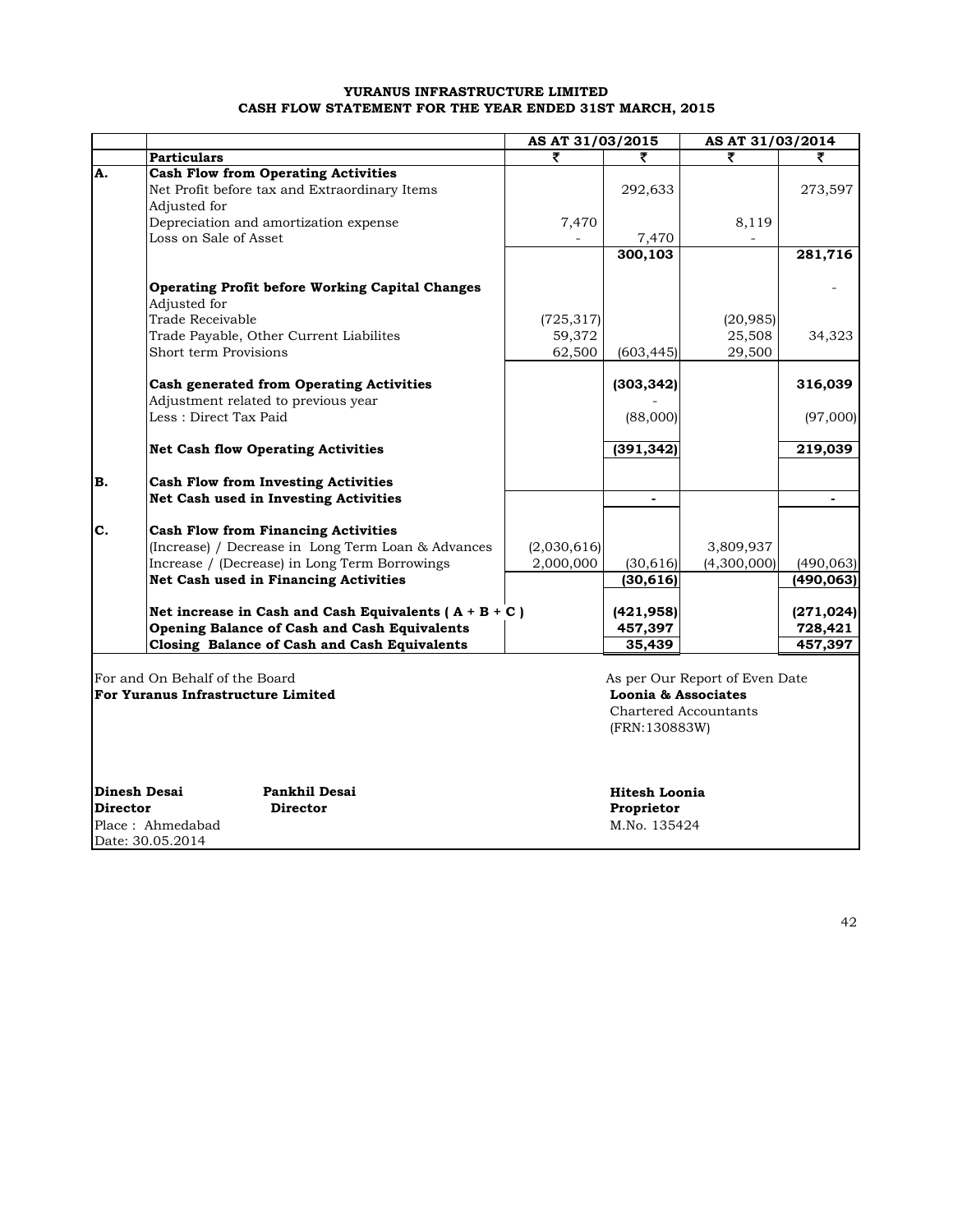# **NOTE 1:- SIGNIFICANT ACCOUNTING POLICIES**

# **1. Basis of Accounting**

- The financial statements have been prepared and presented under historical cost convention on the accrual basis of accounting in accordance with the Generally Accepted Accounting Principles in India ("GAAP") and comply with the mandatory Accounting Standards ("AS") as notified as per the Companies Accounting Standards (Rules), 2006 to the extent applicable , the provisions of Companies Act, 2013 (to the extent notified) and with the relevant provisions of the Companies Act, 1956 (to the extent applicable).
- Accounting policies not specifically referred to otherwise are consistent and in consonance with generally accepted accounting principles.

# **2. Use of Estimates:-**

The preparation of financial statements requires management to make estimates and assumptions that affect the reported amount of assets and liabilities and disclosure of contingent liabilities on the date of financial statements and reported amount of revenues and expenses for the year. Actual results could differ from these estimates. Difference between the actual result and estimates are recognized in the period in which the results are known/ materialized. Any revision to an accounting estimate is recognized prospectively in the year of revision.

# **3. Revenue Recognition :-**

Income/Expenses are accounted for on accrual basis and provisions are made for all known expenditure.

## **4. Fixed Assets:-**

Fixed assets are stated at their cost on acquisition less accumulated depreciation. Cost of acquisition is inclusive of freight, duties and other directly attributable cost incurred to bring the assets to their working condition for use.

# **5. Depreciation:-**

Depreciation is calculated on Straight Line Method at the rates and in the manner prescribed in Schedule II of the Companies Act, 2013

# **6. Inventories:-**

NIL- However the closing stock of are valued at Cost or Market Value whichever is lower on FIFO basis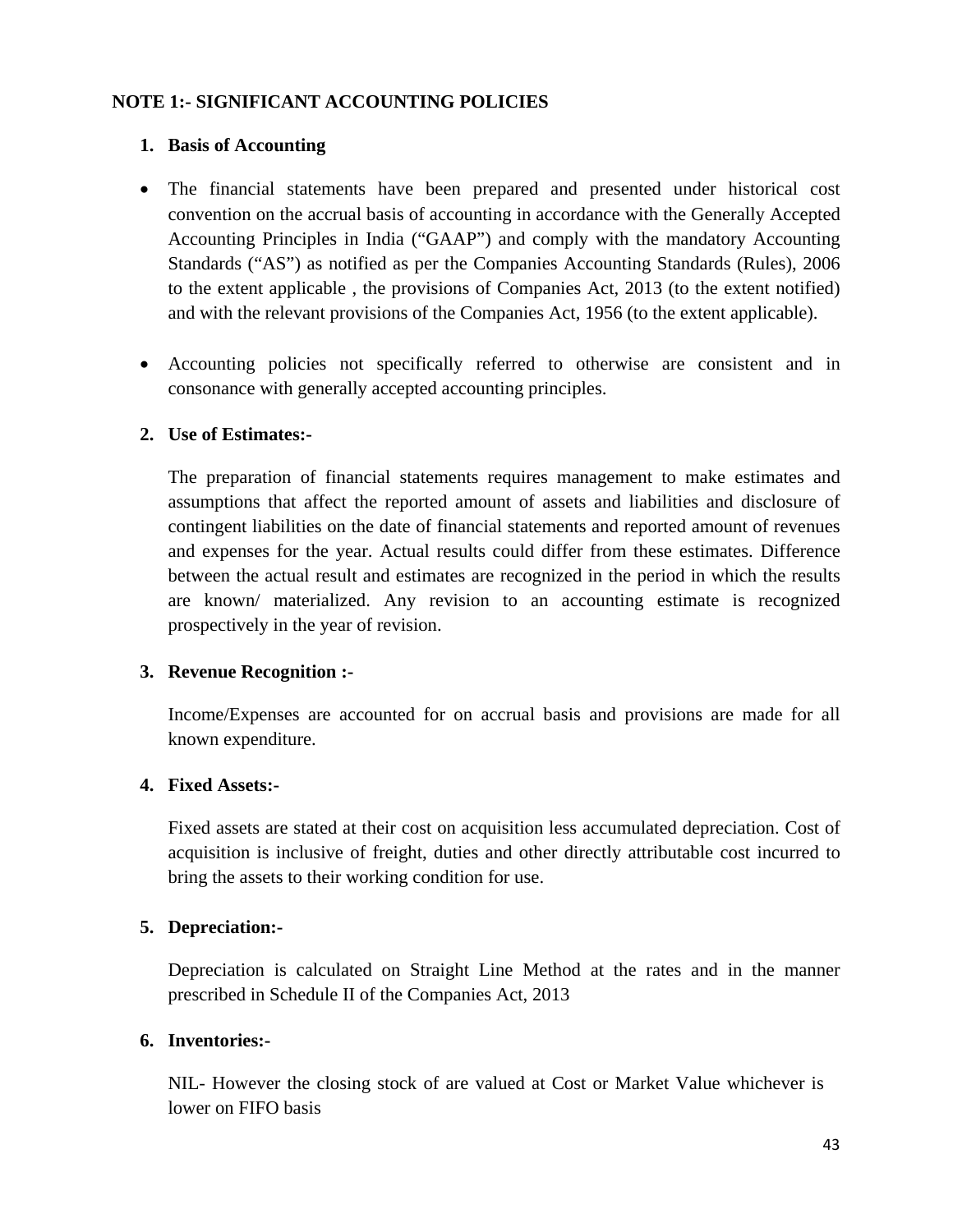# **7. Taxes on Income:-**

Provision for Current Tax is made on the basis of estimated taxable income for the current accounting period and in accordance with the provisions as per the Income Tax Act, 1961**.**

Deferred Tax resulting from "timing difference" between book and taxable profit for the year is accounted for using the tax rates and laws that have been enacted or substantially enacted as on the balance sheet date**.** The deferred tax asset is recognized and carried forward only to the extent that there is a reasonable certainty/virtual certainty that the assets will be adjusted in future**.** 

# **8. Micro, Small and Medium Enterprises Development Act, 2006**

- 1. Based on the information available with the Company in respect of MSME (as defined in the Micro Small & Medium Enterprise Development Act, 2006) there are no delays in payment of dues to such enterprises during the year.
- 2. Companies has send letter to suppliers to confirm whether they are covered under Micro, Small and Medium Enterprises Act, 2006. As on date, the Company has not received confirmation from any suppliers who have registered under the "Micro, Small and Medium Enterprise Development Act, 2006" and hence no disclosure has been made under the said Act. And on the basis of information available with the Company there are no such parties in respect of MSME. This has been relied upon by the auditors.

# **9. Provisions, Contingent Liabilities and Contingent Assets**

Provisions are recognized only when there is a present obligation, as a result of past events, and when a reliable estimate of the amount of obligation can be made. Contingent liability is disclosed for:

- i) Possible obligations which will be confirmed only by future events not within the control of the Company or,
- ii) Present obligations arising from past events where it is not probable that an outflow of resources will be required to settle the obligation or a reliable estimate of the amount of the obligation cannot be made.

Contingent Assets are not recognized in the financial statements since this may result in the recognition of income that may never be realized.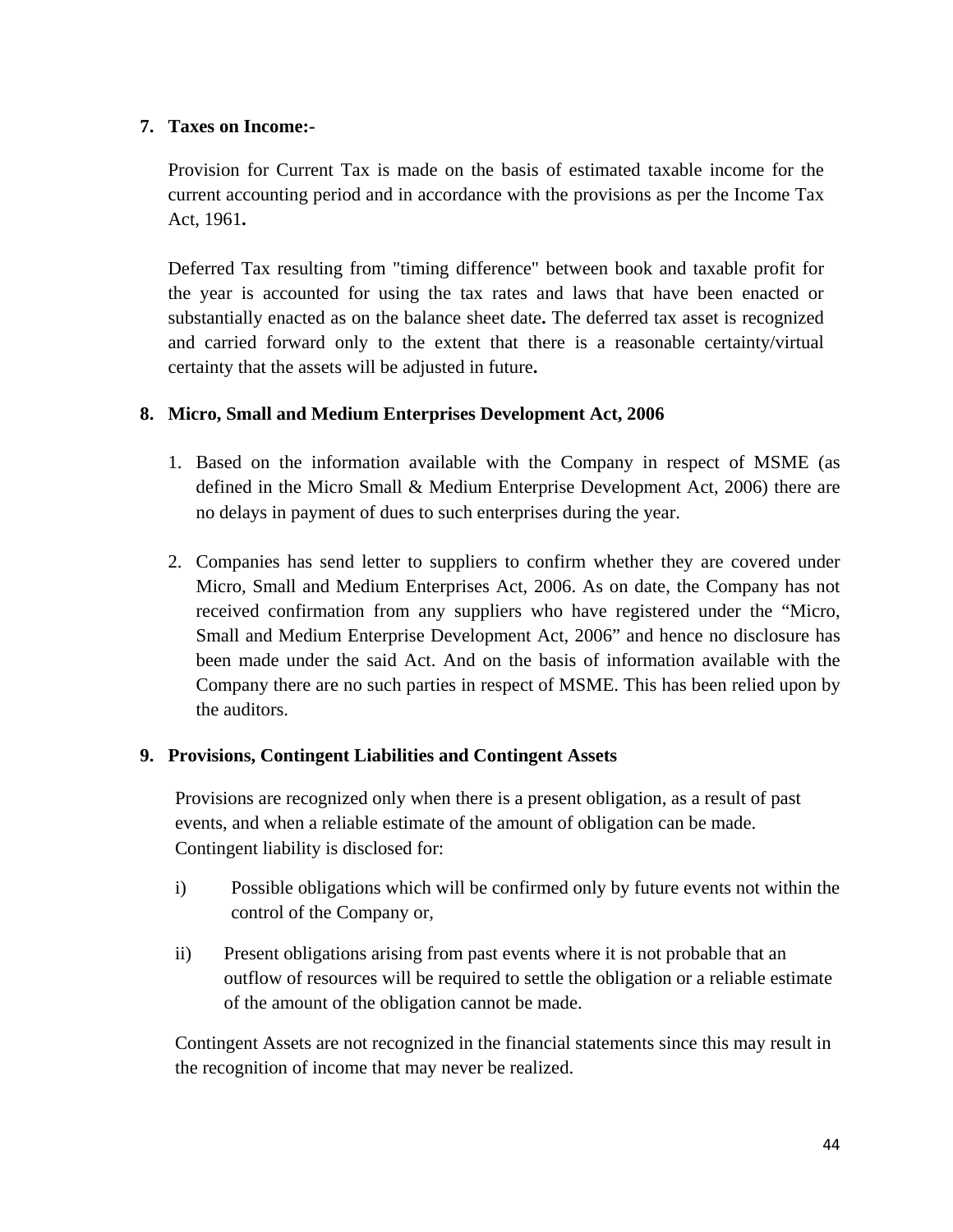# **10. Cash Flow Statement**

Cash flows are reported using the indirect method, whereby profit before tax is adjusted for the effects of transaction of a non-cash nature, any deferral or accruals of past or future operating cash receipts or payment and item of income or expenses associated with investing or financing cash flows. The cash flows from operating, investing and financing activities of the Company are segregated.

# **11. Earning Per Share**

The Company reports basic and diluted earnings per share in accordance with Accounting Standard issued by the Institute of Chartered Accountant of India. Basic earnings per share are computed by dividing the net profit for the year by the Weighted Average Number of equity shares outstanding during the year. Diluted earnings per share is computed by dividing the net profit for the year by weighted average number of equity shares outstanding during the year as adjusted for the effects of all dilutive potential equity shares except where results are anti-dilutive

# **12. Segment Information**

The Company deals in only one reportable segment i.e Infrastructure and hence requirement of Accounting Standard 17 "Segment Reporting" issued by ICAI is not applicable.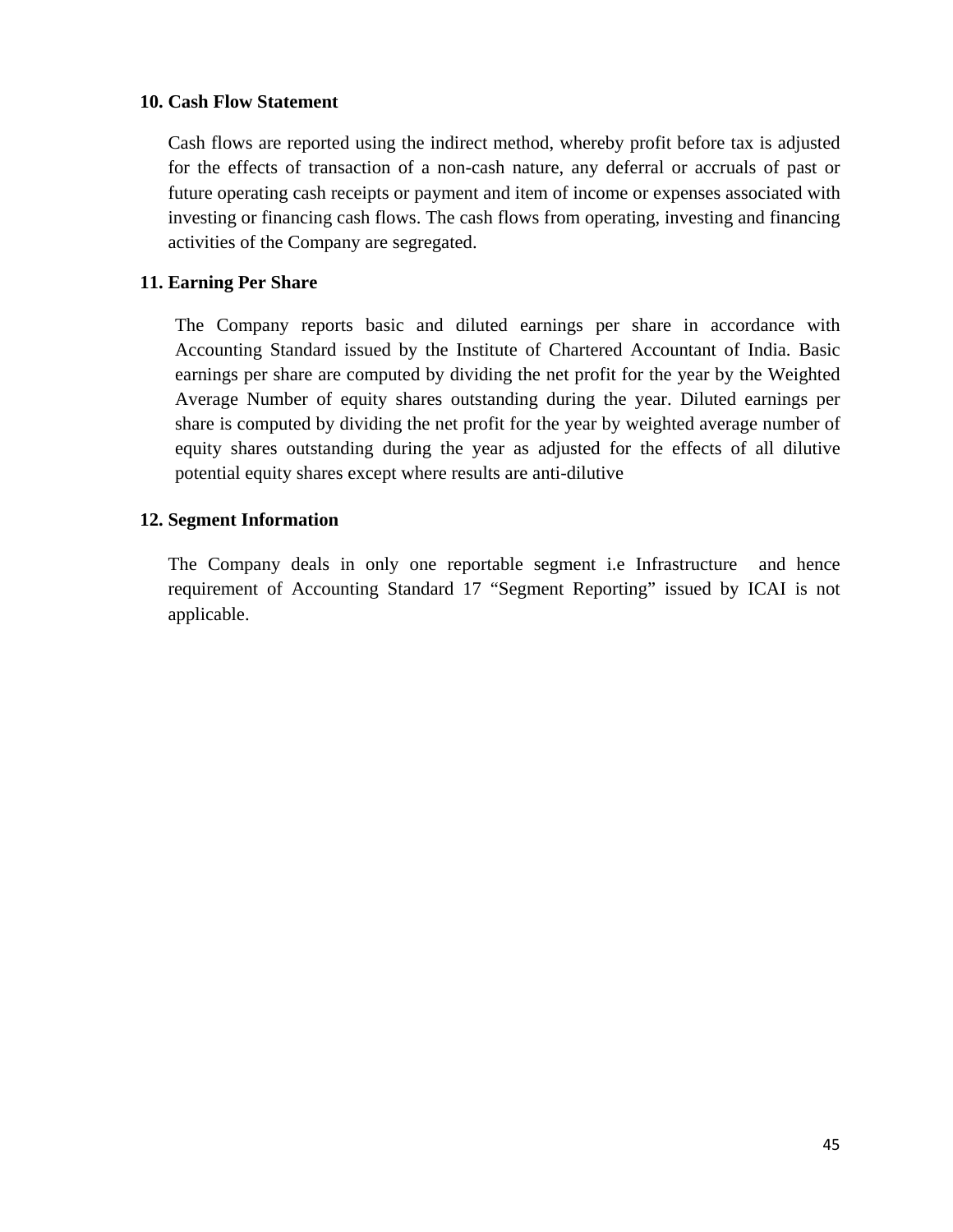#### **NOTES FORMING PART OF ACCOUNTS**

| <b>Particulars</b>                                      |              |            | On 31/03/2015 |            | On 31/03/2014 |
|---------------------------------------------------------|--------------|------------|---------------|------------|---------------|
|                                                         |              |            | ₹             |            | ₹             |
| NOTE '2'                                                |              |            |               |            |               |
| <b>SHARE CAPITAL</b>                                    |              |            |               |            |               |
|                                                         |              |            |               |            |               |
| -Authorised                                             |              |            |               |            |               |
| 40,00,000 (40,00,000) Equity Shares of Rs. 10/-         |              |            | 40,000,000    |            | 40,000,000    |
| each                                                    |              |            |               |            |               |
| -Issued, Subscribed and Paid up                         |              |            |               |            |               |
| 35,00,000 Equity Share Of Rs 10/- Each                  |              |            | 35,000,000    |            | 35,000,000    |
| [Previous Year: 3500000 Equity Shares of Rs.10/-        |              |            |               |            |               |
| each                                                    |              |            |               |            |               |
|                                                         | <b>TOTAL</b> |            | 35,000,000    |            | 35,000,000    |
|                                                         |              |            |               |            |               |
| - Reconciliation of Shares:                             |              | <b>Nos</b> | Ant(Rs)       | <b>Nos</b> | Amt(Rs)       |
|                                                         |              |            |               |            |               |
| Opening Share Capital                                   |              | 3,500,000  | 35,000,000    | 3,500,000  | 35,000,000    |
| Add: Shares issuued During the year                     |              |            |               |            |               |
| Add: Rights/Bonus Shares Issued                         |              |            |               |            |               |
|                                                         | <b>TOTAL</b> | 3,500,000  | 35,000,000    | 3,500,000  | 35,000,000    |
| Less: Buy back of Shares                                |              |            |               |            |               |
| Less Reduction in Capital                               |              |            |               |            |               |
| Closing Share Capital                                   |              | 3,500,000  | 35,000,000    | 3,500,000  | 35,000,000    |
|                                                         |              |            |               |            |               |
| List of Share holders having 5% or more Shares (In Nos) |              |            |               |            |               |
| <b>Name Of Shareholders</b>                             |              | In Nos     | In $%$        | In Nos     | In $%$        |
| Dinesh N Desai                                          |              | 834,600    | 23.85         | 834,600    | 23.85         |
| Leena D Desai                                           |              | 529,100    | 15.12         | 529,100    | 15.12         |
| Aabhar Hodling Pvt. Ltd                                 |              | 249,400    | 7.13          | 249,400    | 7.13          |
| Satyanarayan J Kabra                                    |              | 209,600    | 5.99          | 209,600    | 5.99          |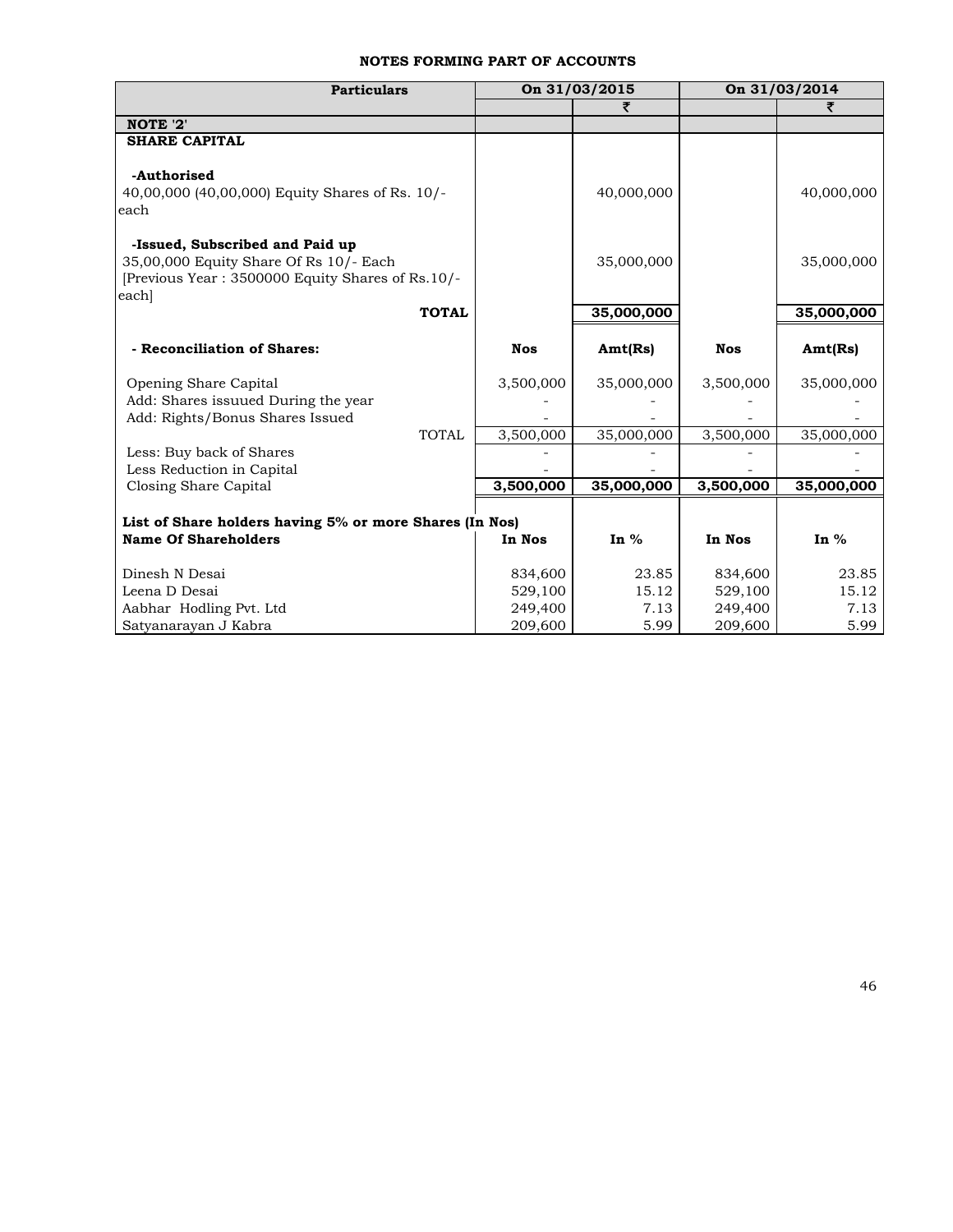| <b>Particulars</b>                                                                                   | 31.03.2015     | 31.03.2014     |
|------------------------------------------------------------------------------------------------------|----------------|----------------|
| NOTE '3'                                                                                             | ₹              | ₹              |
| <b>RESERVES AND SURPLUS</b>                                                                          |                |                |
| <b>General Reserve</b>                                                                               |                |                |
| <b>Profit and Loss Account</b>                                                                       |                |                |
| Opening Balance                                                                                      | (16, 553, 032) | (16, 781, 129) |
| Add: Profit During The Year                                                                          | 204,633        | 228,097        |
| Less: Proposed Dividend (Incl. Tax)                                                                  |                |                |
| Transfer to Reserves                                                                                 |                |                |
| <b>Bonus Shares</b>                                                                                  |                |                |
| <b>Closing Balance</b>                                                                               | (16, 348, 399) | (16, 553, 032) |
| <b>TOTAL</b>                                                                                         | (16, 348, 399) | (16, 553, 032) |
|                                                                                                      |                |                |
| NOTE '4'                                                                                             | ₹              | ₹              |
| <b>Unsecured Loan</b><br>Loans Repayable on Demand<br>a) From Bodies Corporates<br>b) From Directors | 2,017,500      | 17,500         |
| <b>TOTAL</b>                                                                                         | 2,017,500      | 17,500         |
| NOTE '5'                                                                                             | ₹              | ₹              |
| <b>TRADE PAYABLES</b><br><b>Trade Payables</b>                                                       |                |                |
| For Expenses                                                                                         | 742,072        | 682,700        |
| <b>TOTAL</b>                                                                                         | 742,072        | 682,700        |
| NOTE '6'                                                                                             | ₹              | ₹              |
| <b>SHORT TERM PROVISIONS</b>                                                                         |                |                |
| Audit Fee Payable                                                                                    | 29,500         | 29,500         |
| Provision for Taxation                                                                               | 108,000        | 45,500         |
| <b>TOTAL</b>                                                                                         | 137,500        | 75,000         |

47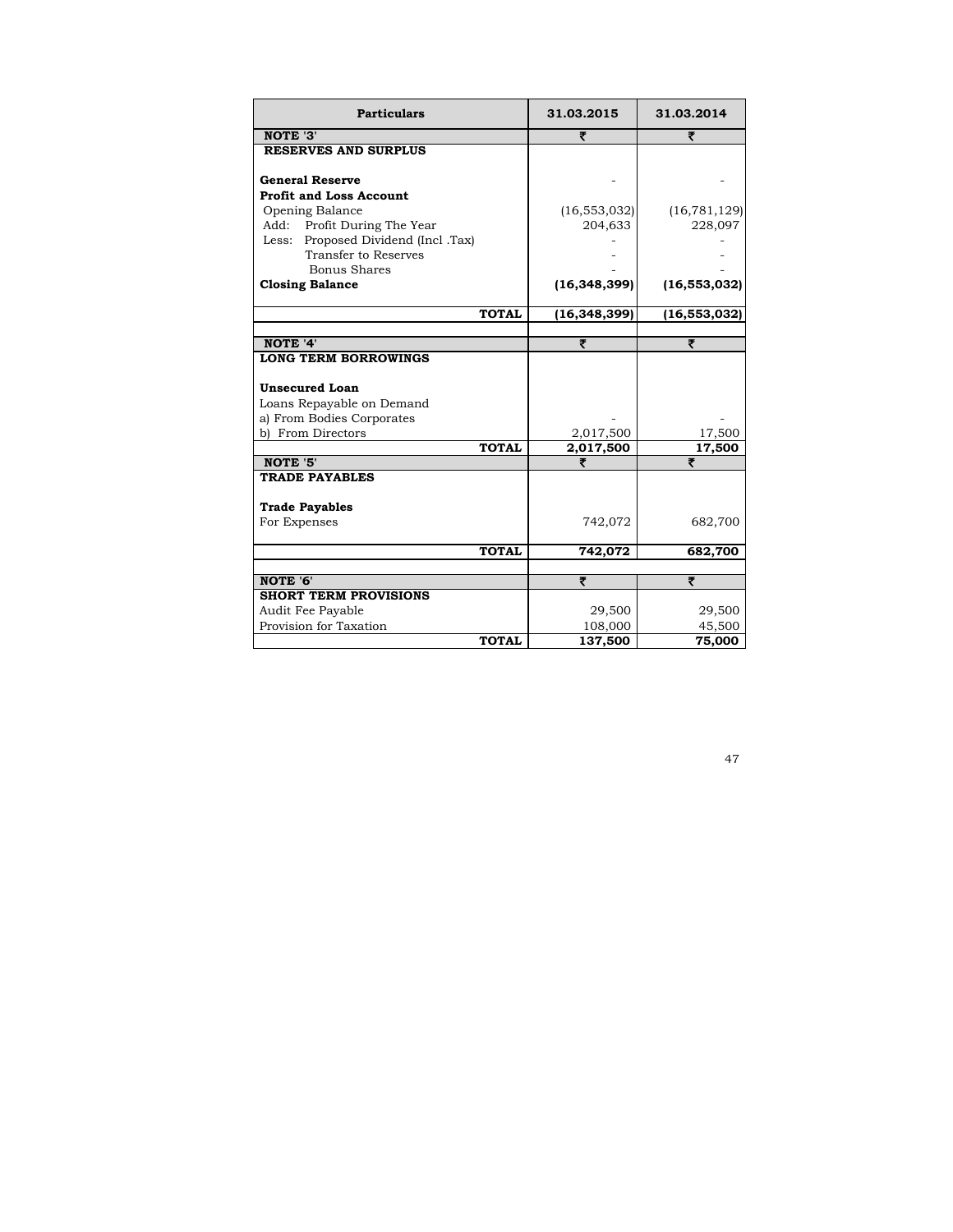#### **AS AT 31/03/2015 Yuranus Infrastructure Ltd**

**Notes : 7**

#### **FIXED ASSETS**

| <b>PARTICULARS</b>     | <b>RATE</b> | <b>GROSS BLOCK</b> |                          |                  | DEPRECIATION BLOCK |                |                              |                              | <b>NET BLOCK</b> |         |          |
|------------------------|-------------|--------------------|--------------------------|------------------|--------------------|----------------|------------------------------|------------------------------|------------------|---------|----------|
|                        | OF          | <b>OPENING</b>     | <b>ADDITION</b>          | <b>DEDUCTION</b> | CLOSING            | <b>OPENING</b> | <b>ADDITION</b>              | DED.                         | CLOSING          | Current | Previous |
|                        | $DEF. \%$   | <b>BALANCE</b>     |                          |                  | <b>BALANCE</b>     | BALANCE        |                              |                              | <b>BALANCE</b>   | Year    | Year     |
| <b>Office Building</b> | 5.00%       | 225,000            |                          |                  | 225,000            | 140,828        | 4,209                        | $\qquad \qquad \blacksquare$ | 145.037          | 79,963  | 84,172   |
| Furniture & Fixtures   | 18.10%      | 55,888             |                          |                  | 55,888             | 53,854         | -                            | $\overline{\phantom{0}}$     | 53,854           | 2,034   | 2,034    |
| Office Equipment       | 13.91%      | 372,896            |                          |                  | 372,896            | 350,068        | 3,175                        | $\overline{\phantom{0}}$     | 353.243          | 19,653  | 22,828   |
| Vehicles               | 25.89%      | 224,393            |                          |                  | 224.393            | 223.031        |                              | $\overline{\phantom{0}}$     | 223,031          | 1,362   | 1,362    |
| Computer               | 40.00%      | 152,500            | $\overline{\phantom{0}}$ |                  | 152,500            | 152.464        | $\qquad \qquad \blacksquare$ | $\qquad \qquad \blacksquare$ | 152.464          | 36      | 36       |
| <b>TOTAL</b>           |             | 1,030,677          | -                        |                  | 1,030,677          | 920,245        | 7,470                        |                              | 927,715          | 102.962 | 110,432  |
| <b>PREVIOUS YEAR</b>   |             | 1,030,677          |                          |                  | 1,030,677          | 912,126        | 8,119                        |                              | 920.245          | 110.432 | 118,551  |

 4848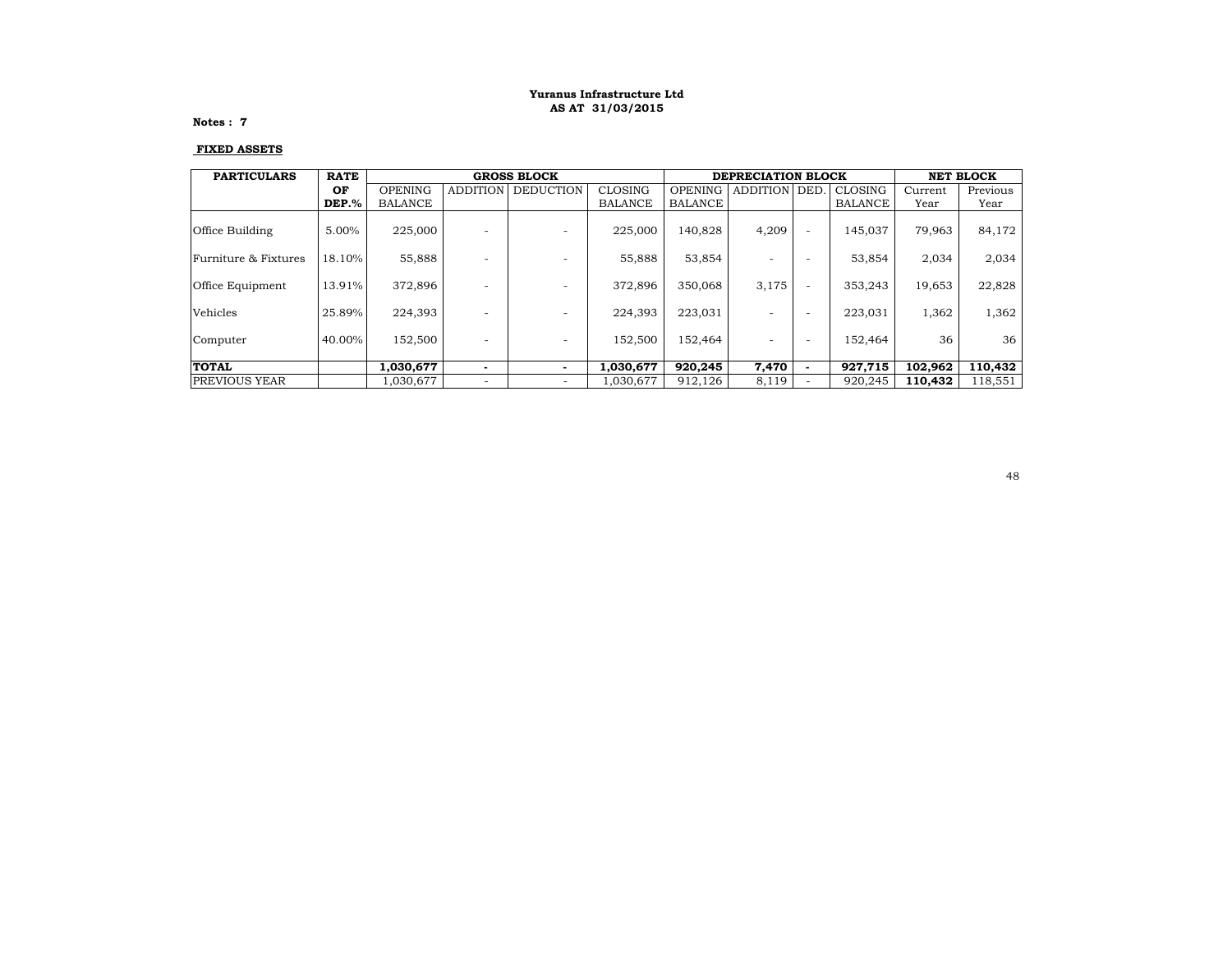| <b>Particulars</b>                                              | 31.03.2015                         | 31.03.2014       |
|-----------------------------------------------------------------|------------------------------------|------------------|
| NOTE '8'                                                        | ₹                                  | ₹                |
| <b>LONG TERM LOANS AND ADVANCES</b>                             |                                    |                  |
|                                                                 |                                    |                  |
| a) Security Deposits (Unsecured, Considered<br>Good)            | 6,000                              | 6,000            |
| b) Advance Income Tax / TDS - Unsecured, Co                     | 134,452                            | 107,432          |
| c) Others (Advances recoverable in cash or in                   |                                    |                  |
| kind)<br>Unsecured, Considered good                             | 20,459,491                         | 18,459,491       |
| d) Balance with Statutory Authorities                           | 13,912                             | 10,316           |
| TOTAL                                                           | 20,613,855                         | 18,583,239       |
|                                                                 |                                    |                  |
| NOTE '9'                                                        | ₹                                  | ₹                |
| TRADE RECEIVABLES<br>Over Six Months                            |                                    |                  |
| Below Six Months                                                | 364,702<br>431,715                 | 71,100           |
| (Debts Due by Directors and Other Related                       |                                    |                  |
| Parties)<br><b>TOTAL</b>                                        | 796,417                            | 71,100           |
| <b>NOTE '10'</b>                                                | ₹                                  | ₹                |
| CASH AND BANK BALANCES                                          |                                    |                  |
| -Cash and Cash Equivalents<br>Cash on Hand                      | 5,717                              | 417,170          |
| <b>Balance with Banks</b><br>a) In Current Account              | 29,722                             | 40,227           |
| <b>TOTAL</b>                                                    | 35,439                             | 457,397          |
|                                                                 |                                    |                  |
|                                                                 |                                    |                  |
| <b>NOTE '11'</b>                                                | ₹                                  | ₹                |
| <b>REVENUE FROM SERVICES</b><br>Infrastructure Receipts         | 796,417                            | 832,350          |
| <b>TOTAL</b>                                                    | 796,417                            | 832,350          |
|                                                                 |                                    |                  |
| <b>NOTE '12'</b>                                                | ₹                                  | ₹                |
| <b>OTHER INCOME</b>                                             |                                    |                  |
| Interest Income                                                 | 45,000                             | 14,671           |
| Short / Excess Provision<br><b>TOTAL</b>                        | 45,000                             | 46,850<br>61,521 |
|                                                                 |                                    |                  |
| <b>NOTE '13'</b>                                                | ₹                                  | ₹                |
| <b>EMPLOYEE BENEFITS EXPENSE</b><br>Salaries, Wages, Bonus etc. | 240,000                            | 216,000          |
|                                                                 |                                    |                  |
| TOTAL<br><b>NOTE '14'</b>                                       | 240,000<br>₹                       | 216,000<br>₹     |
| <b>FINANCE COSTS</b>                                            |                                    |                  |
| <b>Interest Expense</b><br><b>Bank Charges</b>                  | 622                                | 337<br>804       |
|                                                                 |                                    |                  |
| <b>TOTAL</b>                                                    | 622<br>₹                           | 1,141<br>₹       |
| <b>NOTE '15'</b><br><b>OTHER EXPENSES</b>                       |                                    |                  |
| Advertisement Exp                                               | 36,700                             | 3,128            |
| Auditors' Remuneration - Audit Fee                              | 29,500                             | 29,500           |
| MCA Exp                                                         | 12,700                             | 20,000           |
| <b>Listing Fees</b>                                             | 112,360                            | 169,024          |
| Legal & Professional Fees                                       | 53,289                             | 112,073          |
| Office Expenses                                                 | 54,453<br>$\overline{\phantom{0}}$ | 47,135           |
| <b>Travelling Expenses</b><br><b>Demat Charges</b>              | 1,690                              | 14,154           |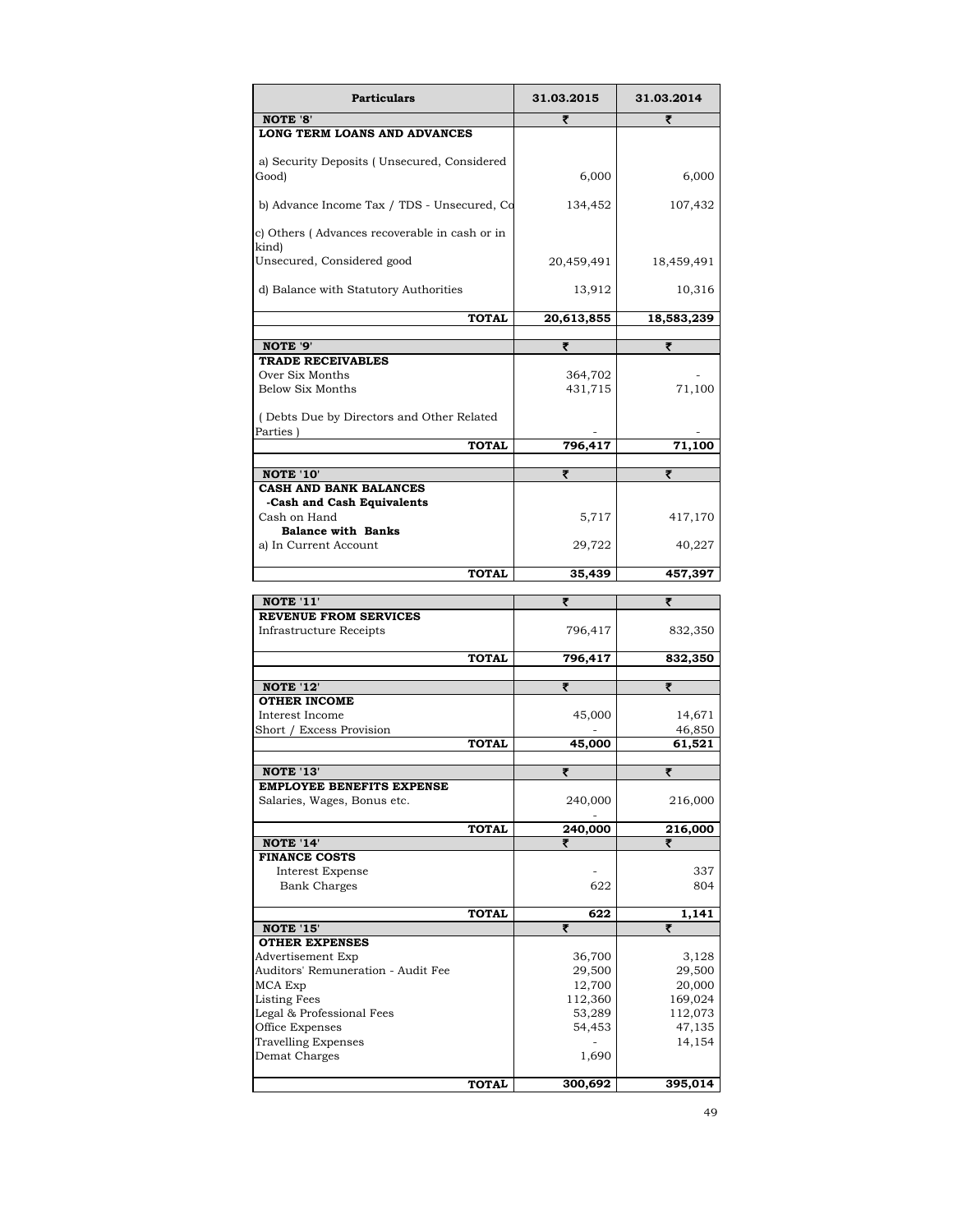#### **Notes Forming Part of Balance Sheet & Profit and Loss Account**

## **16. Earnings per Share:-**

| <b>Particulars</b>                           | 31st<br>As<br>at   | 31st<br>As<br>at   |  |  |
|----------------------------------------------|--------------------|--------------------|--|--|
|                                              | <b>March, 2015</b> | <b>March, 2014</b> |  |  |
| Net Profit as per Profit & Loss Account      | Rs. 2,04,633.00    | Rs. 2,28,097.00    |  |  |
| Number of Shares Outstanding during the year | 35,00,000          | 35,00,000          |  |  |
| Weighted Average Number of Equity Shares     | 35,00,000          | 35,00,000          |  |  |
| Outstanding during the year                  |                    |                    |  |  |
| Basic/ Diluted Earnings Per Share            | 0.06               | 0.07               |  |  |

## **17.Deferred Taxation:**

a) In conformity with Accounting Standard No**.** 22 issued by The Institute of Chartered Accountants of India on "Accounting for Taxes on Income", the Company has provided for net deferred tax liability during the year amounting to Rs. Nil.

## **18.Related Party Disclosures:-**

List of Related Parties and Relationships:

- **1.** Relative Parties where significant interest exists :
	- (i) Yuranus Education & Immigration ( Prop. Of Directors Relative)
	- (ii) Ila Enterprise ( Prop. Of Directors Relative)

## **2.** Key Management Personnel & Relatives:

- 
- (ii) Shri Mayur Desai Director
- (iii) Shri Pankhil Desai Director
- 
- 

(i) Shri Dinesh Desai Chairman Cum Managing Director (iv) Smt. Leena Desai Relative of Director (v) Smt. Ila Desai Relative of Director

**3.** Transactions during the year:

(Amount In ₹)

| <b>Particulars</b>    | <b>Associates</b> | <b>Key Management</b><br><b>Personnel (KMP)</b> | <b>Relatives</b><br>of KMP | <b>Total</b> |
|-----------------------|-------------------|-------------------------------------------------|----------------------------|--------------|
| (i) Services Rendered | Nil               | Nil                                             | Nil                        | Nil          |
|                       | Nil               | (Nil)                                           | (Nil)                      | (Nil)        |
| (ii) Outstanding      | Nil               | 20,17,500                                       | Nil                        | 20,17,500    |
| Balances - Cr.        | (Nil)             | (17,500)                                        | (Nil)                      | (17,500)     |
|                       | 7,34,499          | Nil                                             | Nil                        | 7,34,499     |
| (iii) Advance given   | (7, 34, 499)      | (Nil)                                           | (Nil)                      | (7,34,499)   |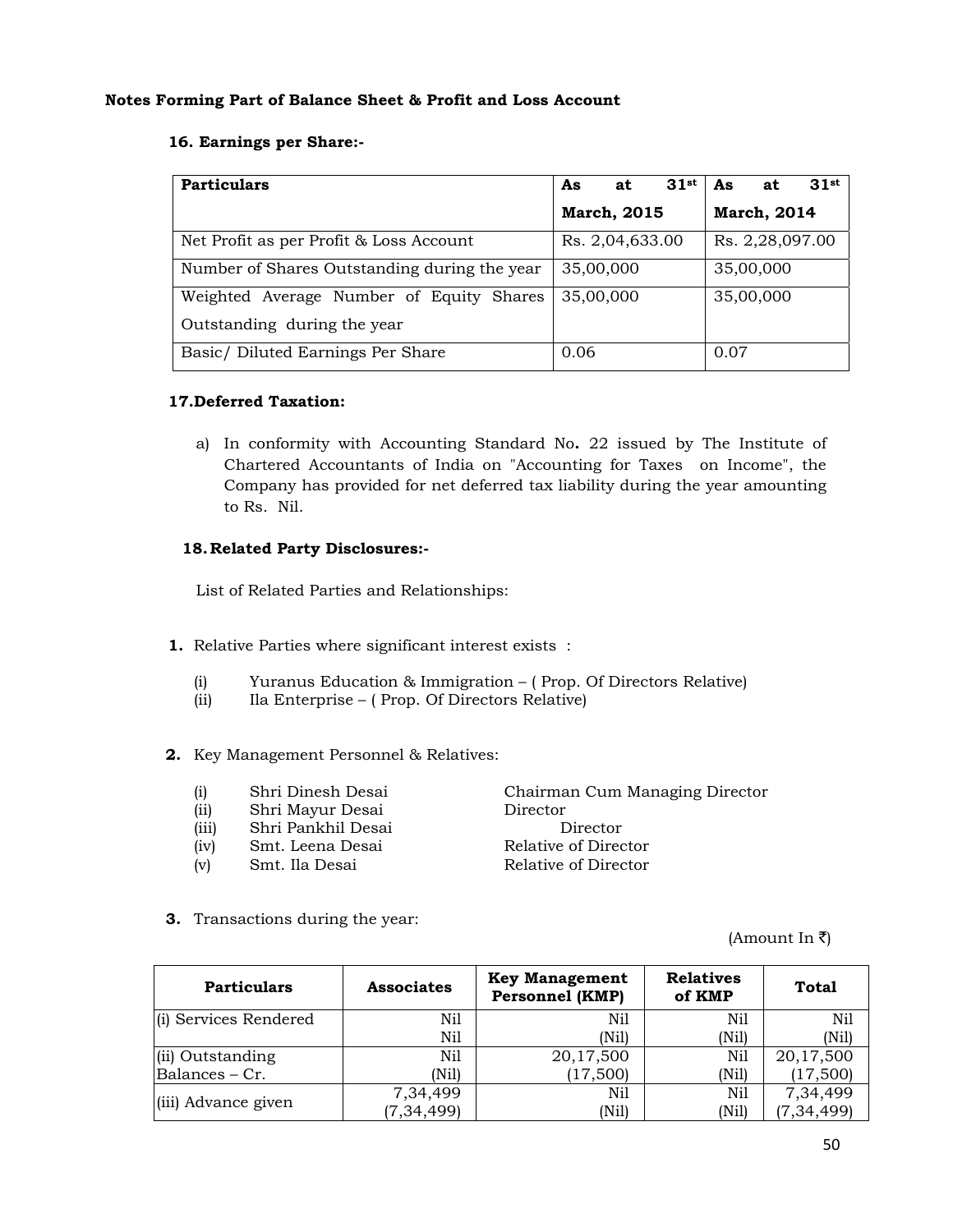- **19.**In the opinion of the Board; Current Assets, Loans and Advances are approximately of the value stated if realized in the ordinary course of business**.** The provisions for depreciation and all known liabilities are adequate and not in excess of the amount considered reasonably necessary**.**
- **20.**All the balances i.e Debit and Credit Balances in the Balance Sheet are subject to confirmation.
- **21.**Loans and advances includes Rs. 15.13 lacs ( P.Y. 15.13 lacs ) which are doubtful of recovery for which no provisions has been made by the Company
- **22.**Company does not have any defined retirement benefit scheme in this respect. Accounting Standard AS- 15 issued by the Institute of Chartered Accountants of India is not considered applicable.
- **23.** During the year under review, the Company had generated revenue receipts and thus quantity details are not applicable.
- **24.**Previous year's figures have been regrouped / rearrange or reclassified, wherever necessary to conform to the current years grouping or reclassification.

**As per our Report of even date For, Loonia & Associates**  *(Chartered Accountants)* 

**For and on Behalf of the Board**

**Dinesh Desai Chairman cum Managing Director** 

**Hitesh Loonia Proprietor** 

**M. No. 135424 Firm Reg. No. 130883W** 

**Place: Ahmedabad Date: 30.05.2014** 

**Pankhil Desai Director**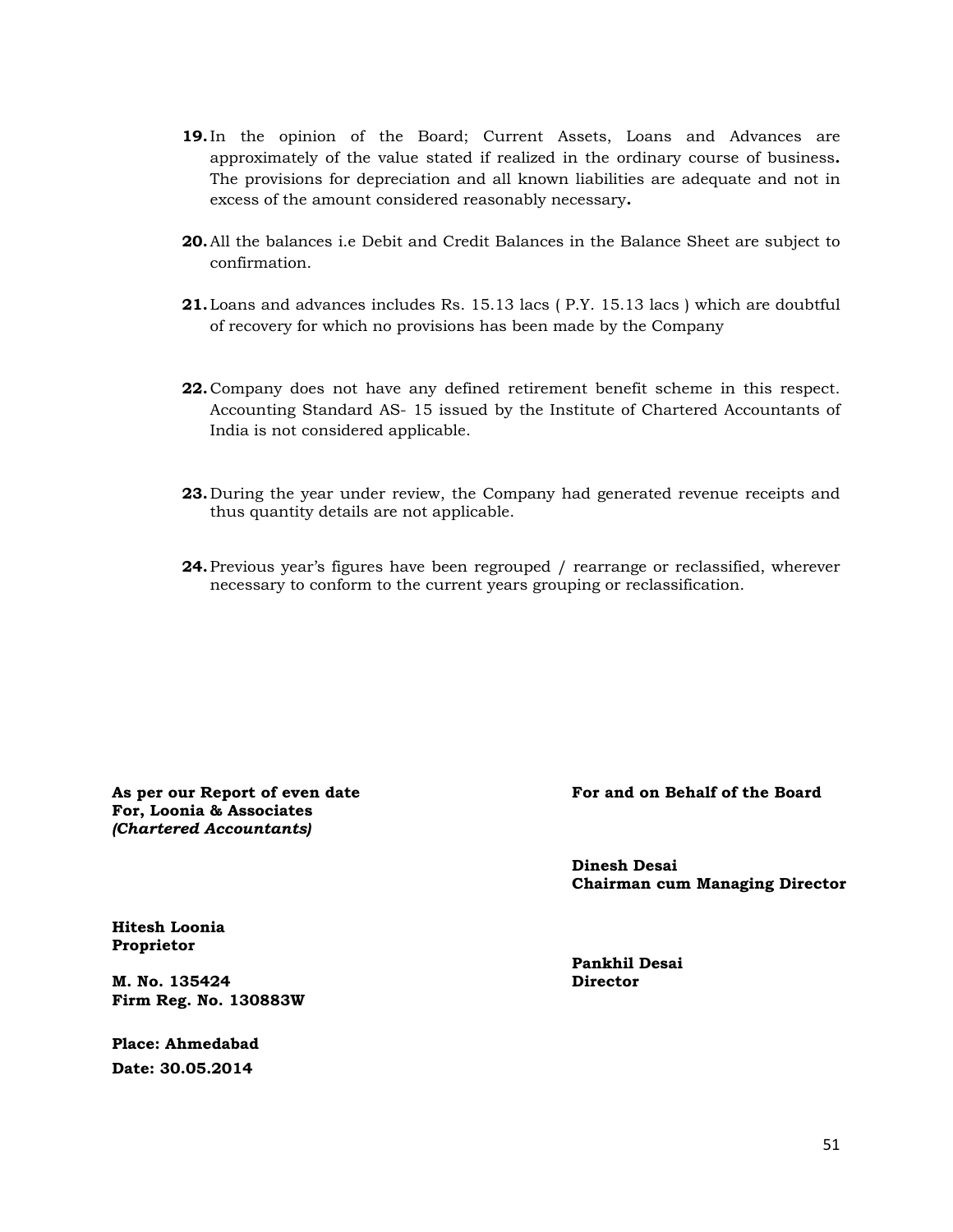# **YURANUS INFRASTRUCTURE LIMITED**

**Registered Office:** 2nd Floor, Maulik Arcade, Above Karnavati Pagarkha Bazar, Mansi Cross Road, Vastrpur, Ahmedabad- 380015, Gujarat

Tel No. 07940082820/21, E-mail: info@yuranusinfra.com, Website: www.yuranusinfra.com **CIN: L45200GJ1994PLC021352** 

#### **ATTENDANCE SLIP**

DP ID \_\_\_\_\_\_\_\_\_\_\_\_\_\_\_\_\_\_\_\_\_\_\_\_\_\_\_\_\_\_

(To be presented at the entrance) Folio No. / Client ID\_\_\_\_\_\_\_\_\_\_\_\_\_\_\_\_\_\_\_\_\_\_\_\_\_

I/We hereby record my/our presence at the 21st Annual General Meeting of the Company at 201, Maulik Arcade, Above Karnavati Pagarkha Bazar, Mansi Cross Road, Vastrapur,Ahmedabad - 380 015 on Wednesday, 30th day of September, 2015 at 11.00 a.m.

PLEASE COMPLETE THIS ATTENDANCE SLIP AND HAND IT OVER AT THE ENTERANCE OF THE MEETING HALL. JOINT SHAREHOLDER(S) MAY OBTAIN ADDITIONAL SLIP AT THE VENUE OF THE MEETING.

 $\overline{\phantom{a}}$  , and the contract of the contract of the contract of the contract of the contract of the contract of the contract of the contract of the contract of the contract of the contract of the contract of the contrac

Signature of the Member/ Proxy